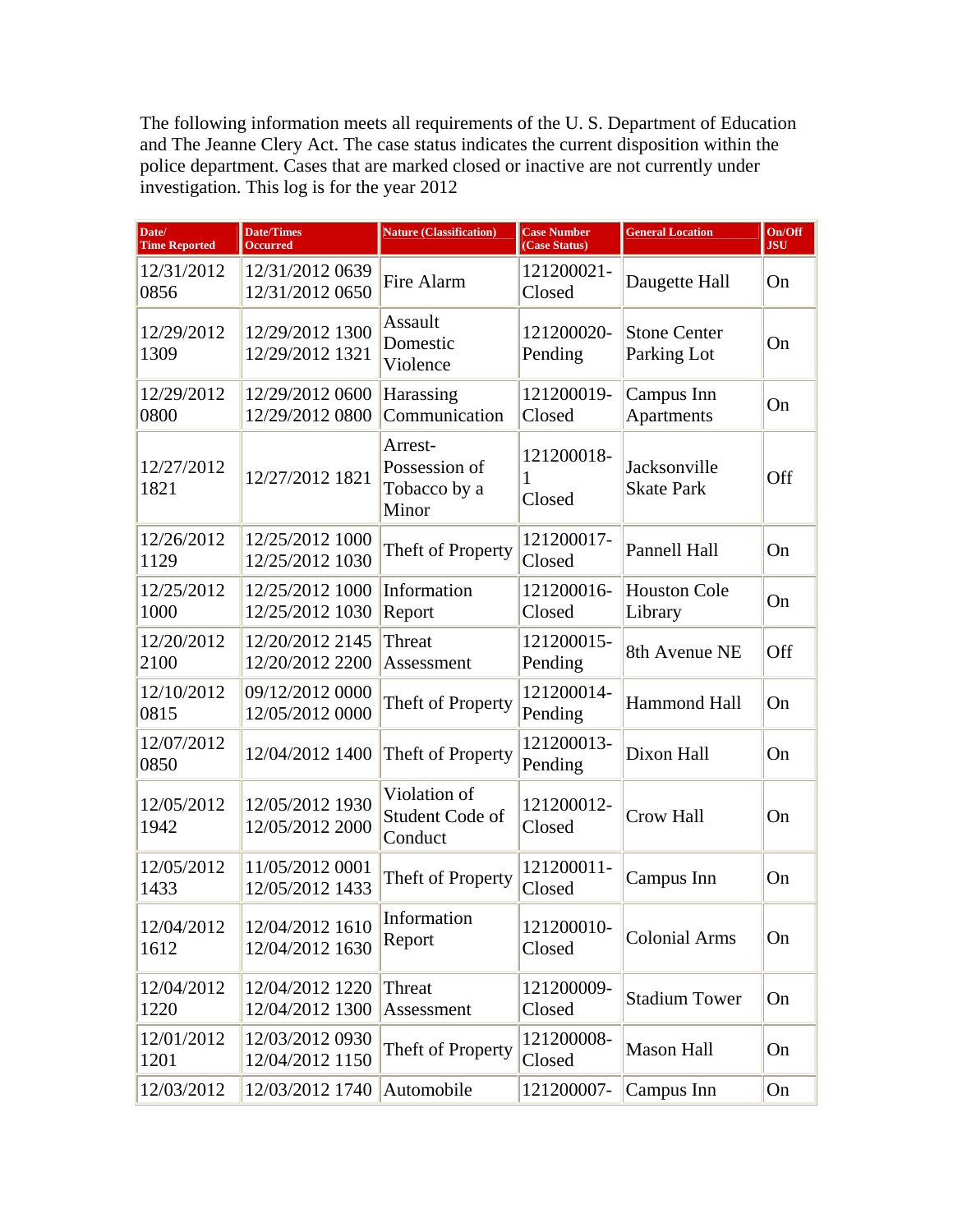| 1740               |                                              | Accidents                                           | Closed                    | Parking Lot                         |     |
|--------------------|----------------------------------------------|-----------------------------------------------------|---------------------------|-------------------------------------|-----|
| 12/03/2012<br>1635 | 12/03/2012 1635<br>12/03/2012 1654           | Violation of<br>Student Code of<br>Conduct          | 121200006-<br>Closed      | <b>Street Avenue</b>                | On  |
| 12/03/2012<br>1308 | 12/02/2012 2000<br>12/03/2012 0000           | Arrest-<br><b>Fraudulent Use</b><br>of a Debit Card | 121200005-<br>1<br>Closed | <b>Crow Hall</b>                    | On  |
| 12/02/2012<br>1500 | 12/01/2012 2130<br>12/01/2012 2230           | Information<br>Report                               | 121200004-<br>Closed      | The Quad                            | On  |
| 12/02/2012<br>1215 | 12/02/2102 1215<br>12/02/2012 1230           | Information<br>Report                               | 121200003-<br>Pending     | The Reserve<br>Apartments           | Off |
| 12/02/2012<br>1620 | 11/30/2012 1030                              | <b>Lost Property</b>                                | 121200002-<br>Closed      | <b>JSU</b> Campus                   | On  |
| 12/01/2012<br>1050 | 11/29/2012 1400<br>11/29/2012 1500           | Theft of Property                                   | 121200001-<br>Pending     | <b>Stephenson Hall</b>              | On  |
| 11/30/2012<br>1330 | 11/30/2012 1330                              | Automobile<br>Accident                              | 111200058-<br>Closed      | <b>Brewer Hall</b><br>Parking Lot   | On  |
| 11/30/2012<br>0615 | 05/15/2012 1500                              | <b>Assist Other Law</b><br>Enforcement<br>Agency    | 111200057-<br>Pending     | Wal-Mart                            | Off |
| 11/30/2012<br>0511 | 11/30/2012 0100<br>11/30/2012 0456           | Information<br>Report                               | 111200056-<br>Closed      | Campus Inn<br>Apartments            | On  |
| 11/30/2012<br>0311 | 11/30/2012 0055<br>11/30/2012 0339           | Suspicious<br>Person                                | 111200055-<br>Closed      | <b>Fitzpatrick Hall</b>             | On  |
| 11/29/2012<br>0845 | 09/21/2012 0005                              | Violation of<br>Student Code of<br>Conduct          | 111200054-<br>Closed      | WestGate<br>Apartments              | Off |
| 11/29/2012<br>0615 | 11/27/2012 0130 Student Code of              | Violation of<br>Conduct                             | 111200053-<br>Closed      | Park Avenue                         | Off |
| 11/29/2012<br>0132 | 11/29/2012 0132                              | Arrest-<br>Consumption of<br>Alcohol by a<br>Minor  | 111200052-<br>1<br>Closed | <b>Jax Apartments</b>               | On  |
| 11/28/2012<br>1804 | 11/25/2012 1800<br>11/28/2012 1800           | Duty Upon<br>Striking an<br>Unattended<br>Vehicle   | 111200051-<br>Closed      | <b>Stadium Tower</b><br>Parking Lot | On  |
| 11/28/2012<br>1040 | 11/28/2012 1040   Medical<br>11/28/2012 1057 | Emergency                                           | 111200050-<br>Closed      | Merrill Hall                        | On  |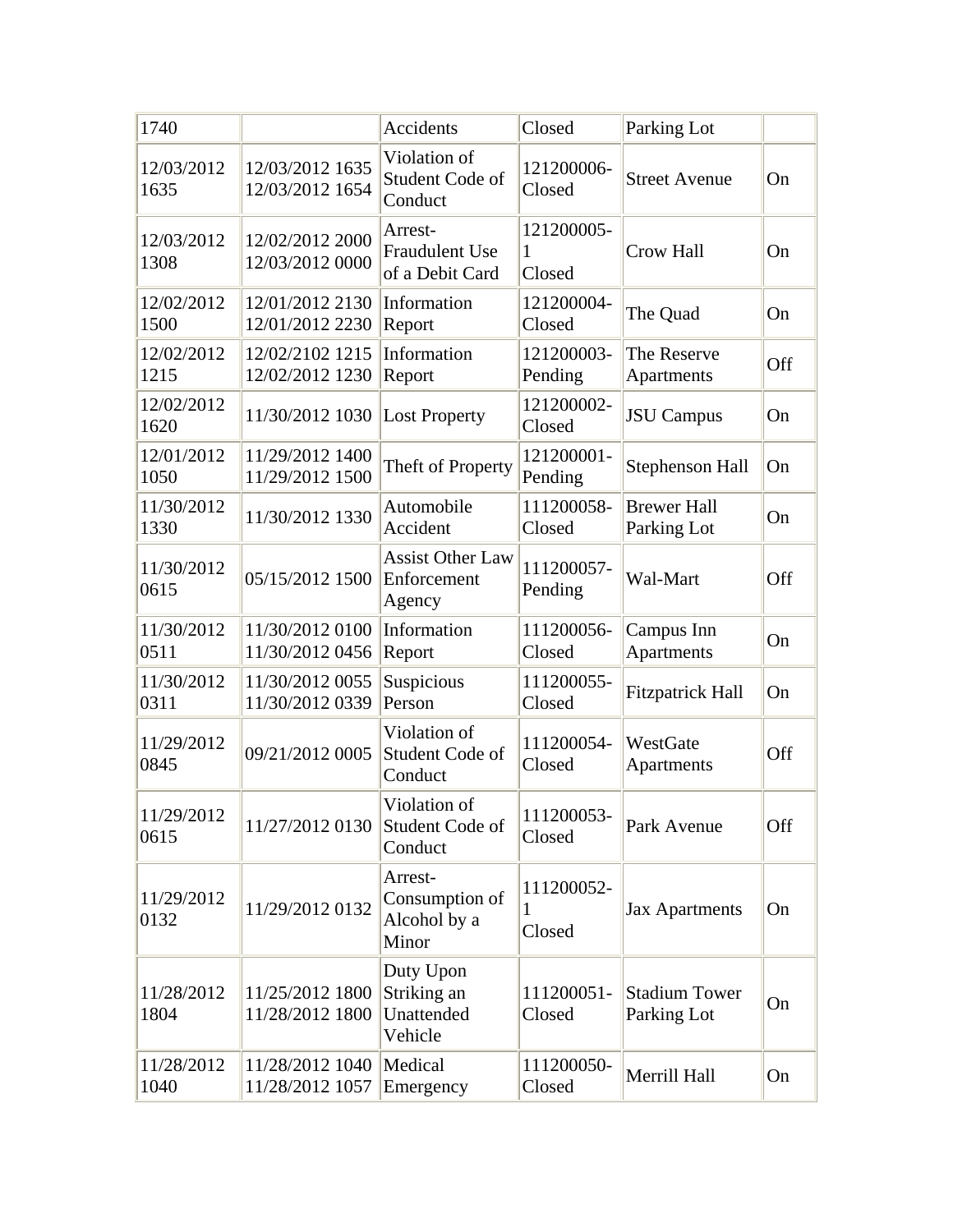| 11/27/2012<br>1749 | 11/27/2012 1745<br>11/27/2012 1800 | Confiscation                                              | 111200049-<br>Closed  | Crow Hall                               | On  |
|--------------------|------------------------------------|-----------------------------------------------------------|-----------------------|-----------------------------------------|-----|
| 11/27/2012<br>1040 | 11/19/2012 1617                    | Violation of<br>Student Code of<br>Conduct                | 111200048-<br>Closed  | Jacksonville<br>Police<br>Department    | Off |
| 11/27/2012<br>0915 | 11/24/2012 2126 Student Code of    | Violation of<br>Conduct                                   | 111200047-<br>Closed  | Pennsylvania<br>Avenue                  | Off |
| 11/25/2012<br>1042 | 11/18/2012 0000<br>11/18/2012 0000 | Information<br>Report                                     | 111200046-<br>Pending | <b>Fitzpatrick Hall</b>                 | On  |
| 11/20/2012<br>1501 | 11/20/2012 1000<br>11/20/2012 1030 | Information<br>Report                                     | 111200045-<br>Closed  | <b>Ayers Hall</b>                       | On  |
| 11/20/2012<br>1441 | 11/19/2012 1700<br>11/20/2012 1440 | Duty Upon<br>Striking an<br>Unattended<br>Vehicle         | 111200044-<br>Pending | <b>Curtiss Hall</b>                     | On  |
| 11/20/2012<br>1230 | 11/20/2012 1105                    | <b>Assisting Other</b><br>Law<br>Enforcement<br>Agency    | 111200043-<br>Closed  | Merrill Hall                            | On  |
| 11/19/2012<br>2100 | 11/19/2012 2100                    | Automobile<br>Accident                                    | 111200042-<br>Closed  | Pete Mathews<br>Coliseum<br>Parking Lot | On  |
| 11/19/2012<br>2146 | 11/19/2012 2146                    | <b>Arrest-False</b><br>Reporting to<br>Law<br>Enforcement | 111200041-<br>Closed  | <b>Curtiss Hall</b>                     | On  |
| 11/18/2012<br>1921 | 11/18/2012 1921<br>11/18/2012 1940 | Violation of<br>Student Code of<br>Conduct                | 111200040-<br>Pending | <b>Stadium Tower</b>                    | On  |
| 11/17/2012<br>1852 | 11/17/2012 1845<br>11/17/2012 1907 | Violation of<br>Student Code of<br>Conduct                | 111200039-<br>Closed  | <b>Jack Hopper</b><br>Dining Hall       | On  |
| 11/17/2012<br>1235 | 11/14/2012 1200<br>11/17/2012 1200 | Harassing<br>Communications                               | 111200038-<br>Closed  | <b>Fitzpatrick Hall</b>                 | On  |
| 11/15/2012<br>1826 | 11/13/2012 1030<br>11/14/2012 2100 | Harassment                                                | 111200037-<br>Pending | <b>Jax Apartments</b>                   | On  |
| 11/14/2012<br>2326 | 11/14/2012 2326<br>11/14/2012 2346 | Medical<br>Emergency                                      | 111200036-<br>Closed  | <b>Patterson Hall</b>                   | On  |
| 11/14/2012<br>1722 | 11/14/2012 1715<br>11/14/2012 1722 | Information<br>Report                                     | 111200035-<br>Closed  | <b>Martin Hall</b>                      | On  |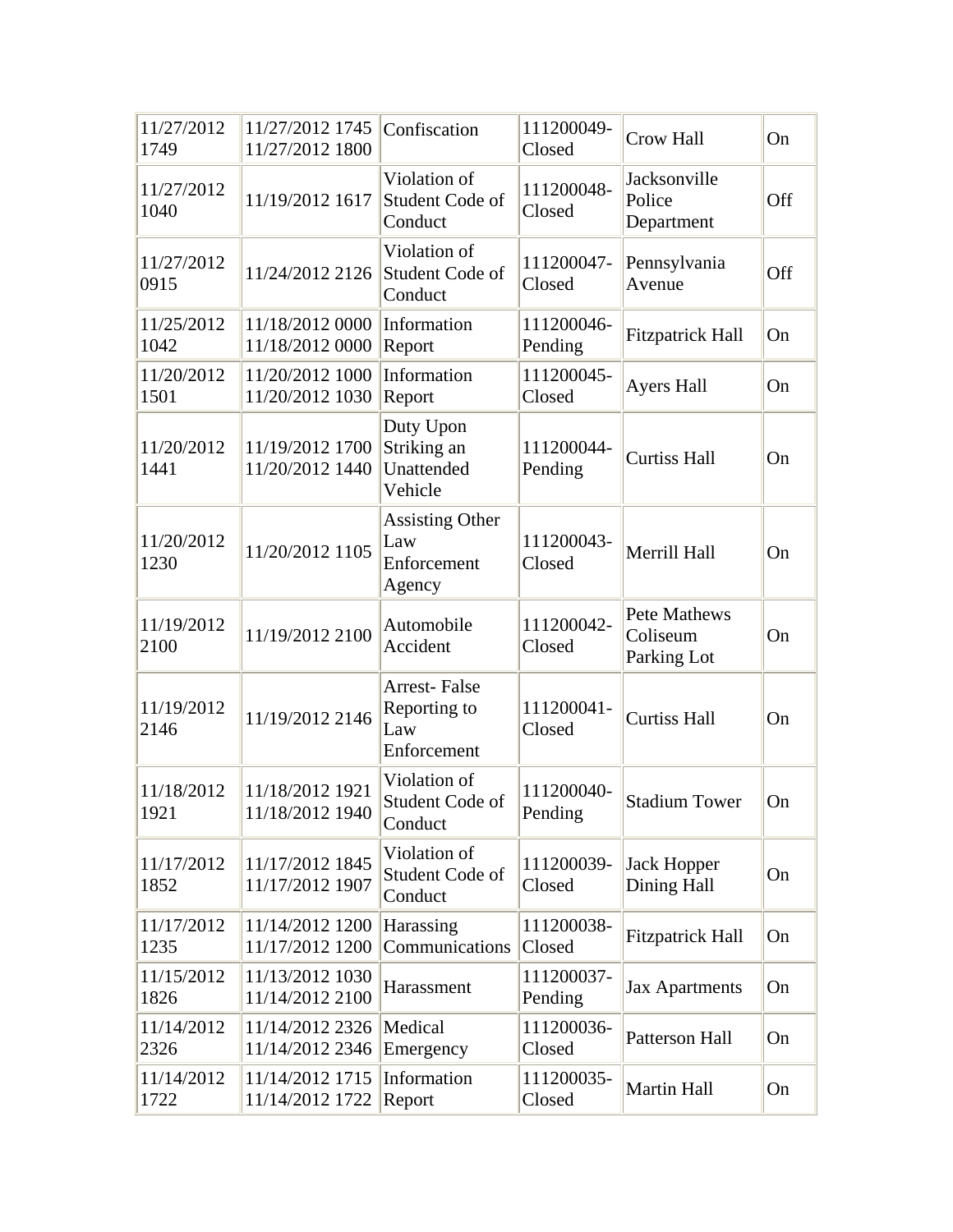| 11/13/2012<br>1240 | 11/13/2012 1235<br>11/13/2012 1300 | Medical<br>Emergency                                          | 111200034-<br>Closed  | <b>Ayers Hall</b>                                     | On  |
|--------------------|------------------------------------|---------------------------------------------------------------|-----------------------|-------------------------------------------------------|-----|
| 11/13/2012<br>1156 | 11/13/2012 1156                    | Automobile<br>Accident                                        | 111200033-<br>Closed  | <b>Bibb Graves</b><br>Parking Lot                     | On  |
| 11/13/2012<br>0715 | 11/11/2012 2120                    | Violation of<br>Student<br>Code of Conduct                    | 111200032-<br>Closed  | The Reserve<br>Apartments                             | Off |
| 11/13/2012<br>0650 | 11/07/2012 0019                    | Violation of<br>Student Code of<br>Conduct                    | 111200031-<br>Closed  | The Grove<br><b>Apartments</b>                        | Off |
| 11/13/2012<br>0044 | 11/13/2012 0040<br>11/13/2012 0045 | Domestic<br>Dispute $&$<br>Criminal<br><b>Trespass Issued</b> | 111200030-<br>Closed  | Penn House<br>Apartments                              | On  |
| 11/13/2012<br>2228 | 11/12/2012 2100<br>11/12/2012 2228 | <b>Burglary</b>                                               | 111200029-<br>Pending | <b>Stadium Tower</b>                                  | On  |
| 11/13/2012<br>0818 | 09/01/2012 0000<br>09/17/2012 0000 | <b>Lost Decal</b>                                             | 111200028-<br>Pending | <b>Off Campus</b>                                     | Off |
| 11/12/2012<br>1705 | 11/12/2012 1705                    | Automobile<br>Accident                                        | 111200027-<br>Closed  | <b>Building</b><br><b>Services</b><br>Parking Lot     | On  |
| 11/12/2012<br>1040 | 11/06/2012 2238                    | Violation of<br>Student Code of<br>Conduct                    | 111200026-<br>Closed  | The Reserve<br>Apartments                             | Off |
| 11/11/2012<br>2232 | 11/11/2012 2200<br>11/11/2012 2230 | Violation of<br>Student Code of<br>Conduct                    | 111200025-<br>Pending | <b>Stadium Tower</b>                                  | On  |
| 11/11/2012<br>1436 | 11/11/2012 1430<br>11/11/2012 1436 | <b>Brush Fire</b>                                             | 111200024-<br>Closed  | <b>Patterson Hall</b>                                 | On  |
| 11/10/2012<br>1903 | 11/10/2012 1500                    | Medical<br>Emergency                                          | 111200023-<br>Closed  | <b>JSU Stadium</b>                                    | On  |
| 11/10/2012<br>1405 | 11/10/2012 1400<br>11/10/2012 1437 | Medical<br>Emergency                                          | 111200022-<br>Closed  | Stephenson Gym                                        | On  |
| 11/11/2012<br>0700 | 11/10/2012 1215<br>11/10/2012 1230 | Property<br>Damage                                            | 111200021-<br>Closed  | Cole Drive                                            | On  |
| 11/10/2012<br>0930 | 11/09/2012 1130<br>11/09/2012 1230 | Information<br>Report                                         | 111200020-<br>Closed  | <b>Stadium Tower</b><br>& Colonial Arms<br>Apartments | On  |
| 11/10/2012<br>1300 | 11/07/2012 0800<br>11/09/2012 1100 | Theft of Property                                             | 111200019-<br>Pending | Merrill Hall                                          | On  |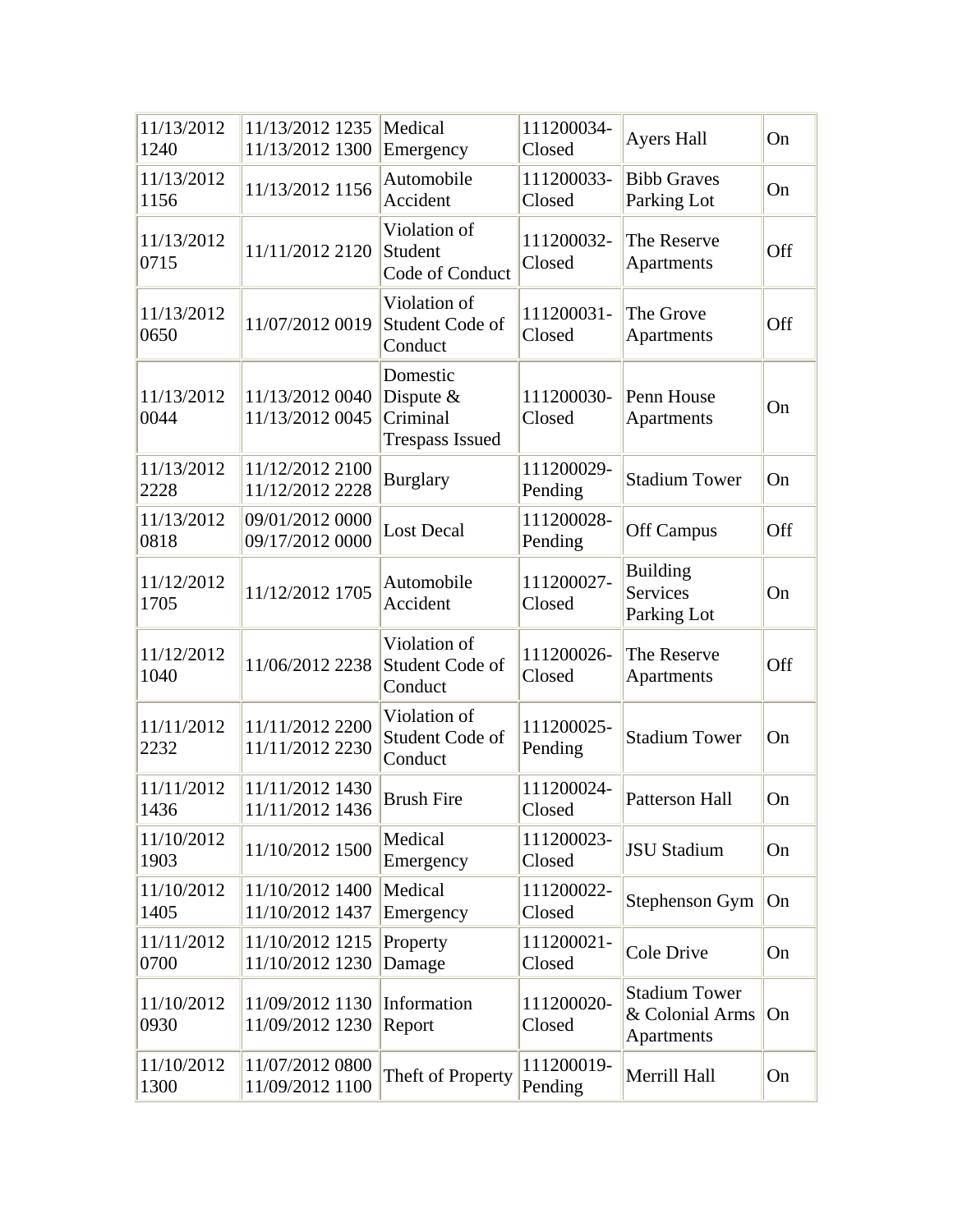| 11/09/2012<br>1215 | 11/09/2012 1214                    | Automobile<br>Accident                            | 111200018-<br>Closed      | College<br><b>Apartments</b><br>Parking Lot | On |
|--------------------|------------------------------------|---------------------------------------------------|---------------------------|---------------------------------------------|----|
| 11/08/2012<br>1600 | 11/08/2012 1300<br>11/08/2012 1600 | <b>Burglary</b>                                   | 111200017-<br>Pending     | <b>Colonial Arms</b><br>Apartments          | On |
| 11/08/2012<br>1528 | 11/04/2012 1900<br>11/08/2012 1449 | Duty Upon<br>Striking an<br>Unattended<br>Vehicle | 111200016-<br>Closed      | <b>Crow Hall</b><br>Parking Lot             | On |
| 11/08/2012<br>0823 | 11/08/2012 0820<br>11/08/2012 0900 | Suspicious<br>Person                              | 111200015-<br>Closed      | Pete Mathews<br>Coliseum                    | On |
| 11/08/2012<br>0747 | 11/07/2012 1130<br>11/08/2012 0745 | Unlawful<br>Breaking and<br>Entering a<br>Vehicle | 111200014-<br>Closed      | <b>Jax Apartments</b><br>Parking Lot        | On |
| 11/07/2012<br>2226 | 11/07/2012 2220<br>11/07/2012 2246 | Violation of<br><b>Student Code of</b><br>Conduct | 111200013-<br>Closed      | <b>Stadium Tower</b>                        | On |
| 11/06/2012<br>2121 | 11/06/2012 2110<br>11/06/2012 2141 | Harassing<br>Communications                       | 111200012-<br>Closed      | <b>JSU</b> Campus                           | On |
| 11/06/2012<br>1547 | 11/06/2012 1540<br>11/06/2012 1607 | Medical<br>Emergency                              | 111200011-<br>Closed      | <b>Hammond Hall</b>                         | On |
| 11/06/2012<br>1357 | 11/06/2012 1355<br>11/06/2012 1420 | Medical<br>Emergency                              | 111200010-<br>Closed      | Merrill Hall                                | On |
| 11/06/2012<br>1305 | 10/01/2012 0000<br>11/07/2012 0015 | Harassment                                        | 111200009-<br>Closed      | The Quad                                    | On |
| 11/05/2012<br>2303 | 11/05/2012 2215<br>11/05/2012 2230 | Vehicle Accident                                  | 111200008-<br>Closed      | <b>Stadium Tower</b><br>Parking Lot         | On |
| 11/05/2012<br>0939 | 10/25/2012 1400 Lost Property      |                                                   | 111200007-<br>Closed      | <b>Stone Center</b>                         | On |
| 11/05/2012<br>0630 | 11/02/2012 1035                    | Violation of<br>Student Code of<br>Conduct        | 111200006-<br>Closed      | Daugette Hall                               | On |
| 11/04/2012<br>1558 | 11/04/2012 1330<br>11/04/2012 1555 | Criminal<br>Mischief                              | 111200005-<br>Closed      | Coffee Circle                               | On |
| 11/02/2012<br>1535 | 11/01/2012 1659                    | Threat<br>Assessment                              | 111200004-<br>Closed      | <b>JSU</b>                                  | On |
| 11/01/2012<br>2139 | 11/01/2012 0130<br>11/01/2012 0230 | Arrest-<br>Harassment                             | 111200003-<br>1<br>Closed | Sparkman Hall                               | On |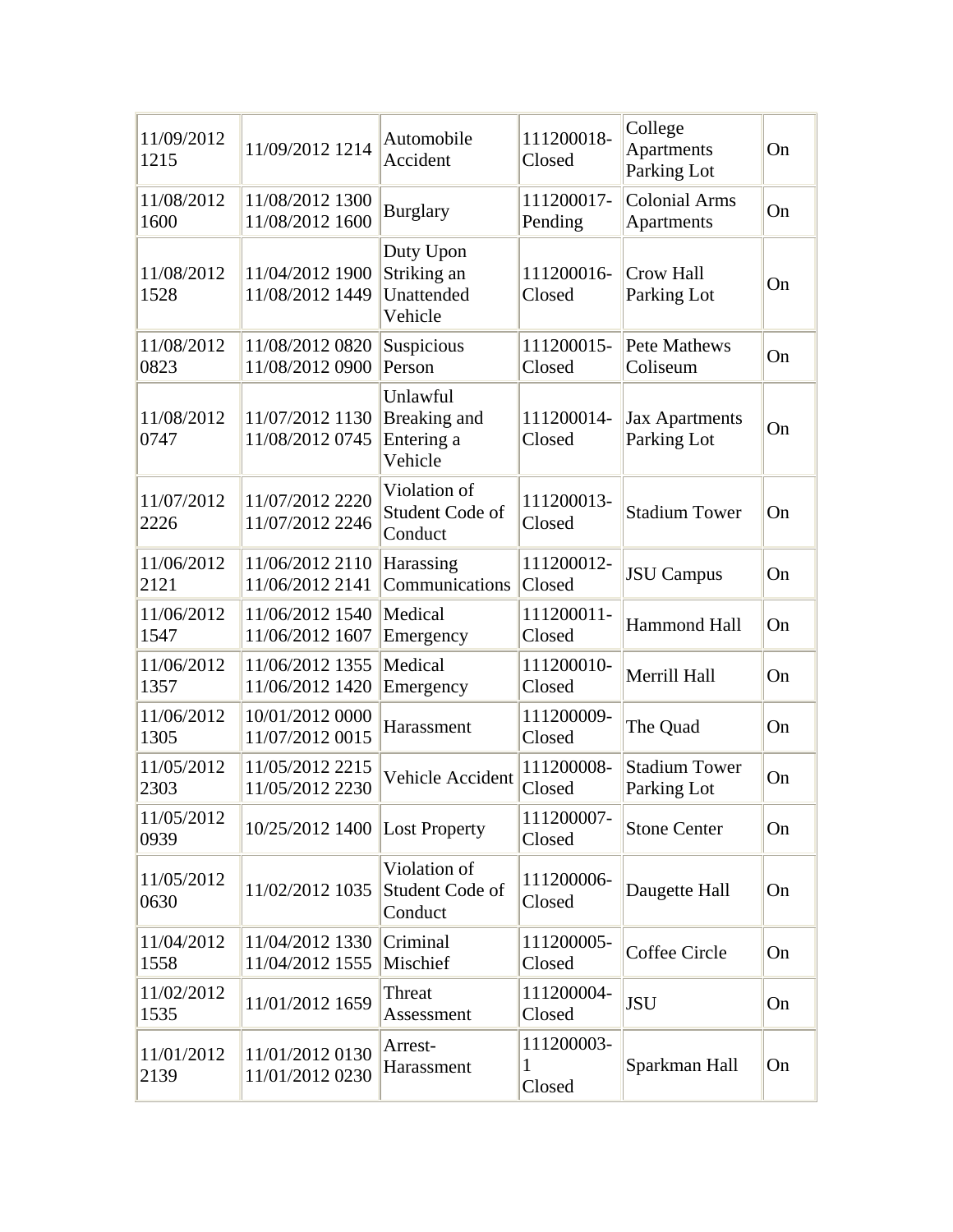| 11/01/2012<br>1514 | 11/01/2012 1245                    | Information<br>Report                      | 111200002-<br>Closed  | <b>Student Health</b><br>Center                | On  |
|--------------------|------------------------------------|--------------------------------------------|-----------------------|------------------------------------------------|-----|
| 11/01/2012<br>1030 | 09/29/2012 1500<br>09/29/2012 1830 | Theft of Property                          | 111200001-<br>Pending | Self Hall                                      | On  |
| 10/31/2012<br>2325 | 10/31/2012 1800<br>10/31/2012 2328 | Theft of Property                          | 101200064-<br>Pending | <b>Jack Hopper</b><br>Dining Hall              | On  |
| 10/31/2012<br>0645 | 10/28/2012 0000                    | Violation of<br>Student<br>Code of Conduct | 101200063-<br>Closed  | Pelham Road                                    | On  |
| 10/31/2012<br>0555 | 10/24/2012 0000                    | Violation of<br>Student Code of<br>Conduct | 101200062-<br>Closed  | Park Place<br>Apartments                       | On  |
| 10/30/2012<br>0036 | 10/30/2012 0000<br>10/30/2012 0036 | Medical<br>Emergency                       | 101200061-<br>Closed  | Salls Hall                                     | On  |
| 10/24/2012<br>1810 | 10/29/2012 1800<br>10/29/2012 1802 | Vehicle Damage                             | 101200060-<br>Closed  | Campus Inn<br><b>Apartments</b><br>Parking Lot | On  |
| 10/29/2012<br>1415 | 10/25/2012 2300<br>10/25/2012 2359 | Theft of Property                          | 101200059-<br>Pending | Paul Carpenter<br>Village                      | On  |
| 10/28/2012<br>2314 | 10/27/2012 2300<br>10/27/2012 2315 | Information<br>Report                      | 101200058-<br>Closed  | Dillon Field                                   | On  |
| 10/27/2012<br>0755 | 10/25/2012 0000                    | Violation of<br>Student Code of<br>Conduct | 101200057-<br>Closed  | The Grove<br>Apartments                        | Off |
| 10/27/2012<br>0715 | 10/19/2012 0000                    | Violation of<br>Student Code of<br>Conduct | 101200056-<br>Closed  | 2nd Avenue                                     | Off |
| 10/27/2012<br>0700 | 10/17/2012 0000 Student Code of    | Violation of<br>Conduct                    | 101200055-<br>Closed  | <b>Mountain Street</b>                         | Off |
| 10/26/2012<br>1417 | 10/26/2012 1410<br>10/26/2012 1433 | Medical<br>Emergency                       | 101200054-<br>Closed  | <b>Mason Hall</b>                              | On  |
| 10/25/2012<br>1425 | 10/25/2012 1425                    | Automobile<br>Accident                     | 101200053-<br>Closed  | Kennamer Hall<br>Parking Lot                   | On  |
| 10/25/2012<br>1316 | 10/25/2012 1300<br>10/25/2012 1335 | Violation of<br>Student Code of<br>Conduct | 101200052-<br>Pending | <b>Jack Hopper</b><br>Dining Hall              | On  |
| 10/24/2012<br>2200 | 10/24/2012 2150<br>10/24/2012 2220 | Violation of<br>Student Code of<br>Conduct | 101200051-<br>Closed  | <b>Jax Apartments</b>                          | On  |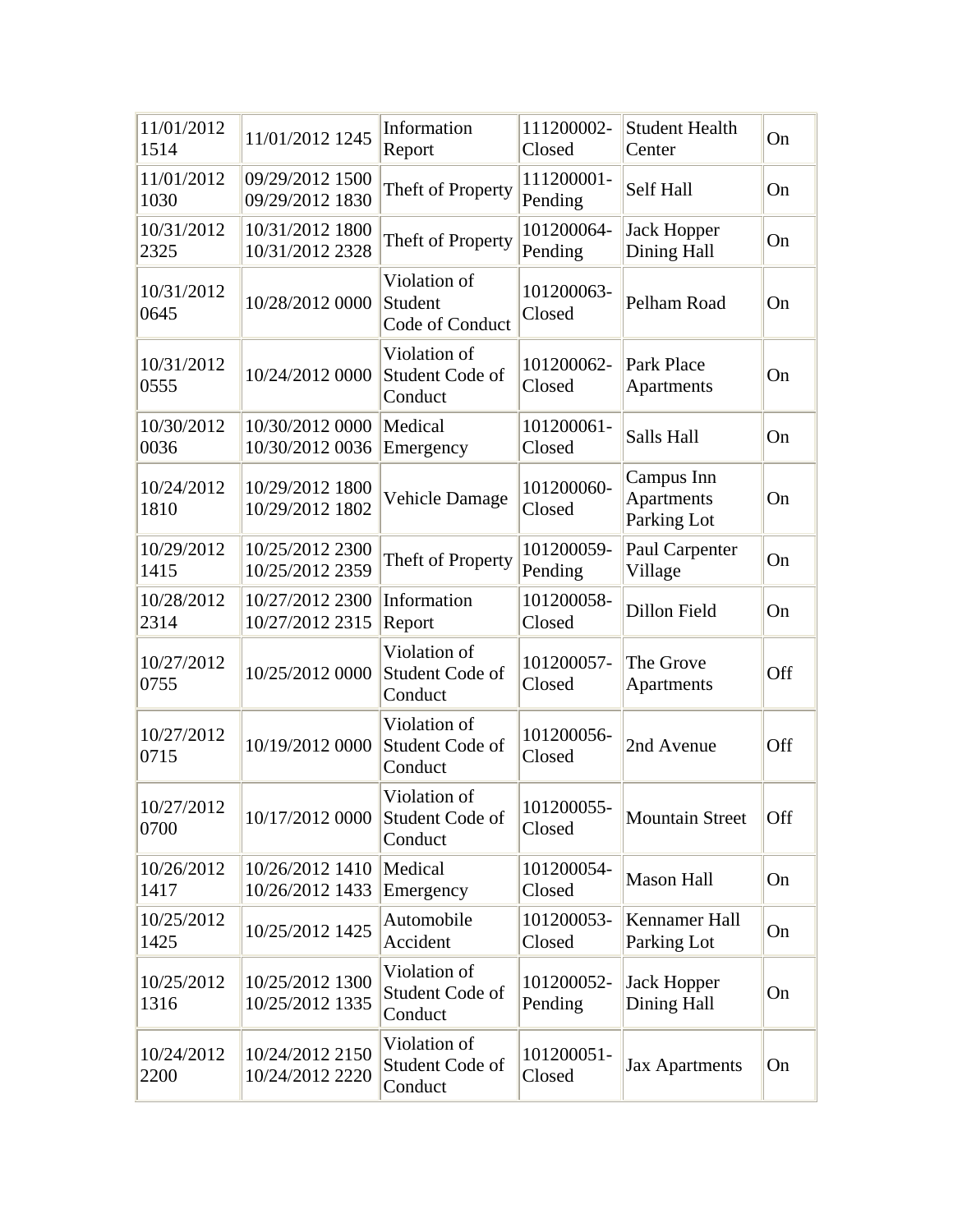| 10/23/2012<br>1919 | 10/23/2012 1915<br>10/23/2012 1921 | Harassment                                       | 101200050-<br>Pending | <b>Jack Hopper</b><br>Dining Hall     | On  |
|--------------------|------------------------------------|--------------------------------------------------|-----------------------|---------------------------------------|-----|
| 10/23/2012<br>1248 | 10/23/2012 1211<br>10/23/2012 1214 | Theft of Property                                | 101200049-<br>Closed  | <b>Patterson Hall</b>                 | On  |
| 10/22/2012<br>1255 | 10/21/2012 0500<br>10/21/2012 1100 | Theft of Property                                | 101200048-<br>Pending | Paul Carpenter<br>Village             | On  |
| 10/22/2012<br>0650 | 10/21/2012 0403<br>10/21/2012 0433 | Information<br>Report                            | 101200047-<br>Closed  | <b>Charlie Penny</b><br>Road          | Off |
| 10/22/2012<br>0550 | 10/16/2012 1206                    | Information<br>Report                            | 101200046-<br>Closed  | <b>JSU</b> Campus                     | On  |
| 10/22/2012<br>1500 | 10/18/2012 1500<br>10/19/2012 1100 | Theft of Property                                | 101200045-<br>Pending | <b>Mason Hall</b>                     | On  |
| 10/21/2012<br>1042 | 10/21/2012 1400<br>10/21/2012 1700 | <b>Burglary</b>                                  | 101200044-<br>Closed  | Dixon Hall                            | On  |
| 10/21/2012<br>1042 | 10/21/2012 1030<br>10/21/2012 1134 | Medical<br>Emergency                             | 101200043-<br>Pending | <b>Fitzpatrick Hall</b>               | On  |
| 10/22/2012<br>2100 | 10/22/2012 2100                    | Automobile<br>Accident                           | 101200042-<br>Closed  | <b>Miller Street</b>                  | On  |
| 10/21/2012<br>0226 | 10/21/2012 0220<br>10/21/2012 0226 | Information<br>Report                            | 101200041-<br>Closed  | Campus Inn<br><b>Apartments</b>       | On  |
| 10/21/2012<br>2201 | 10/20/2012 2155<br>10/20/2012 2201 | Assault                                          | 101200040-<br>Closed  | Sparkman Hall<br>Parking Lot          | On  |
| 10/20/2012<br>0655 | 10/07/2012 0000                    | Violation of<br>Student Code of<br>Conduct       | 101200039-<br>Closed  | <b>Mountain Street</b>                | Off |
| 10/19/2012<br>2126 | 10/19/2012 2120<br>10/19/2012 2141 | Violation of<br>Student Code of<br>Conduct       | 101200038-<br>Closed  | Sparkman Hall                         | On  |
| 10/19/2012<br>1232 | 10/19/2012 1232<br>10/19/2012 1306 | <b>Assist Other Law</b><br>Enforcement<br>Agency | 101200037-<br>Closed  | International<br>House<br>Parking Lot | On  |
| 10/18/2012<br>1920 | 10/18/2012 1915<br>10/18/2012 1916 | Property<br>Damage                               | 101200036-<br>Closed  | <b>JSU Baseball</b><br>Field          | On  |
| 10/18/2012<br>1740 | 10/18/2012 1730<br>10/18/2012 1759 | <b>Booted Vehicle</b><br>Property<br>Damage      | 101200035-<br>Closed  | Coffee Circle                         | On  |
| 10/06/2012<br>1625 | 10/06/2012 1625<br>10/18/2012 1145 | Harassing<br>Communications                      | 101200034-<br>Closed  | Crow Hall                             | On  |
| 10/18/2012<br>1313 | 10/18/2012 0900<br>10/18/2012 1100 | Threat<br>Assessment                             | 101200033-<br>Pending | Twitter                               | Off |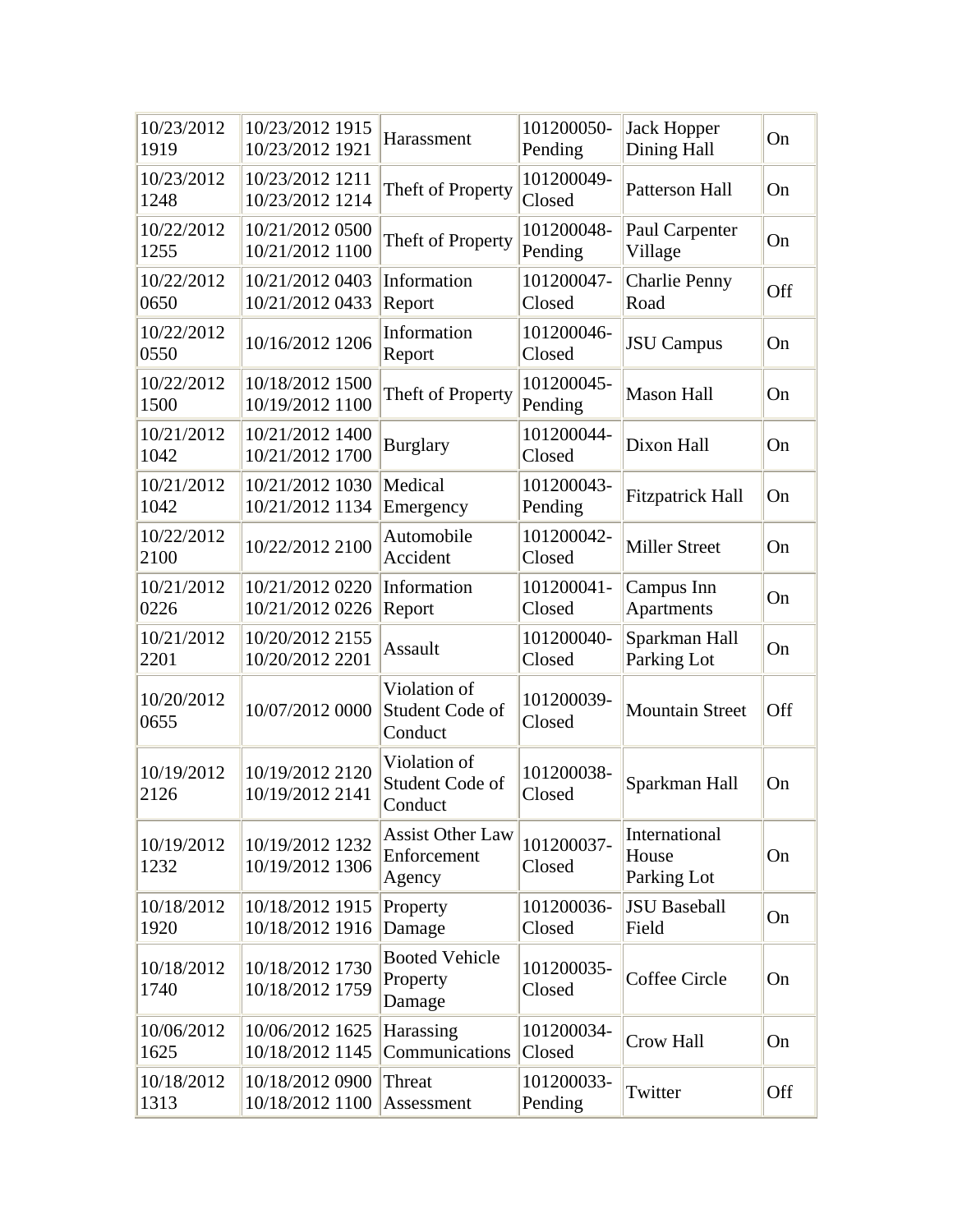| 10/17/2012<br>1547 | 10/08/2012 0000<br>10/17/2012 1545 | Theft of Property                                 | 101200032-<br>Closed                   | <b>Stone Center</b>               | On  |
|--------------------|------------------------------------|---------------------------------------------------|----------------------------------------|-----------------------------------|-----|
| 10/17/2012<br>1458 | 10/17/2012 1230<br>10/17/2012 1458 | Duty Upon<br>Striking an<br>Unattended<br>Vehicle | 101200031-<br>Closed                   | <b>Stadium Tower</b>              | On  |
| 10/17/2012<br>0640 | 10/14/2012 0000                    | Violation of<br>Student Code of<br>Conduct        | 101200030-<br>Closed                   | 5th Avenue                        | Off |
| 10/16/2012<br>1405 | 10/16/2012 1330                    | Duty Upon<br>Striking an<br>Unattended<br>Vehicle | 101200029-<br>Closed                   | <b>Coffee Circle</b>              | On  |
| 10/15/2012<br>1010 | 10/15/2012 0955<br>10/15/2012 1000 | Duty Upon<br>Striking an<br>Unattended<br>Vehicle | 101200028-<br>Closed                   | <b>Brewer Hall</b><br>Parking Lot | On  |
| 10/13/2012<br>0143 | 10/13/2012 0135<br>10/13/2012 0143 | <b>Assist Other Law</b><br>Enforcement<br>Agency  | 101200027-<br>Closed                   | Park Avenue                       | Off |
| 10/12/2012<br>1100 | 10/12/2012 1015<br>10/12/2012 1030 | Violation of<br>Student Code of<br>Conduct        | 101200026-<br>Pending                  | <b>Brewer Hall</b>                | On  |
| 10/12/2012<br>0234 | 10/12/2012 0254                    | Arrest-<br>Disorderly<br>Conduct                  | 101200025-<br>$\overline{2}$<br>Closed | Paul Carpenter<br>Village         | On  |
| 10/12/2012<br>0234 | 10/12/2012 0254                    | Arrest-<br>Disorderly<br>Conduct                  | 101200025-<br>Closed                   | Paul Carpenter<br>Village         | On  |
| 10/11/2012<br>1215 | 10/05/2012 2342                    | Violation of<br>Student Code of<br>Conduct        | 101200024-<br>Closed                   | Penn Avenue                       | On  |
| 10/11/2012<br>1030 | 10/11/2012 0430<br>10/11/2012 0500 | Information<br>Report                             | 101200023-<br>Closed                   | <b>Jack Hopper</b><br>Dining Hall | On  |
| 10/11/2012<br>0855 | 10/11/2012 0855<br>10/11/2012 0910 | <b>Towed Vehicle</b>                              | 101200022-<br>Closed                   | Crow Hall<br>Parking Lot          | On  |
| 10/10/2012<br>1704 | 10/10/2012 1525<br>10/10/2012 1658 | Theft of Property                                 | 101200021-<br>Closed                   | Stephenson Hall                   | On  |
| 10/10/2012<br>1000 | 10/10/2012 0940<br>10/10/2012 0950 | <b>Assist Other Law</b><br>Enforcement<br>Agency  | 101200020-<br>Closed                   | Sparkman Hall                     | On  |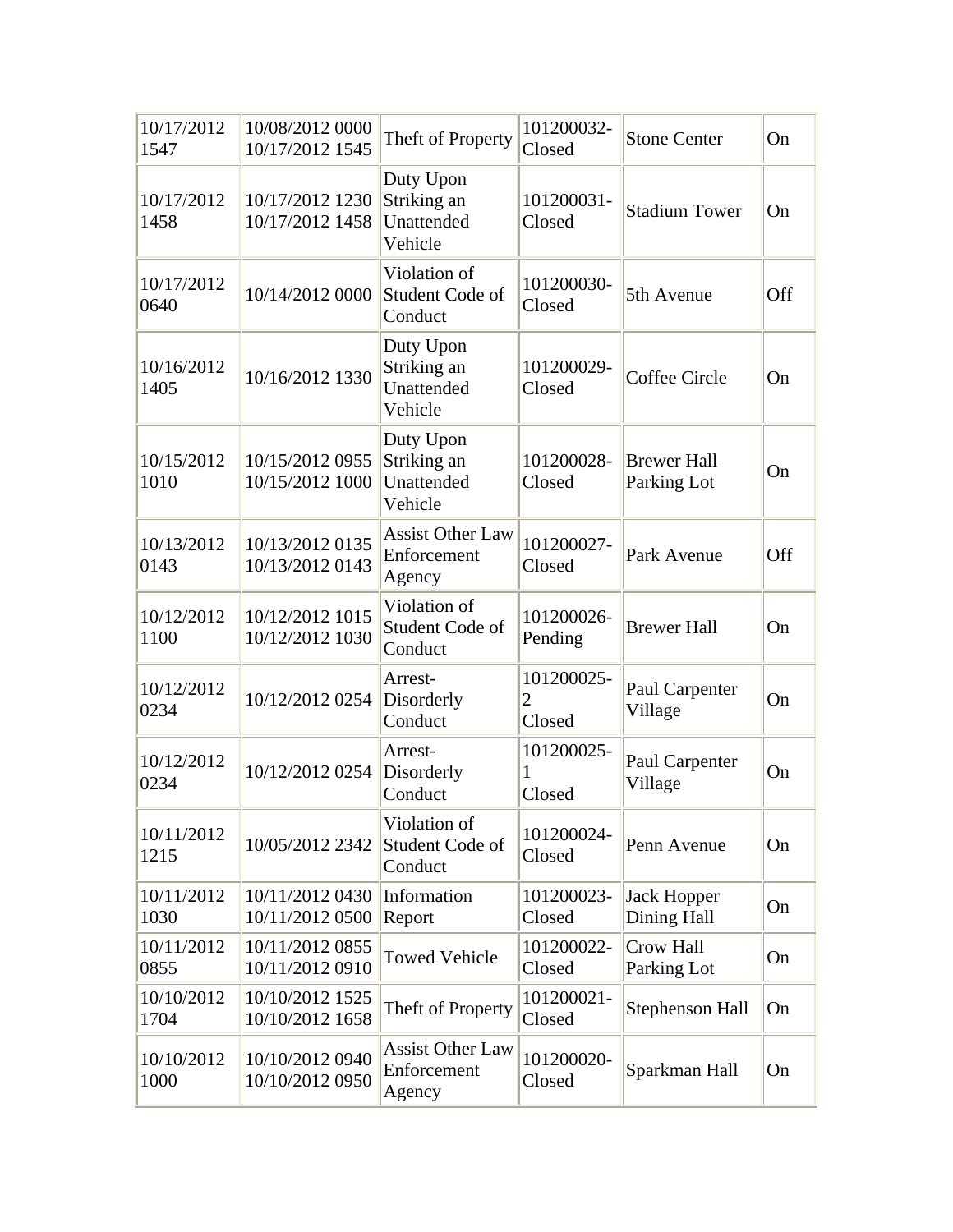| 10/10/2012<br>0715 | 10/05/2012 1250                    | Violation of<br>Student Code of<br>Conduct                               | 101200019-<br>Closed      | Jacksonville<br>Police<br>Department | On  |
|--------------------|------------------------------------|--------------------------------------------------------------------------|---------------------------|--------------------------------------|-----|
| 10/09/2012<br>1810 | 10/04/2012 0001<br>10/09/2012 1817 | Information<br>Report                                                    | 101200018-<br>Closed      | Off Campus                           | Off |
| 10/09/2012<br>1730 | 10/09/2012 1730                    | Automobile<br>Accident                                                   | 101200017-<br>Closed      | <b>Bennett</b><br><b>Boulevard</b>   | On  |
| 10/09/2012<br>0802 | 10/08/2012 1330<br>10/08/2012 1335 | Information<br>Report                                                    | 101200016-<br>Closed      | <b>Bibb Graves</b>                   | On  |
| 10/09/2012<br>0011 | 10/09/2012 0000<br>10/09/2012 0010 | Violation of<br>Student Code of<br>Conduct                               | 101200015-<br>Closed      | <b>Crow Hall</b>                     | On  |
| 10/08/2012<br>1820 | 10/08/2012 0845<br>10/08/2012 0900 | <b>Lost Property</b>                                                     | 101200014-<br>Closed      | <b>JSU</b> Campus                    | On  |
| 10/08/2012<br>1048 | 10/08/2012 0515<br>10/08/2012 0645 | Theft of Property                                                        | 101200013-<br>Pending     | <b>Pete Mathews</b><br>Coliseum      | On  |
| 10/06/2012<br>2042 | 10/06/2012 2040<br>10/06/2012 2042 | Medical<br>Emergency                                                     | 101200012-<br>Closed      | <b>JSU Stadium</b>                   | On  |
| 10/05/2012<br>1621 | 10/05/2012 1600<br>10/05/2012 1610 | <b>Burglary</b>                                                          | 101200011-<br>Pending     | <b>Curtiss Hall</b>                  | On  |
| 10/05/2012<br>0930 | 10/05/2012 0845<br>10/05/2012 0930 | Information<br>Report                                                    | 101200010-<br>Closed      | Campus Inn<br>Apartments             | On  |
| 10/05/2012<br>0451 | 10/05/2012 0000<br>10/05/2012 0450 | Arrest-Theft of<br>Property &<br>Consumption of<br>Alcohol by a<br>Minor | 101200009-<br>1<br>Closed | Paul Carpenter<br>Village            | On  |
| 10/04/2012<br>1601 | 09/05/2012 0000 Identity Theft     |                                                                          | 101200008-<br>Closed      | <b>Bibb Graves</b>                   | On  |
| 10/04/2012<br>1305 | 09/29/2012 2200<br>10/01/2012 1200 | <b>Lost Property</b>                                                     | 101200007-<br>Closed      | <b>JSU</b> Campus                    | On  |
| 10/04/2012<br>0806 | 09/29/2012 1802                    | Disorderly<br>Conduct                                                    | 101200006-<br>Pending     | <b>Stadium Tower</b>                 | On  |
| 10/02/2012<br>1506 | 10/02/2012 1200<br>10/02/2012 1330 | <b>Lost Property</b>                                                     | 101200005-<br>Closed      | Stephenson Hall                      | On  |
| 10/02/2012<br>1050 | 10/02/2012 1050                    | Automobile<br>Accident                                                   | 101200004-<br>Closed      | Alabama Street                       | Off |
| 10/02/2012<br>0855 | 09/20/2012 1200<br>09/20/2012 1700 | Lost Decal                                                               | 101200003-<br>Closed      | Roanoke, AL                          | Off |
| 10/02/2012         | 10/01/2012 0000                    | Violation of                                                             | 101200002-                | Albertville, AL                      | Off |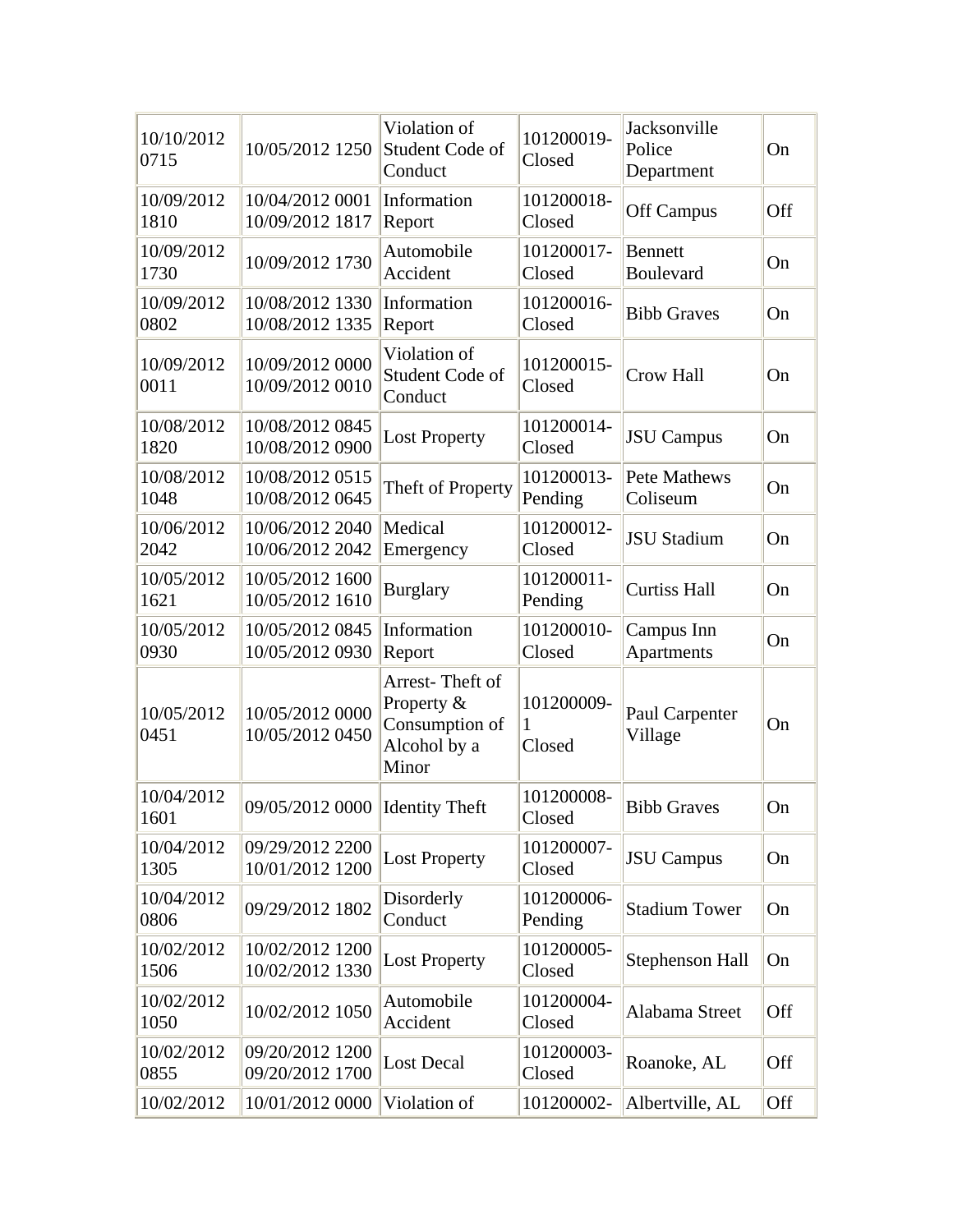| 0515               |                                    | Student Code of<br>Conduct                         | Closed                    |                                         |     |
|--------------------|------------------------------------|----------------------------------------------------|---------------------------|-----------------------------------------|-----|
| 10/01/2012<br>0845 | 09/19/2012 1130<br>09/19/2012 1300 | Information<br>Report                              | 101200001-<br>Pending     | <b>Bibb Graves</b>                      | On  |
| 09/30/2012<br>1941 | 09/30/2012 1941                    | Automobile<br>Accident                             | 091200091-<br>Closed      | <b>Street Avenue</b>                    | On  |
| 09/30/2012<br>1235 | 09/28/2012 1800<br>09/30/2012 1210 | Duty Upon<br>Striking an<br>Unattended<br>Vehicle  | 091200090-<br>Closed      | Pete Mathews<br>Coliseum<br>Parking Lot | On  |
| 09/28/2012<br>1447 | 09/28/2012 1440<br>09/28/2012 1445 | Violation of<br>Student Code of<br>Conduct         | 091200089-<br>Closed      | Crow Hall                               | On  |
| 09/28/2012<br>1335 | 09/28/2012 1335                    | Automobile<br>Accident                             | 091200088-<br>Closed      | <b>Curtiss Hall</b><br>Parking Lot      | On  |
| 09/27/2012<br>2329 | 09/27/2012 2329                    | Arrest-<br>Consumption of<br>Alcohol by a<br>Minor | 091200087-<br>3<br>Closed | Paul Carpenter<br>Village               | On  |
| 09/27/2012<br>2329 | 09/27/2012 2329                    | Arrest-<br>Consumption of<br>Alcohol by a<br>Minor | 091200087-<br>2<br>Closed | Paul Carpenter<br>Village               | On  |
| 09/27/2012<br>2329 | 09/27/2012 2329                    | Arrest-<br>Consumption of<br>Alcohol by a<br>Minor | 091200087-<br>Closed      | Paul Carpenter<br>Village               | On  |
| 09/27/2012<br>2040 | 09/27/2012 1500                    | <b>Lost Property</b>                               | 091200086-<br>Closed      | <b>Ayers Hall</b>                       | On  |
| 09/27/2012<br>1644 | 09/27/2012 1644                    | Arrest-<br>Possession of<br>Marijuana              | 091200085-<br>1<br>Closed | Gadsden Road                            | Off |
| 09/27/2012<br>1546 | 09/27/2012 1300                    | Duty Upon<br>Striking an<br>Unattended<br>Vehicle  | 091200084-<br>Closed      | McGee Hall<br>Parking Lot               | On  |
| 09/26/2012<br>2117 | 09/26/2012 2110<br>09/26/2012 2135 | Violation of<br>Student Code of<br>Conduct         | 091200083-<br>Closed      | Sparkman Hall                           | On  |
| 09/26/2012<br>1512 | 09/26/2012 1145<br>09/26/2012 1220 | <b>Lost Property</b>                               | 091200082-<br>Closed      | <b>Ayers Hall</b>                       | On  |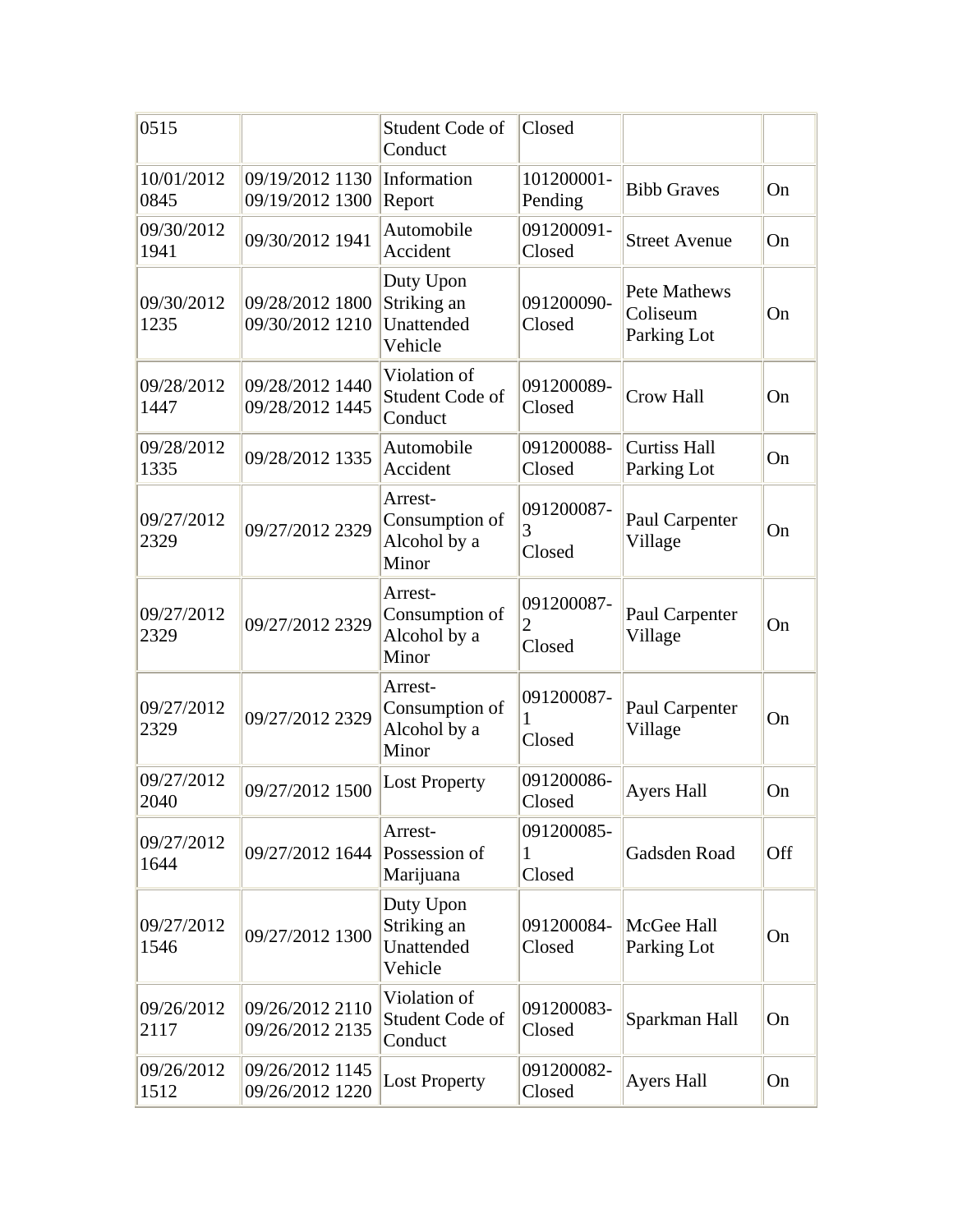| 09/26/2012<br>1358 | 09/25/2012 1400<br>09/25/2012 2200 | Theft of Property                                 | 091200081-<br>Pending | <b>TMB</b>                           | On        |
|--------------------|------------------------------------|---------------------------------------------------|-----------------------|--------------------------------------|-----------|
| 09/26/2012<br>0800 | 09/26/2012 0800<br>09/26/2012 0818 | Medical<br>Emergency                              | 091200080-<br>Closed  | <b>Ayers Hall</b>                    | On        |
| 09/25/2012<br>1945 | 09/24/2012 1900<br>09/25/2012 1700 | Criminal<br>Mischief                              | 091200079-<br>Closed  | <b>Curtiss Hall</b><br>Parking Lot   | On        |
| 09/25/2012<br>1439 | 09/24/2012 1330<br>09/25/2012 1439 | <b>Lost Property</b>                              | 091200078-<br>Closed  | <b>Martin Hall</b>                   | On        |
| 09/25/2012<br>1334 | 09/25/2012 0900<br>09/25/2012 1030 | Theft of Lost<br>Property                         | 091200077-<br>Pending | Ayers Hall                           | On        |
| 09/25/2012<br>1140 | 09/25/2012 1000<br>09/25/2012 1230 | Domestic<br>Violence                              | 091200076-<br>Closed  | <b>Jax Apartments</b><br>Parking Lot | On        |
| 09/25/2012<br>1129 | 09/25/2012 1029                    | Violation of<br>Student Code of<br>Conduct        | 091200075-<br>Closed  | <b>Stone Center</b><br>Parking Lot   | On        |
| 09/25/2012<br>0925 | 09/24/2012 1415<br>09/25/2012 1600 | Theft of Property                                 | 091200074-<br>Closed  | <b>TMB</b>                           | On        |
| 09/24/2012<br>1405 | 09/21/2012 0630<br>09/21/2012 1400 | Duty Upon<br>Striking an<br>Unattended<br>Vehicle | 091200073-<br>Closed  | Ramona Wood<br>Parking Lot           | On        |
| 09/24/2012<br>1130 | 09/24/2012 1130<br>09/24/2012 1230 | Medical<br>Emergency                              | 091200072-<br>Closed  | Sparkman Hall                        | On        |
| 09/21/2012<br>1949 | 09/21/2012 1900<br>09/21/2012 2000 | Medical<br>Emergency                              | 091200071-<br>Closed  | <b>JSU Stadium</b>                   | On        |
| 09/21/2012<br>1852 | 09/21/2012 1852                    | Medical<br>Emergency                              | 091200070-<br>Closed  | <b>JSU Stadium</b>                   | On        |
| 09/21/2012<br>1605 | 09/21/2012 1600<br>09/21/2012 1630 | Medical<br>Emergency                              | 091200069-<br>Closed  | Pete Mathews<br>Coliseum             | <b>On</b> |
| 09/21/2012<br>1200 | 08/24/2012 0000                    | Violation of<br>Student Code of<br>Conduct        | 091200068-<br>Closed  | The Grove<br>Apartments              | Off       |
| 09/21/2012<br>0830 | 09/21/2012 0000                    | Violation of<br>Student Code of<br>Conduct        | 091200067-<br>Closed  | <b>Mark Place</b>                    | Off       |
| 09/21/2012<br>0715 | 09/21/2012 0336<br>09/21/2012 0500 | <b>Assist Other Law</b><br>Enforcement<br>Agency  | 091200066-<br>Closed  | Highway 21                           | Off       |
| 09/20/2012<br>1238 | 09/20/2012 0730<br>09/20/2012 0735 | Automobile<br>Accident                            | 091200065-<br>Closed  | <b>TMB</b><br>Parking Lot            | On        |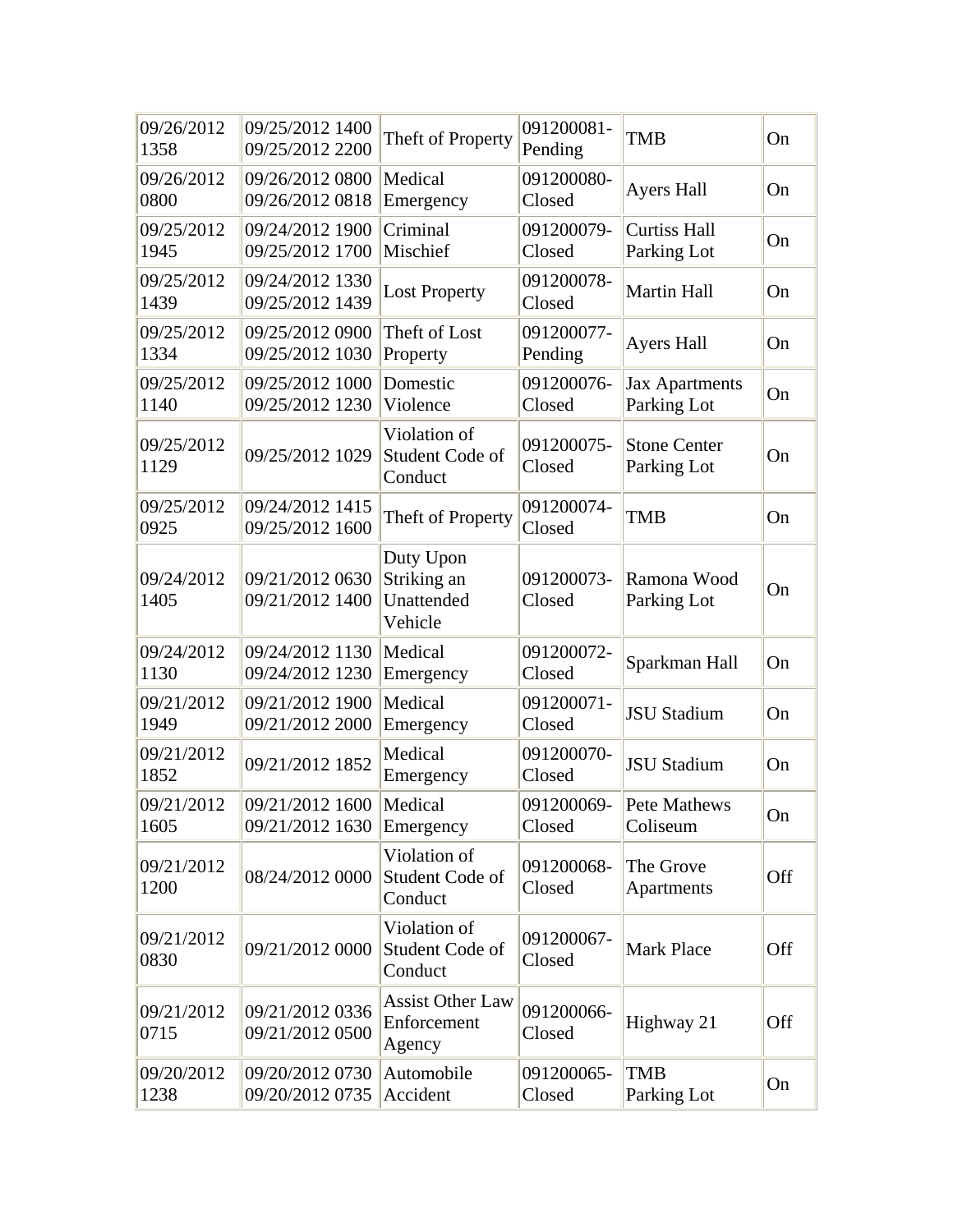| 09/20/2012<br>1055 | 09/20/2012 0730 Information<br>09/20/2012 0735 | Report                                                           | 091200064-<br>Closed      | <b>Crow Hall</b>                     | On  |
|--------------------|------------------------------------------------|------------------------------------------------------------------|---------------------------|--------------------------------------|-----|
| 09/20/2012<br>0950 | 09/20/2012 0945<br>09/20/2012 1011             | Medical<br>Emergency                                             | 091200063-<br>Closed      | <b>Bibb Graves</b>                   | On  |
| 09/20/2012<br>0750 | 08/24/2012 0000                                | Violation of<br>Student Code of<br>Conduct                       | 091200062-<br>Closed      | The Grove<br>Apartments              | Off |
| 09/20/2012<br>0730 | 09/10/2012 0000                                | Violation of<br>Student Code of<br>Conduct                       | 091200061-<br>Closed      | The Reserve<br>Apartments            | Off |
| 09/20/2012<br>0655 | 09/19/2012 0000                                | Violation of<br>Student Code of<br>Conduct                       | 091200060-<br>Closed      | <b>Church Avenue</b>                 | Off |
| 09/20/2012<br>2344 | 09/19/2012 2344<br>09/19/2012 2355             | Violation of<br>Student Code of<br>Conduct                       | 091200059-<br>Closed      | <b>Stadium Tower</b>                 | On  |
| 09/19/2012<br>1810 | 09/19/2012 1810                                | <b>Arrest-Driving</b><br>Under the<br>Influence                  | 091200058-<br>1<br>Closed | <b>Forney Avenue</b>                 | On  |
| 09/19/2012<br>1524 | 09/19/2012 2300<br>09/19/2012 1515             | Information<br>Report                                            | 091200057-<br>Closed      | <b>Curtiss Hall</b><br>Parking Lot   | On  |
| 09/19/2012<br>1440 | 09/19/2012 1405<br>09/19/2012 1422             | Medical<br>Emergency                                             | 091200056-<br>Closed      | <b>Carlisle Building</b>             | On  |
| 09/19/2012<br>1000 | 09/19/2012 0800<br>09/19/2012 1000             | Information<br>Report                                            | 091200055-<br>Closed      | <b>JSU</b> Campus                    | On  |
| 09/19/2012<br>0700 | 08/31/2012 0000                                | Violation of<br>Student Code of<br>Conduct                       | 091200054-<br>Closed      | Gayle Avenue                         | Off |
| 09/19/2012<br>0645 | 09/13/2012 0000                                | Violation of<br>Student Code of<br>Conduct                       | 091200053-<br>Closed      | Jacksonville<br>Police<br>Department | Off |
| 09/18/2012<br>1825 | 09/18/2012 1823<br>09/18/2012 1853             | Arrest-<br>Possession of<br>Marijuana &<br>Drug<br>Paraphernalia | 091200052-<br>1<br>Closed | <b>Stadium Tower</b>                 | On  |
| 09/19/2012<br>0735 | 08/24/2012 0000                                | Violation of<br>Student Code of<br>Conduct                       | 091200051-<br>Closed      | The Reserve<br>Apartments            | Off |
| 09/18/2012<br>1625 | 09/18/2012 1625                                | Automobile<br>Accident                                           | 091200050-<br>Closed      | Coffee Circle                        | On  |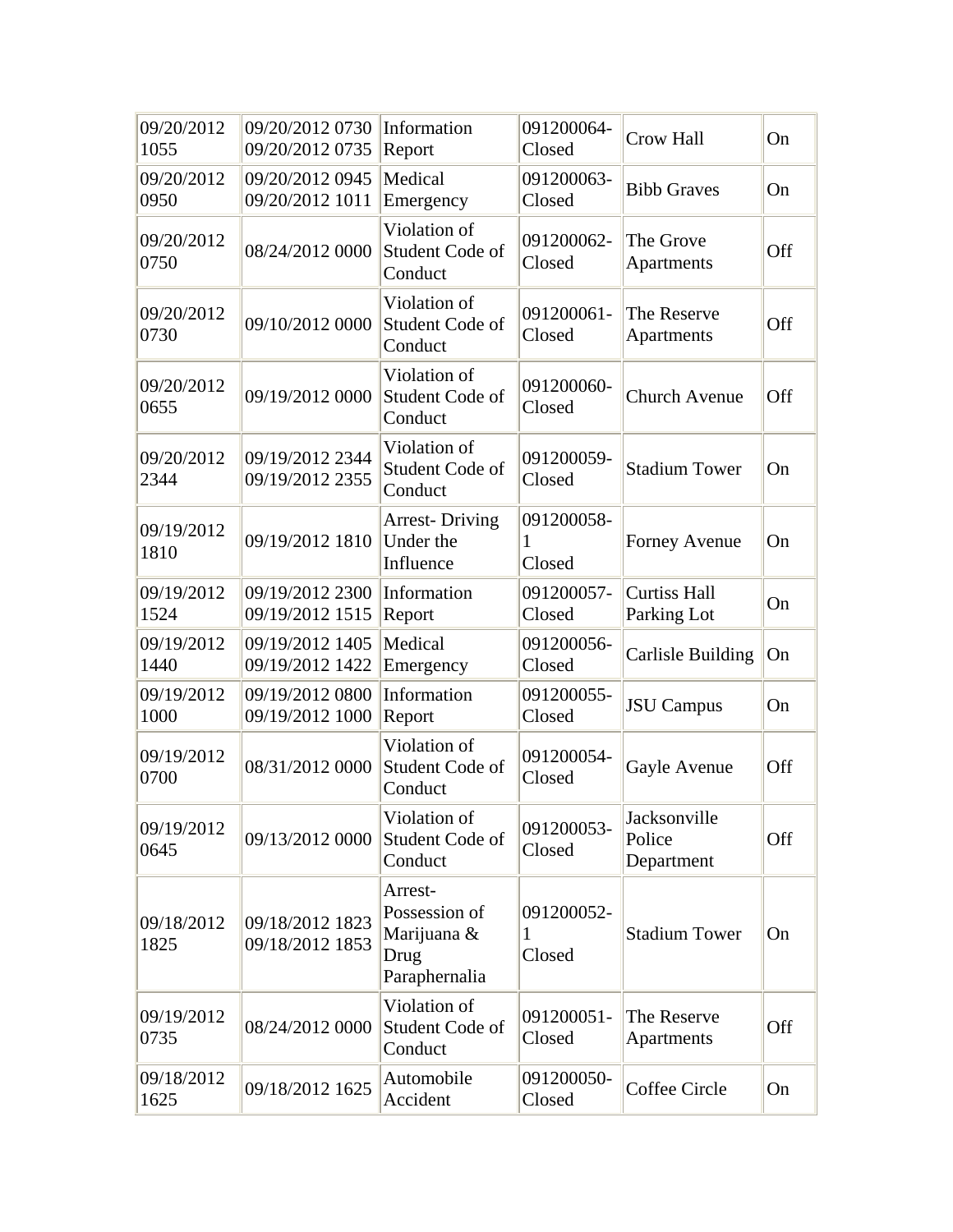| 09/17/2012<br>1229 | 09/14/2012 1900<br>09/17/2012 0800 | <b>Lost Decal</b>                                                                     | 091200049-<br>Pending     | Montgomery, $AL$ Off                  |     |
|--------------------|------------------------------------|---------------------------------------------------------------------------------------|---------------------------|---------------------------------------|-----|
| 09/16/2012<br>2155 | 09/14/2012 0001<br>09/14/2012 1000 | Duty Upon<br>Striking an<br>Unattended<br>Vehicle                                     | 091200048-<br>Pending     | <b>Crow Hall</b><br>Parking Lot       | On  |
| 09/15/2012<br>0745 | 09/15/2012 0745<br>09/15/2012 0815 | Vehicle<br>Impoundment                                                                | 091200047-<br>Closed      | Eastwood School                       | On  |
| 09/14/2012<br>1320 | 09/14/2012 1320                    | Automobile<br>Accident                                                                | 091200046-<br>Closed      | <b>Stadium Tower</b><br>Parking Lot   | On  |
| 09/14/2012<br>1226 | 09/14/2012 0200<br>09/14/2012 1030 | Duty Upon<br>Striking an<br>Unattended<br>Vehicle                                     | 091200045-<br>Closed      | <b>Stadium Tower</b><br>Parking Lot   | On  |
| 09/14/2012<br>0945 | 09/13/2012 1600<br>09/13/2012 2030 | Duty Upon<br>Striking an<br>Unattended<br>Vehicle                                     | 091200044-<br>Closed      | <b>Stephenson Hall</b><br>Parking Lot | On  |
| 09/14/2012<br>0915 | 09/14/2012 0915                    | Automobile<br>Accident                                                                | 091200043-<br>Closed      | <b>Crow Hall</b><br>Parking Lot       | On  |
| 09/14/2012<br>0715 | 09/14/2012 0000                    | Violation of<br>Student Code of<br>Conduct                                            | 091200042-<br>Closed      | The Reserve<br>Apartments             | Off |
| 09/14/2012<br>0555 | 09/13/2012 1635<br>09/13/2012 1655 | <b>Assist Other Law</b><br>Enforcement<br>Agency                                      | 091200041-<br>Closed      | Roy Webb Road                         | Off |
| 09/14/2012<br>0545 | 09/12/2012 0815<br>09/12/2012 0915 | Information<br>Report                                                                 | 091200040-<br>Closed      | University<br>Housing                 | On  |
| 09/13/2012<br>2258 | 09/13/2012 2258                    | Arrest-Minor in<br>Possession of<br>Alcohol                                           | 091200039-<br>3<br>Closed | Paul Carpenter<br>Village             | On  |
| 09/13/2012<br>2258 | 09/13/2012 2258 Possession of      | Arrest-Minor in<br>Alcohol                                                            | 091200039-<br>2<br>Closed | Paul Carpenter<br>Village             | On  |
| 09/13/2012<br>2258 | 09/13/2012 2258                    | Arrest-Minor in<br>Alcohol,<br>Possession of<br>Marijuana, &<br>Drug<br>Paraphernalia | 091200039-<br>1<br>Closed | Paul Carpenter<br>Village             | On  |
| 09/13/2012         | 09/11/2012 2100 Duty Upon          |                                                                                       | 091200038-                | Field House                           | On  |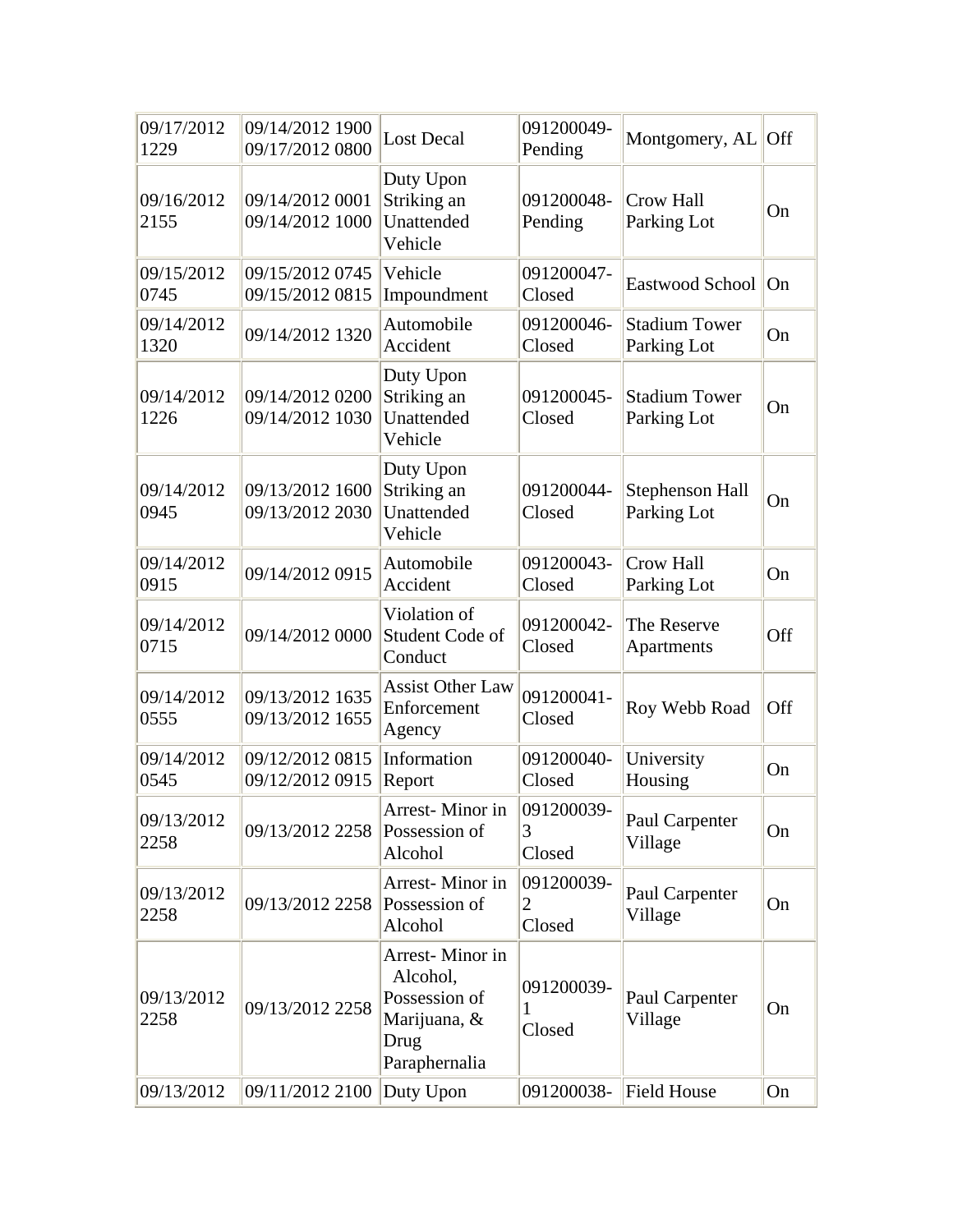| 1615               | 09/13/2012 1400                    | Striking an<br>Unattended<br>Vehicle                     | Closed                | Parking Lot                          |     |
|--------------------|------------------------------------|----------------------------------------------------------|-----------------------|--------------------------------------|-----|
| 09/13/2012<br>1336 | 09/13/2012 0000<br>09/13/2012 1330 | Threat<br>Assessment                                     | 091200037-<br>Pending | Internet                             | On  |
| 09/13/2012<br>1250 | 09/12/2012 1030<br>09/13/2012 1200 | Duty Upon<br>Striking an<br>Unattended<br>Vehicle        | 091200036-<br>Pending | <b>Patterson Hall</b><br>Parking Lot | On  |
| 09/13/2012<br>0608 | 09/13/2012 0605<br>09/13/2012 0632 | Trespass<br><b>Warning Issued</b>                        | 091200035-<br>Closed  | <b>Houston Cole</b><br>Library       | On  |
| 09/12/2012<br>1629 | 09/12/2012 1100<br>09/12/2012 1400 | <b>Lost Property</b>                                     | 091200034-<br>Closed  | <b>TMB</b>                           | On  |
| 09/12/2012<br>1409 | 09/12/2012 1405<br>09/12/2012 1425 | Medical<br>Emergency                                     | 091200033-<br>Closed  | <b>Jack Hopper</b><br>Dining Hall    | On  |
| 09/12/2012<br>1154 | 09/12/2012 1135<br>09/12/2012 1154 | Disturbance                                              | 091200032-<br>Pending | Crow Hall<br>Parking Lot             | On  |
| 09/11/2012<br>2200 | 09/11/2012 2159<br>09/11/2012 2203 | Information<br>Report                                    | 091200031-<br>Pending | <b>Stadium Tower</b>                 | On  |
| 09/11/2012<br>1954 | 09/11/2012 1950<br>09/11/2012 2015 | Medical<br>Emergency                                     | 091200030-<br>Closed  | Leone Cole<br>Auditorium             | On  |
| 09/11/2012<br>1923 | 09/11/2012 0430<br>09/11/2012 0431 | Information<br>Report                                    | 091200029-<br>Closed  | Campus Inn                           | On  |
| 09/11/2012<br>1342 | 09/11/2012 1400<br>09/11/2012 1415 | Menacing &<br>Violation of<br>Student Code of<br>Conduct | 091200028-<br>Closed  | <b>Stadium Tower</b>                 | On  |
| 09/11/2012<br>1309 | 09/11/2012 1255<br>09/11/2012 1305 | Information<br>Report                                    | 091200027-<br>Closed  | <b>Wallace Hall</b>                  | On  |
| 09/10/2012<br>1249 | 09/10/2012 1215<br>09/10/2012 1230 | Theft of Property                                        | 091200026-<br>Pending | Dixon Hall                           | On  |
| 09/10/2012<br>1157 | 09/03/2012 0000                    | Information<br>Report                                    | 091200025-<br>Pending | <b>Off Campus</b>                    | Off |
| 09/09/2012<br>1449 | 09/09/2012 1445<br>09/09/2012 1449 | Medical<br>Emergency                                     | 091200024-<br>Closed  | The Quad                             | On  |
| 09/09/2012<br>1055 | 09/09/2012 1055                    | Automobile<br>Accident                                   | 091200023-<br>Closed  | Coffee Circle                        | On  |
| 09/09/2012<br>0827 | 09/08/2012 1500<br>09/08/2012 1600 | <b>Welfare Check</b>                                     | 091200022-<br>Pending | International<br>House               | On  |
| 09/10/2012         | 09/07/2012 0000                    | Violation of                                             | 091200021-            | Old Gadsden                          | On  |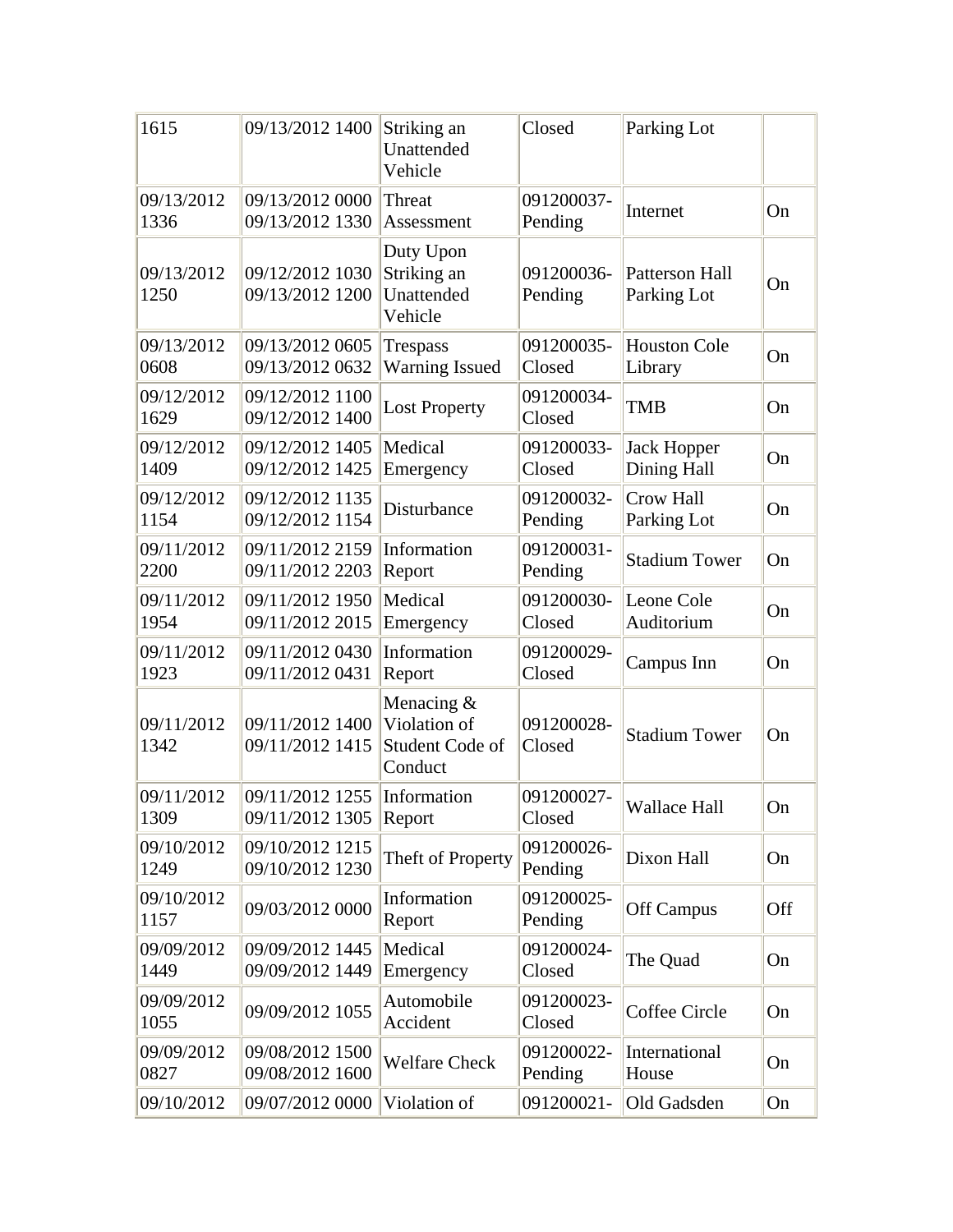| 0740               |                                    | Student Code of<br>Conduct                                                             | Closed                    | Road                               |    |
|--------------------|------------------------------------|----------------------------------------------------------------------------------------|---------------------------|------------------------------------|----|
| 09/08/2012<br>2138 | 09/08/2012 1600<br>09/08/2012 2200 | Medical<br>Emergency $\&$<br>Violation of<br>Student Code of<br>Conduct                | 091200020-<br>Closed      | Pannell Hall                       | On |
| 09/08/2012<br>2227 | 09/08/2012 2102                    | Medical<br>Emergency                                                                   | 091200019-<br>Pending     | <b>Stadium Tower</b>               | On |
| 09/08/2012<br>1800 | 09/08/2012 1800                    | Arrest-<br>Consumption of<br>Alcohol by a<br>Minor & Open<br>Container                 | 091200018-<br>2<br>Closed | <b>Building</b><br><b>Services</b> | On |
| 09/08/2012<br>1800 | 09/08/2012 1800                    | Arrest-<br>Consumption of<br>Alcohol by a<br>Minor & Open<br>Container                 | 091200018-<br>Closed      | <b>Building</b><br><b>Services</b> | On |
| 09/10/2012<br>0202 | 09/10/2012 0202<br>09/10/2012 0216 | Information<br>Report                                                                  | 091200017-<br>Closed      | Daugette Hall                      | On |
| 09/07/2012<br>0100 | 09/06/2012 2306<br>09/07/2012 0004 | Arrest-Open<br>Container<br>& Attempting to<br>Elude                                   | 091200016-<br>Closed      | Paul Carpenter<br>Village          | On |
| 09/06/2012<br>1459 | 09/06/2012 1459<br>09/06/2012 1523 | Possession of<br>Drug<br>Paraphernalia &<br>Violation of<br>Student Code of<br>Conduct | 091200015-<br>Closed      | Daugette Hall                      | On |
| 09/06/2012<br>1437 | 09/06/2012 1430<br>09/06/2012 1435 | Information<br>Report                                                                  | 091200014-<br>Closed      | Daugette Hall                      | On |
| 09/06/2012<br>1243 | 09/06/2012 1243                    | Automobile<br>Accident                                                                 | 091200013-<br>Closed      | <b>Trustee Circle</b>              | On |
| 09/05/2012<br>1333 | 09/04/2012 0900<br>09/04/2012 1100 | Threat<br>Assessment                                                                   | 091200012-<br>Pending     | <b>Wallace Hall</b>                | On |
| 09/05/2012<br>0724 | 09/05/2012 0724                    | Arrest-<br>Possession of<br>Marijuana &<br>Drug<br>Paraphernalia                       | 091200011-<br>1<br>Closed | Penn House<br>Apartments           | On |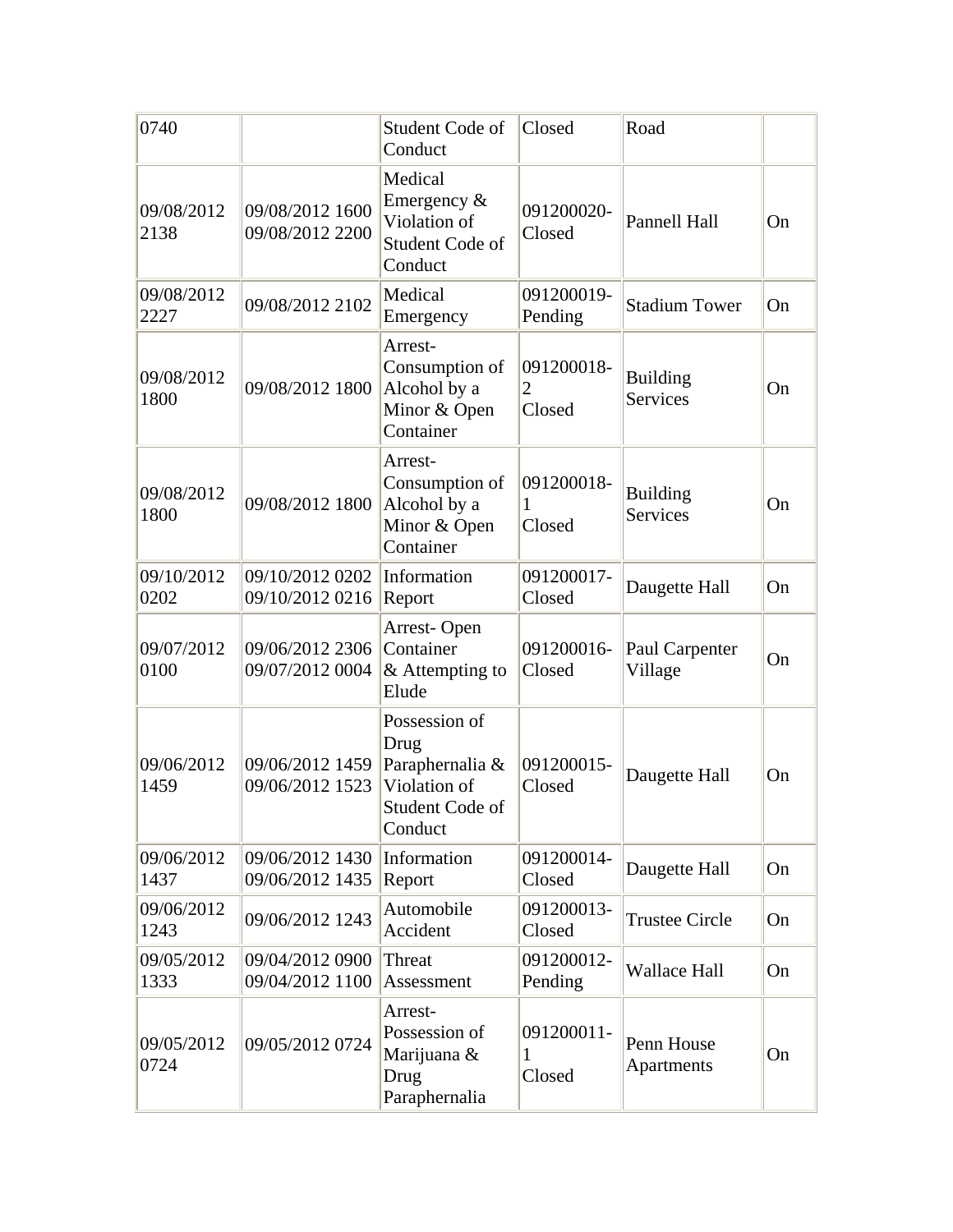| 09/05/2012<br>0525 | 09/05/2012 0415<br>09/05/2012 0440     | Information<br>Report                             | 091200010-<br>Closed      | Pete Mathews<br>Coliseum           | On  |
|--------------------|----------------------------------------|---------------------------------------------------|---------------------------|------------------------------------|-----|
| 09/04/2012<br>2038 | 09/04/2012 2038<br>09/04/2012 2057     | Violation of<br>Student Code of<br>Conduct        | 091200009-<br>Closed      | <b>Nelson Street</b>               | On  |
| 09/04/2012<br>1459 | 08/28/2012 0000<br>09/03/2012 0000     | <b>Lost Decal</b>                                 | 091200008-<br>Pending     | Georgia                            | On  |
| 09/04/2012<br>0922 | 09/03/2012 1230<br>09/30/2012 1430     | <b>Lost Decal</b>                                 | 091200007-<br>Pending     | <b>Brewer Hall</b>                 | On  |
| 09/05/2012<br>1420 | 08/29/2012 0001<br>09/05/2012 0850     | Duty Upon<br>Striking an<br>Unattended<br>Vehicle | 091200006-<br>Closed      | Dixon Hall<br>Parking Lot          | On  |
| 09/04/2012<br>0745 | 08/30/2012 0000                        | Violation of<br>Student Code of<br>Conduct        | 091200005-<br>Closed      | <b>Mountain Street</b>             | Off |
| 09/04/2012<br>0745 | 08/31/2012 0000                        | Violation of<br>Student Code of<br>Conduct        | 091200004-<br>Closed      | The Reserve<br>Apartments          | Off |
| 09/04/2012<br>0715 | 08/31/2012 0000                        | Violation of<br>Student Code of<br>Conduct        | 091200003-<br>Closed      | McDonald's<br>Parking Lot          | Off |
| 09/02/2012<br>2130 | 09/02/2012 2130                        | Arrest-<br>Possession of<br>Marijuana             | 091200002-<br>Closed      | Jacksonville<br>Public Square      | Off |
| 09/01/2012<br>1700 | 09/01/2012 1655<br>09/01/2012 1715     | Medical<br>Emergency                              | 091200001-<br>Closed      | <b>Fitzpatrick Hall</b>            | On  |
| 08/31/2012<br>2027 | 08/31/2012 2015<br>08/31/2012 2110     | Harassment<br>Trespass<br>Warning                 | 081200041-<br>Closed      | Gamecock<br><b>Central Station</b> | On  |
| 08/31/2012<br>1050 | 08/31/2012 1015<br>0/8/31/2012<br>1040 | <b>Assist Other Law</b><br>Enforcement<br>Agency  | 081200040-<br>Closed      | Merrill Hall                       | On  |
| 08/30/2012<br>1848 | 08/30/2012 1848                        | Arrest-Minor in<br>Possession of<br>Alcohol       | 081200039-<br>L<br>Closed | The Grove<br>Apartments            | Off |
| 08/30/2012<br>1125 | 08/30/2012 1110<br>08/30/2012 1120     | <b>Assist Other Law</b><br>Enforcement<br>Agency  | 081200038-<br>Closed      | <b>Stone Center</b>                | On  |
| 08/29/2012<br>1445 | 08/29/2012 1445                        | Automobile<br>Accident                            | 081200037-<br>Closed      | <b>Houston Cole</b><br>Library     | On  |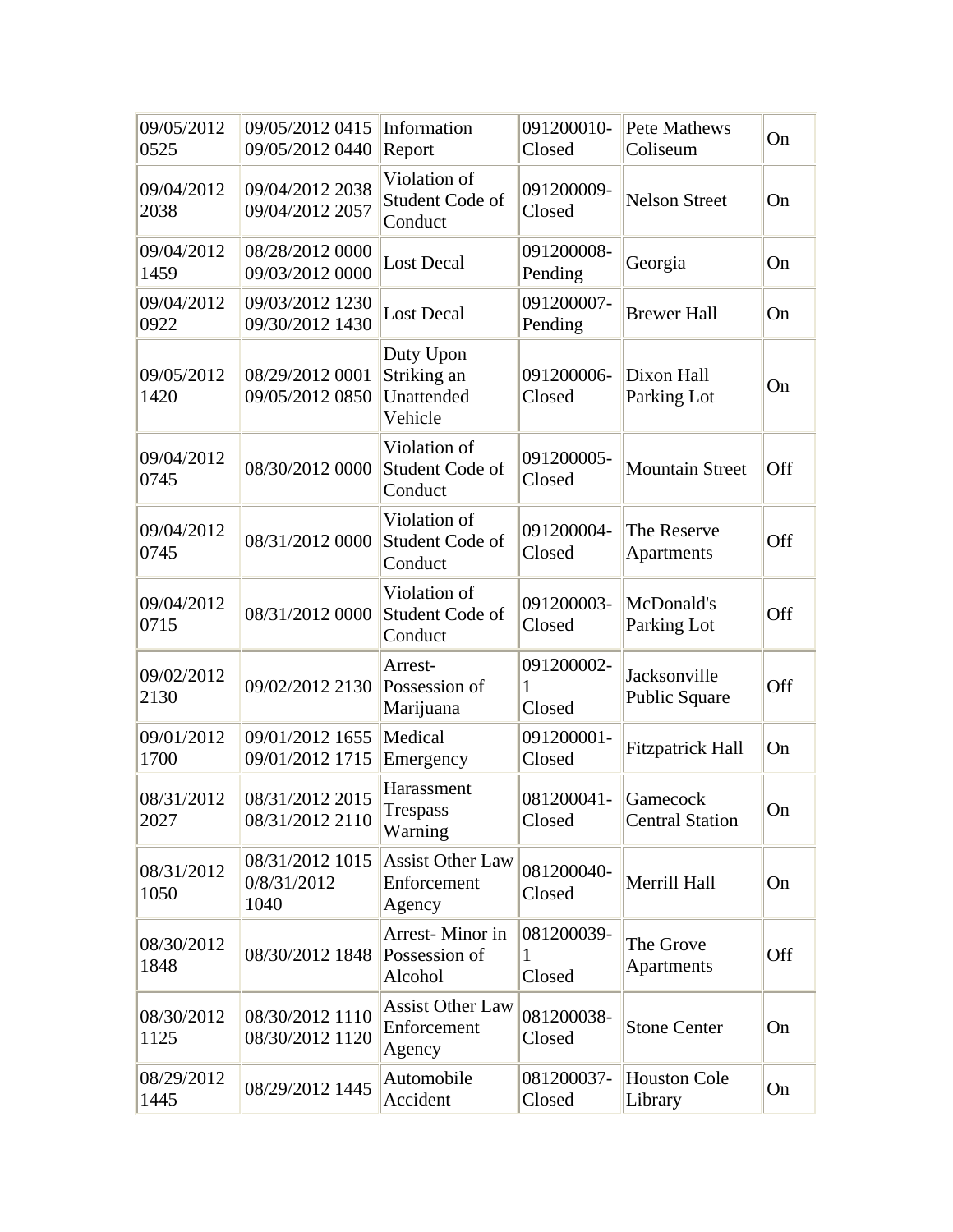| 08/30/2012<br>1335 | 08/29/2012 1130<br>08/29/2012 1330 | Duty Upon<br>Striking an<br>Unattended<br>Vehicle                | 081200036-<br>Closed      | <b>Houston Cole</b><br>Library<br>Parking Lot | On  |
|--------------------|------------------------------------|------------------------------------------------------------------|---------------------------|-----------------------------------------------|-----|
| 08/29/2012<br>1110 | 08/29/2012 1020<br>08/29/2012 1045 | Suspicious<br>Person                                             | 081200035-<br>Closed      | <b>Martin Hall</b>                            | On  |
| 08/28/2012<br>2257 | 08/28/2012 2257<br>08/28/2012 2311 | Medical<br>Emergency                                             | 081200034-<br>Closed      | <b>Curtiss Hall</b>                           | On  |
| 08/28/2012<br>0857 | 08/28/2012 0715                    | <b>Towed Vehicle</b>                                             | 081200033-<br>Closed      | <b>Central Station</b>                        | On  |
| 08/27/2012<br>1737 | 08/27/2012 1730<br>08/27/2012 1731 | Medical<br>Emergency                                             | 081200032-<br>Closed      | <b>JSU Stadium</b>                            | On  |
| 08/25/2012<br>0600 | 08/25/2012 0700                    | Violation of<br>Student Code of<br>Conduct                       | 081200031-<br>Closed      | Highway 21                                    | Off |
| 08/26/2012<br>2354 | 08/26/2012 2354                    | Arrest-<br>Consumption of<br>Alcohol by a<br>Minor               | 081200030-<br>1<br>Closed | <b>Miller Street</b>                          | On  |
| 08/27/2012<br>2221 | 08/26/2012 2215<br>08/26/2012 2230 | Violation of<br>Student Code of<br>Conduct                       | 081200029-<br>Closed      | The Quad                                      | On  |
| 08/26/2012<br>1200 | 08/26/2012 1200                    | Arrest-<br>Possession of<br>Marijuana &<br>Drug<br>Paraphernalia | 081200028-<br>1<br>Closed | <b>McArthur Street</b>                        | On  |
| 08/25/2012<br>2130 | 08/25/2012 2125<br>08/24/2012 2200 | Violation of<br>Student Code of<br>Conduct                       | 081200027-<br>Closed      | <b>Jax Apartments</b>                         | On  |
| 08/24/2012<br>1620 | 08/24/2012 1615<br>08/24/2012 1700 | Leaving the<br>Scene of an<br>Accident                           | 081200026-<br>Closed      | <b>Trustee Circle</b>                         | On  |
| 08/24/2012<br>1625 | 08/24/2012 1014                    | <b>Lost Property</b>                                             | 081200025-<br>Closed      | Salls Hall                                    | On  |
| 08/23/2012<br>2244 | 08/23/2012 2244<br>08/23/2012 2355 | Fire Alarm                                                       | 081200024-<br>Closed      | McGee Hall                                    | On  |
| 08/23/2012<br>0440 | 08/22/2012 2200                    | <b>Assist Other Law</b><br>Enforcement                           | 081200023-<br>Closed      | Hoover                                        | Off |
| 08/22/2012<br>1314 | 08/22/2012 1310<br>08/22/2012 1400 | <b>Assist Other Law</b><br>Enforcement                           | 081200022-<br>Pending     | <b>Bibb Graves</b>                            | On  |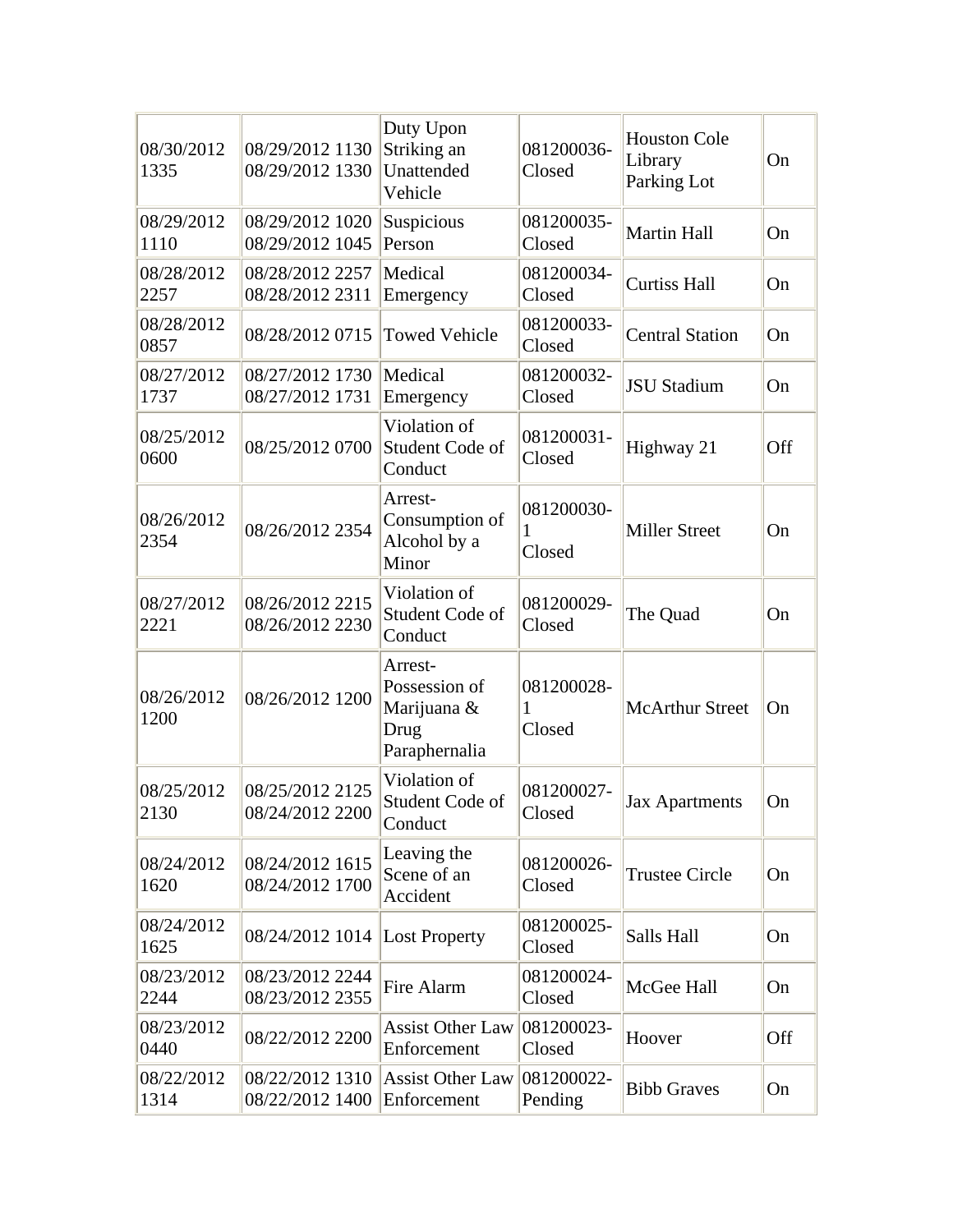|                    |                                              | Agency $\&$<br>Violation of<br>Student Code of<br>Conduct |                           |                                    |     |
|--------------------|----------------------------------------------|-----------------------------------------------------------|---------------------------|------------------------------------|-----|
| 08/22/2012<br>0650 | 08/19/2012 0000                              | Violation of<br>Student Code of<br>Conduct                | 081200021-<br>Closed      | Highway 21                         | Off |
| 08/21/2012<br>1308 | 08/21/1100 1100<br>08/21/2012 1300           | Information<br>Report                                     | 081200020-<br>Closed      | <b>Curtiss Hall</b><br>Parking Lot | On  |
| 08/20/2012<br>1230 | 08/20/2012 1230                              | <b>Assist Other Law</b><br>Enforcement<br>Agency          | 081200019-<br>Pending     | Salls Hall                         | On  |
| 08/19/2012<br>0221 | 08/19/2012 0221                              | Arrest-<br>Consumption of<br>Alcohol by a<br>Minor        | 081200018-<br>3<br>Closed | <b>Forney Avenue</b>               | Off |
| 08/19/2012<br>0221 | 08/19/2012 0221                              | Arrest-<br>Consumption of<br>Alcohol by a<br>Minor        | 081200018-<br>2<br>Closed | <b>Forney Avenue</b>               | Off |
| 08/19/2012<br>0221 | 08/19/2012 0221                              | Arrest-<br>Consumption of<br>Alcohol by a<br>Minor        | 081200018-<br>1<br>Closed | <b>Forney Avenue</b>               | Off |
| 08/16/2012<br>1624 | 08/16/2012 1620   Medical<br>08/16/2012 1641 | Emergency                                                 | 081200017-<br>Closed      | <b>Fitzpatrick Hall</b>            | On  |
| 08/14/2012<br>1136 | 08/14/2012 1100                              | Threat<br>Assessment                                      | 081200016-<br>Pending     | <b>Bibb Graves</b>                 | On  |
| 08/14/2012<br>0730 | 08/14/2012 0600                              | Suspicious<br>Person                                      | 081200015-<br>Pending     | Pete Mathews<br>Coliseum           | On  |
| 08/13/2012<br>1525 | 08/13/2012 1110                              | Threat<br>Assessment                                      | 081200014-<br>Pending     | <b>Bibb Graves</b>                 | On  |
| 08/13/2012<br>0800 | 08/10/2012 0000                              | Violation of<br>Student Code of<br>Conduct                | 081200013-<br>Closed      | Pelham's Bar                       | Off |
| 08/10/2012<br>2005 | 08/10/2012 2009<br>08/10/2012 2026           | Medical<br>Emergency                                      | 081200012-<br>Closed      | Pete Mathews<br>Coliseum           | On  |
| 08/10/2012<br>1639 | 08/10/2012 1638                              | Medical<br>Emergency                                      | 081200011-<br>Closed      | <b>Burgess Snow</b><br>Stadium     | On  |
| 08/09/2012<br>0803 | 08/08/2012 1300                              | Threat<br>Assessment                                      | 081200010-<br>Closed      | <b>Bibb Graves</b>                 | On  |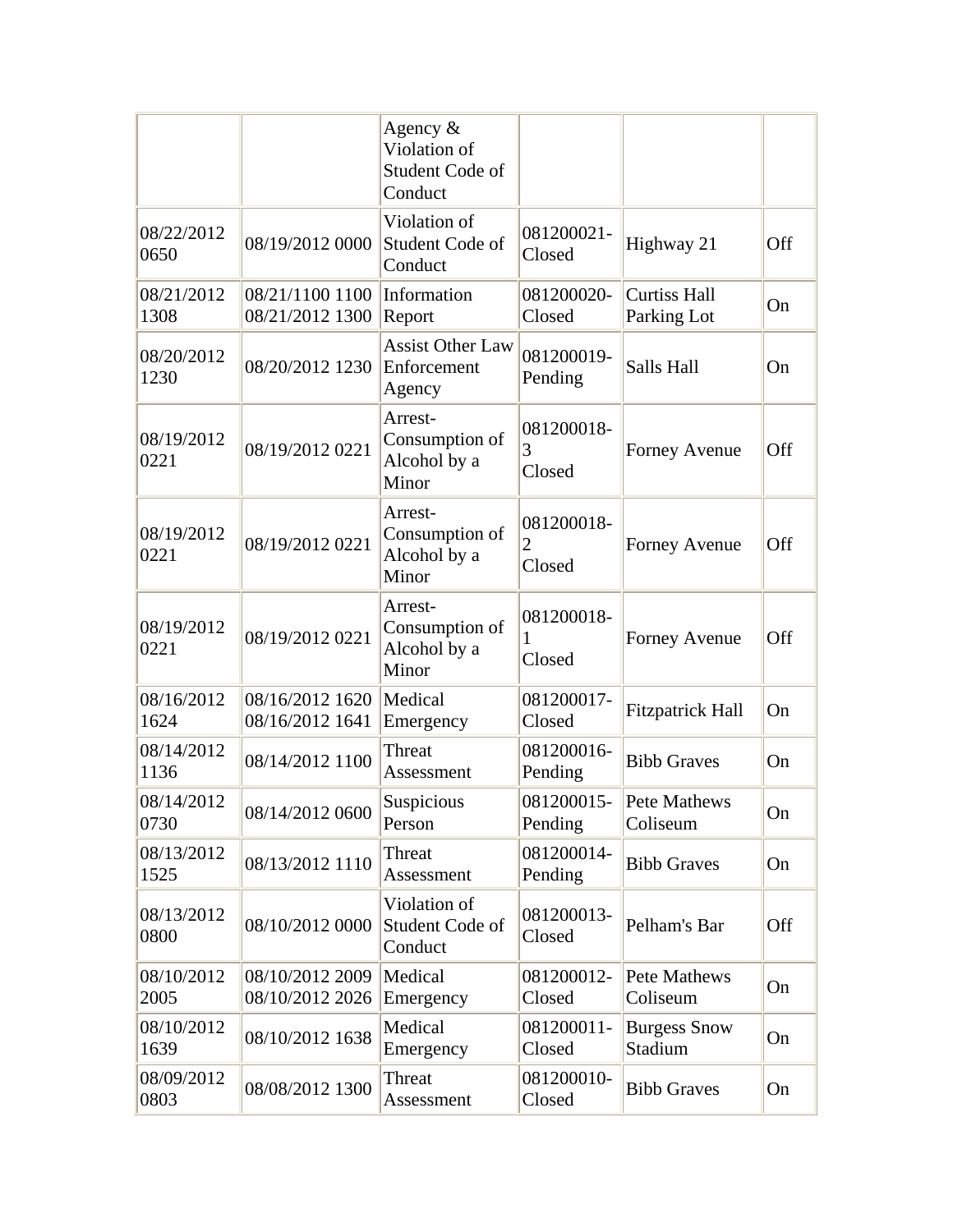| 08/09/2012<br>0705  | 08/08/2012 0000                    | Violation of<br>Student Code of<br>Conduct                | 081200009-<br>Closed  | The Reserve<br>Apartments                     | Off |
|---------------------|------------------------------------|-----------------------------------------------------------|-----------------------|-----------------------------------------------|-----|
| 08/08/2012<br>0630  | 08/08/2012 0000                    | Violation of<br>Student Code of<br>Conduct                | 081200008-<br>Closed  | Village West<br>Apartments                    | Off |
| 08/08/02012<br>0600 | 08/08/2012 0000                    | Violation of<br>Student Code of<br>Conduct                | 081200007-<br>Closed  | Pelham's Bar                                  | Off |
| 08/06/2012<br>2334  | 08/06/2012 2334                    | Disorderly<br>Conduct                                     | 081200006-<br>Closed  | <b>Forney Avenue</b>                          | Off |
| 08/06/2012<br>1941  | 08/06/2012 1935<br>08/06/2012 1940 | Arrest- Unlawful<br>Breaking and<br>Entering a<br>Vehicle | 081200005-<br>Closed  | Self Hall<br>Parking Lot                      | On  |
| 08/06/2012<br>1018  | 08/06/2012 1000                    | Threat<br>Assessment                                      | 081200004-<br>Closed  | Facebook                                      | Off |
| 08/06/2012<br>0548  | 08/05/2012 0000                    | Violation of<br>Student Code of<br>Conduct                | 081200003-<br>Closed  | <b>Kay Drive</b>                              | Off |
| 08/05/2012<br>1157  | 08/03/2012 1145<br>08/03/2012 1224 | Information<br>Report                                     | 081200002-<br>Closed  | <b>Bibb Graves</b>                            | On  |
| 08/03/2012<br>1913  | 08/03/2012 1913<br>08/03/2012 1924 | <b>Welfare Check</b>                                      | 081200001-<br>Closed  | Candlewood<br>Apartments                      | On  |
| 07/31/2012<br>0910  | 07/30/2012 0645                    | Information<br>Report                                     | 071200020-<br>Closed  | Highway 21                                    | Off |
| 07/31/2012<br>0420  | 07/31/2012 0420<br>07/31/2012 0453 | Suspicious<br>Persons                                     | 071200019-<br>Pending | Paul Carpenter<br>Village                     | On  |
| 07/26/2012<br>1359  | 07/26/2012 1300                    | Violation of<br>Student Code of<br>Conduct                | 071200018-<br>Closed  | Pelham Road<br>South                          | Off |
| 07/26/2012<br>1001  | 07/22/2012 1001<br>07/22/2012 1026 | Suspicious<br>Person                                      | 071200017-<br>Closed  | <b>Houston Cole</b><br>Library<br>Parking Lot | On  |
| 07/24/2012<br>1208  | 07/20/2012 1208<br>07/20/2012 2130 | Theft of Property                                         | 071200016-<br>Closed  | <b>Patterson Hall</b><br>Parking Lot          | On  |
| 07/24/2012<br>0000  | 07/24/2012 0000                    | Violation of<br>Student Code of<br>Conduct                | 071200015-<br>Closed  | <b>Mountain Street</b>                        | On  |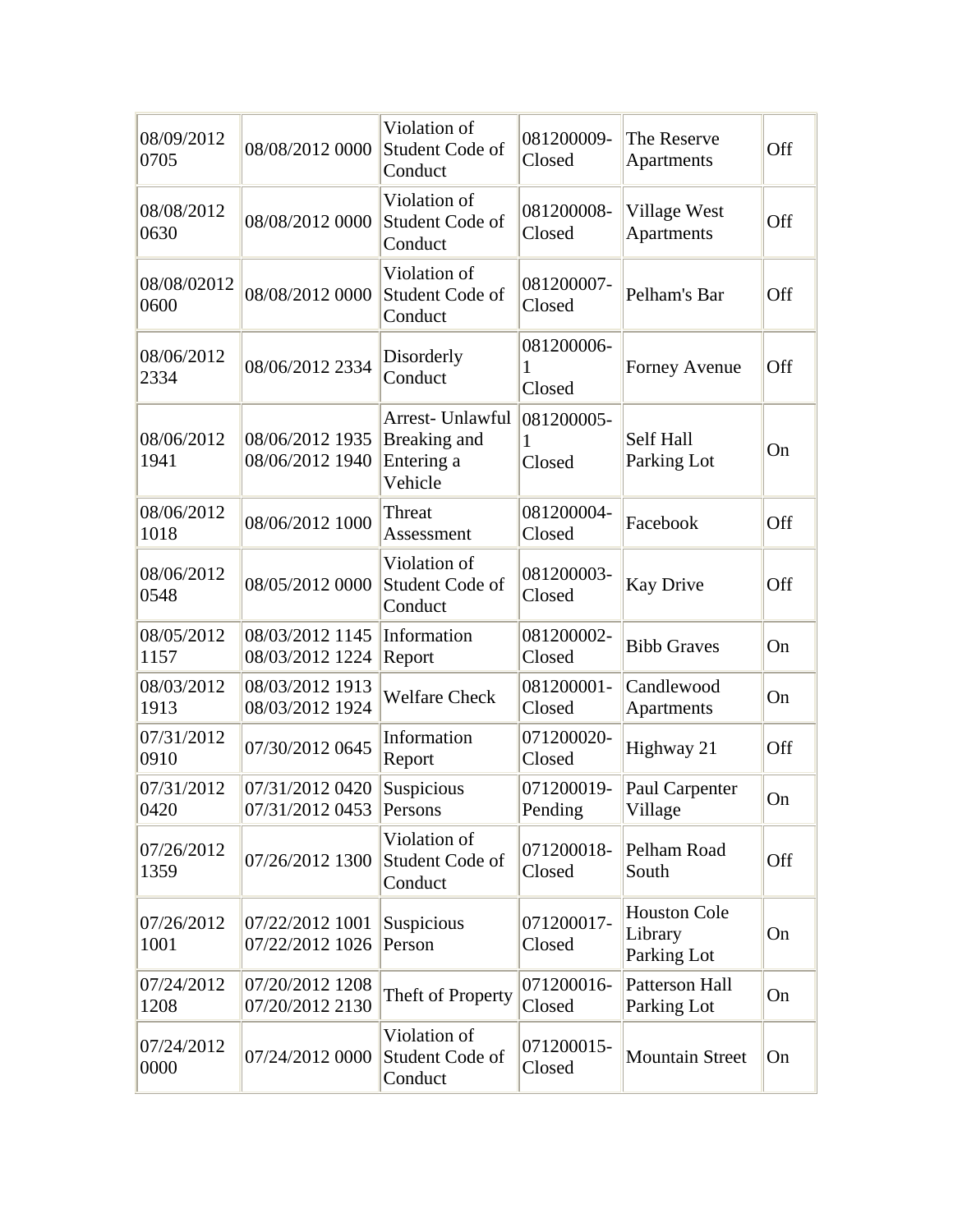| 07/20/2012<br>1412  | 06/25/2012 0000<br>06/28/2012 0000 | Theft of Property                                                                    | 071200014-<br>Pending     | <b>Mason Hall</b>                  | On  |
|---------------------|------------------------------------|--------------------------------------------------------------------------------------|---------------------------|------------------------------------|-----|
| 07/20/2012<br>0800/ | 07/19/2012 1445                    | <b>Lost Property</b>                                                                 | 071200013-<br>Closed      | <b>Mountain Street</b>             | Off |
| 07/19/2012<br>2036  | 07/49/2012 2036                    | <b>Arrest-Driving</b><br>Under the<br>Influence                                      | 071200012-<br>1<br>Closed | Pelham Road<br>South               | Off |
| 07/19/2012<br>1558  | 07/19/2012 1556<br>07/19/2012 1558 | Vehicle<br>Impoundment                                                               | 071200011-<br>Closed      | Pelham Road<br>North               | Off |
| 07/18/2012<br>1302  | 07/17/2012 1200<br>07/17/2012 1555 | <b>Burglary</b>                                                                      | 071200010-<br>Closed      | <b>Curtiss Hall</b>                | On  |
| 07/18/2012<br>0959  | 07/18/2012 0958<br>07/18/2012 1017 | Information<br>Report                                                                | 071200009-<br>Closed      | <b>Wallace Hall</b>                | On  |
| 07/17/2012<br>1028  | 02/03/2011 0000<br>02/03/2011 0000 | Information<br>Report                                                                | 071200008-<br>Closed      | <b>Stone Center</b><br>Parking Lot | On  |
| 07/16/2012<br>1202  | 07/16/2012 1100<br>07/16/2012 1144 | Display of<br><b>Obscene Sticker</b><br>& Violation of<br>Student Code of<br>Conduct | 071200007-<br>Closed      | <b>Ayers Hall</b><br>Parking Lot   | On  |
| 07/14/2012<br>1856  | 07/13/2012 0000<br>07/13/2012 1854 | Information<br>Report                                                                | 071200006-<br>Closed      | McGee Hall<br>Parking Lot          | On  |
| 07/13/2012<br>1517  | 05/01/2012 0000<br>07/13/2012 1450 | Theft of Property                                                                    | 071200005-<br>Closed      | Duncan<br>Maintenance<br>Shop      | On  |
| 07/13/2012<br>0940  | 07/13/2012 0000                    | Violation of<br>Student Code of<br>Conduct                                           | 071200004-<br>Closed      | Park Place II<br>Apartments        | Off |
| 07/13/2012<br>0900  | 07/12/2012 0000                    | Violation of<br>Student Code of<br>Conduct                                           | 071200003-<br>Closed      | <b>Francis Street</b>              | Off |
| 07/12/2012<br>1621  | 07/12/2012 1615<br>07/12/2012 1646 | Medical<br>Emergency                                                                 | 071200002-<br>Closed      | <b>Bibb Graves</b>                 | On  |
| 07/07/2012<br>2102  | 07/07/2012 2102                    | Arrest-<br>Possession of<br>Marijuana &<br>Drug<br>Paraphernalia                     | 071200001-<br>3<br>Closed | <b>Mountain Street</b>             | Off |
| 07/07/2012<br>2102  | 07/07/2012 2102                    | Arrest-<br>Possession of                                                             | 071200001-<br>2           | <b>Mountain Street</b><br>NW       | Off |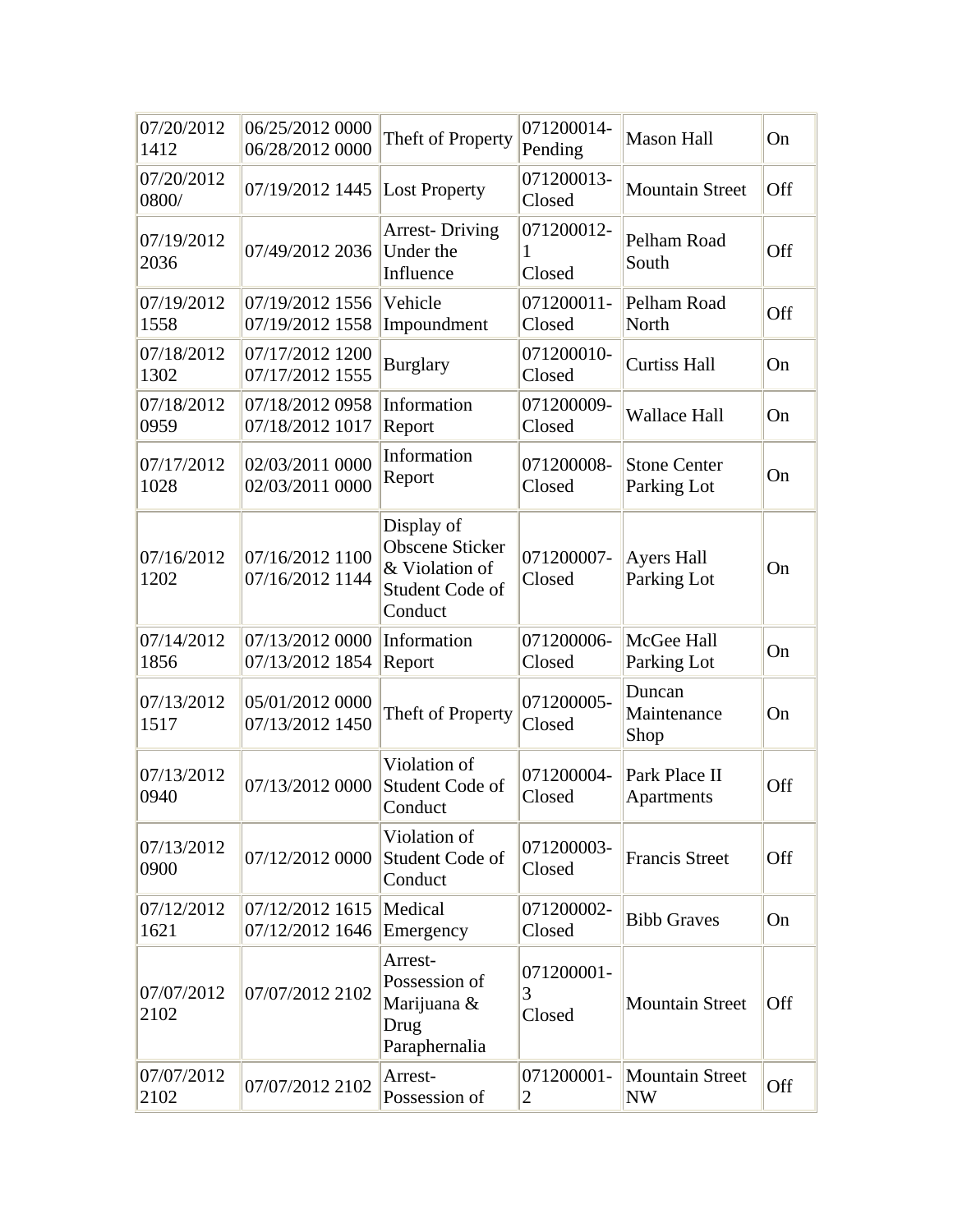|                    |                                    | Marijuana, Drug<br>Paraphernalia &<br><b>Open Container</b>                                                | Closed                             |                           |     |
|--------------------|------------------------------------|------------------------------------------------------------------------------------------------------------|------------------------------------|---------------------------|-----|
| 07/07/2012<br>2102 | 07/07/2012 2102                    | Arrest-Open<br>Container                                                                                   | 071200001-<br>1<br>Closed          | <b>Mountain Street</b>    | Off |
| 06/28/2012<br>0853 | 06/28/2012 0855<br>06/28/2012 0901 | Information<br>Report                                                                                      | 061200027-<br>Closed               | Pete Mathews<br>Coliseum  | On  |
| 06/26/2012<br>1450 | 06/26/2012 1449                    | Fire Alarm                                                                                                 | 061200026-<br>Closed               | Paul Carpenter<br>Village | On  |
| 06/12/2012<br>1305 | 06/25/2012 1303<br>06/25/2012 1336 | Fire Alarm                                                                                                 | 061200025-<br>Closed               | <b>Wallace Hall</b>       | On  |
| 06/25/2012<br>0851 | 06/20/2012 0800<br>06/20/2012 1630 | Threat<br>Assessment                                                                                       | 061200024-<br>Pending              | Merrill Hall              | On  |
| 06/24/2012<br>1721 | 06/24/2012 1710<br>06/24/2012 1730 | Information<br>Report                                                                                      | 061200023-<br>Closed               | <b>Rowe Hall</b>          | On  |
| 06/24/2012<br>0112 | 06/24/2012 0112                    | Arrest-<br>Possession of<br>Marijuana, Drug<br>Paraphernalia, &<br>Consumption of<br>Alcohol by a<br>Minor | 061200022-<br>2<br>Closed          | Paul Carpenter<br>Village | On  |
| 06/24/2012<br>0112 | 06/24/2012 0112                    | Arrest-<br>Possession of<br>Marijuana &<br>Drug<br>Paraphernalia                                           | 061200022-<br>1<br>Closed          | Paul Carpenter<br>Village | On  |
| 06/21/2012<br>1745 | 06/04/2012 0000<br>06/21/2012 1745 | Violation of<br>Student Code of<br>Conduct &<br><b>Trespass Issued</b>                                     | 061200021-<br>Closed               | Patterson Hall            | On  |
| 06/21/2012<br>1208 | 06/20/2012 1600<br>06/21/2012 1800 | Theft of Property                                                                                          | 061200020-<br>Pending              | Pete Mathews<br>Coliseum  | On  |
| 06/20/2012<br>1406 | 06/20/2012 1400<br>06/20/2012 1429 | <b>Assist Other Law</b><br>Enforcement<br>Agency                                                           | 061200019-<br>Closed               | Salls Hall                | On  |
| 06/20/2012<br>1130 | 06/09/2012 0900<br>06/20/2012 1115 | Arrest-Theft of<br>Property,<br>Unlawful<br>Breaking &                                                     | 061200018-<br>1<br>061200018-<br>2 | Self Hall                 | On  |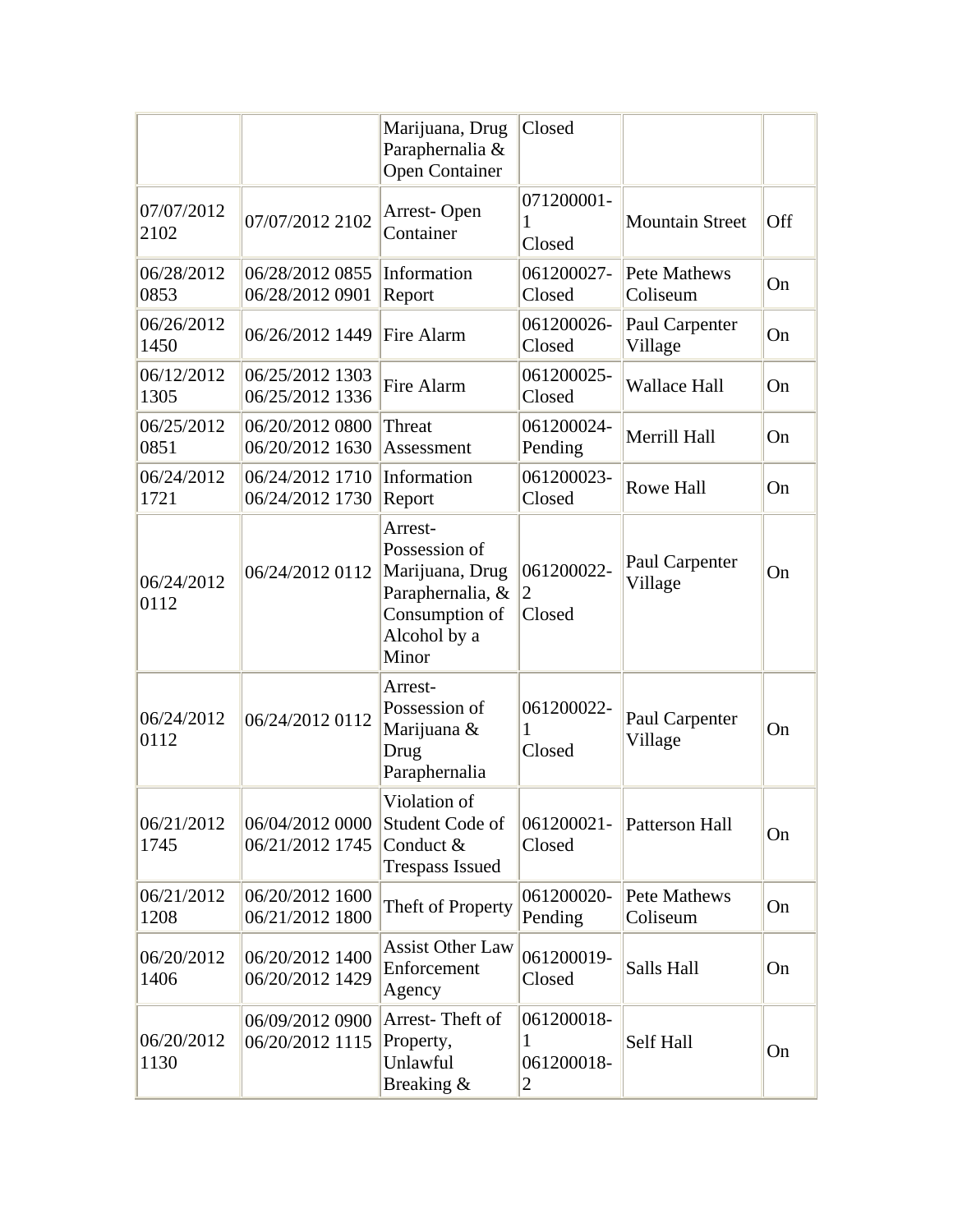|                    |                                    | Entering a<br>Vehicle, and<br><b>Receiving Stolen</b><br>Property | Closed                |                                                |     |
|--------------------|------------------------------------|-------------------------------------------------------------------|-----------------------|------------------------------------------------|-----|
| 06/19/2012<br>1641 | 06/19/2012 0830<br>06/19/2012 1640 | Information<br>Report                                             | 061200017-<br>Closed  | <b>Trustee Circle</b>                          | On  |
| 06/19/2012<br>1157 | 06/19/2012 1155                    | Automobile<br>Accident                                            | 061200016-<br>Closed  | Coffee Circle                                  | On  |
| 06/19/2012<br>1055 | 06/19/2012 1053                    | Automobile<br>Accident                                            | 061200015-<br>Closed  | Logan Hall<br>Parking Lot                      | On  |
| 06/19/2012<br>0817 | 06/15/2012 0900<br>06/19/2012 0844 | Theft of Property                                                 | 061200014-<br>Pending | Paul Carpenter<br>Village                      | On  |
| 06/18/2012<br>2159 | 06/18/2012 2145<br>06/19/2012 2155 | Unlawful<br>Breaking and<br>Entering a<br>Vehicle                 | 061200013-<br>Closed  | <b>Colonial Arms</b><br>Apartments             | On  |
| 06/14/2012<br>1443 | 06/14/2012 1500<br>06/14/2012 1530 | Threat<br>Assessment                                              | 061200012-<br>Pending | <b>Bibb Graves</b>                             | On  |
| 06/13/2012<br>1000 | 06/13/2012 1004                    | Automobile<br>Accident                                            | 061200011-<br>Closed  | <b>Student Health</b><br>Center<br>Parking Lot | On  |
| 06/12/2012<br>0615 | 06/12/2012 0200<br>06/12/2012 0230 | Criminal<br>Mischief                                              | 061200010-<br>Closed  | Paul Carpenter<br>Village                      | On  |
| 06/10/2012<br>1355 | 06/10/2012 1350<br>06/10/2012 1402 | Medical<br>Emergency                                              | 061200009-<br>Closed  | <b>Pete Mathews</b><br>Coliseum                | On  |
| 06/08/2012<br>0650 | 06/08/2012 0650<br>06/08/2012 0750 | Information<br>Report                                             | 061200008-<br>Closed  | <b>JSU Housing</b>                             | On  |
| 06/07/2012<br>1826 | 05/29/2012 0000<br>06/04/2012 1500 | Theft of Property                                                 | 061200007-<br>Closed  | <b>Pete Mathews</b><br>Coliseum                | On  |
| 06/06/2012<br>0914 | 06/06/2012 0912<br>06/06/2012 1212 | <b>Assist Other Law</b><br>Enforcement<br>Agency                  | 061200006-<br>Closed  | McFall Road                                    | Off |
| 06/06/2012<br>1034 | 06/06/2012 1034<br>06/06/2012 1043 | Medical<br>Emergency                                              | 061200005-<br>Closed  | <b>Stone Center</b><br>Parking Lot             | On  |
| 06/04/2012<br>1129 | 06/04/2012 1129<br>06/04/2012 1158 | <b>Burglary</b>                                                   | 061200004-<br>Closed  | Jacksonville<br>Daycare                        | On  |
| 06/04/2012<br>1039 | 06/02/2012 1039<br>06/04/2012 0724 | <b>Burglary</b>                                                   | 061200003-<br>Closed  | Barnes & Noble                                 | On  |
| 06/04/2012<br>0902 | 06/01/2012 1730<br>06/04/2012 0902 | Theft of Property                                                 | 061200002-<br>Pending | Kennamer Hall<br>Parking Lot                   | On  |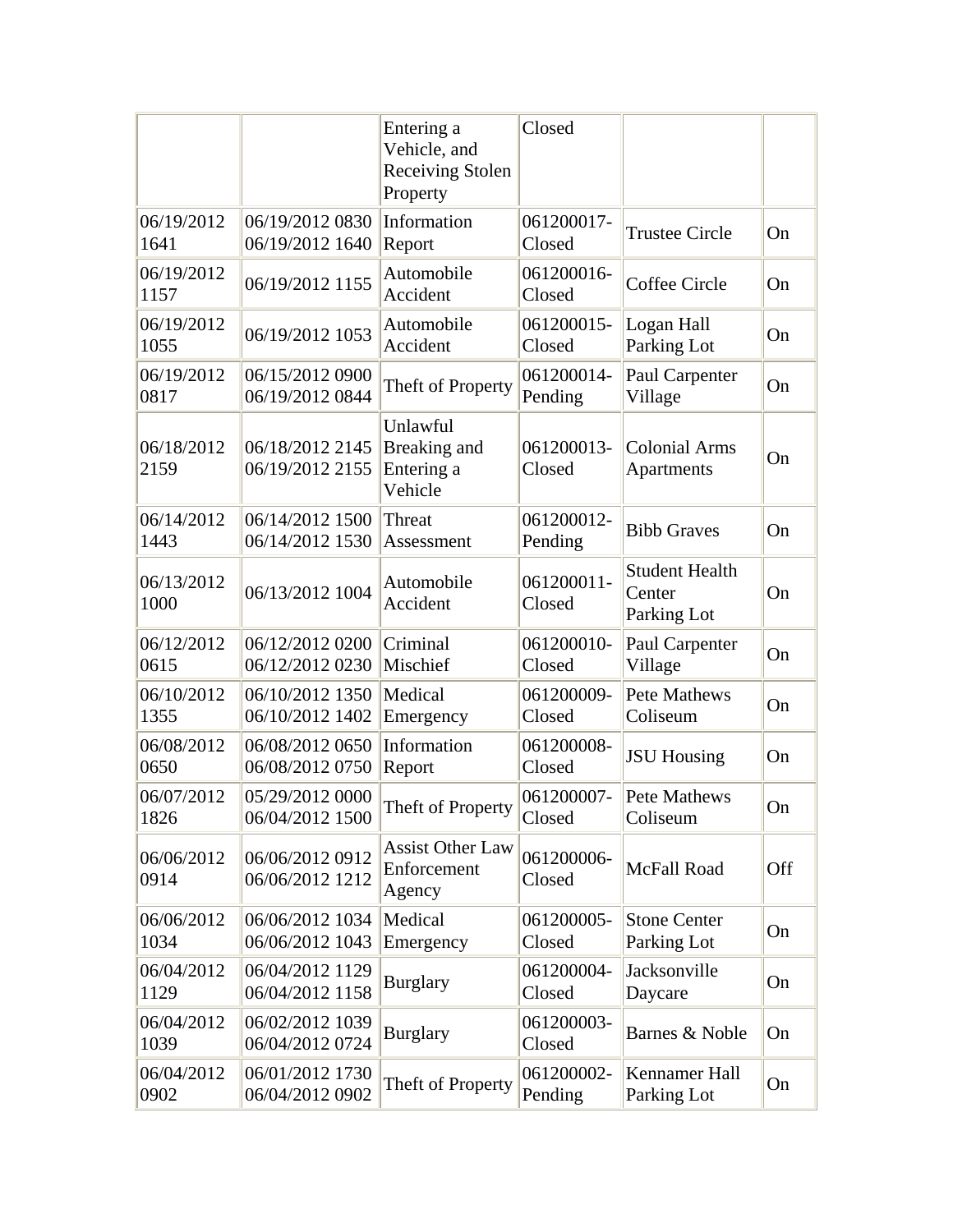| 06/04/2012<br>0154 | 06/04/2012 0150<br>06/04/2012 0154 | Suspicious<br>Persons                                 | 061200001-<br>Pending     | <b>Martin Hall</b>                      | On  |
|--------------------|------------------------------------|-------------------------------------------------------|---------------------------|-----------------------------------------|-----|
| 05/29/2012<br>0801 | 05/29/2012 0800<br>05/29/2012 0811 | Information<br>Report                                 | 051200027-<br>Closed      | Logan Hall                              | On  |
| 05/28/2012<br>1901 | 05/28/2012 1900<br>05/28/2012 1918 | <b>Fire Alarm</b>                                     | 051200026-<br>Closed      | Logan Hall                              | On  |
| 05/27/2012<br>2326 | 05/27/2012 2320<br>05/27/2012 2326 | Fire Alarm                                            | 051200025-<br>Closed      | International<br>House                  | On  |
| 05/25/2012<br>1240 | 02/27/2012 1400<br>02/27/2012 1600 | Theft of Property                                     | 051200024-<br>Closed      | <b>Coffee Street</b>                    | Off |
| 05/24/2012<br>0948 | 05/24/2012 0948                    | Automobile<br>Accident                                | 051200023-<br>Closed      | Merrill Hall<br>Parking Lot             | On  |
| 05/23/2012<br>1352 | 05/17/2012 1230<br>05/23/2012 1430 | Theft of Property                                     | 051200022-<br>Closed      | <b>Brewer Hall</b><br>Parking Lot       | On  |
| 05/23/2012<br>2332 | 05/22/2012 2320<br>05/22/2012 2350 | Fire Alarm                                            | 051200021-<br>Closed      | <b>Pannell Hall</b>                     | On  |
| 05/22/2012<br>1345 | 05/21/2012 1340<br>05/21/2012 1401 | Harassment                                            | 051200020-<br>Closed      | Stephenson Hall                         | On  |
| 05/21/2012<br>0114 | 05/21/2012 0114<br>05/21/2012 0130 | Possession of<br>Marijuana &<br>Drug<br>Paraphernalia | 051200019-<br>Closed      | <b>Patterson Hall</b>                   | On  |
| 05/17/2012<br>1727 | 04/28/2012 1200<br>05/17/2012 1727 | Theft of Property                                     | 051200018-<br>Closed      | <b>Curtiss Hall</b><br>Parking Lot      | On  |
| 05/17/2012<br>0219 | 05/17/2012 0219<br>05/17/2012 0040 | Fire Alarm                                            | 051200017-<br>Closed      | Stephenson Hall                         | On  |
| 05/15/2012<br>1428 | 05/07/2012 0000<br>05/13/2012 0000 | Arrest-<br><b>Fraudulent Use</b><br>of a Debit Card   | 051200016-<br>1<br>Closed | <b>Starmart</b>                         | Off |
| 05/14/2012<br>1055 | 03/20/2012 1200<br>05/14/2012 1115 | Information<br>Report                                 | 051200015-<br>Pending     | Theron<br>Montgomery<br><b>Building</b> | On  |
| 05/14/2012<br>1005 | 05/10/2012 0800<br>05/14/2012 0030 | Unlawful<br>Breaking and<br>Entering a<br>Vehicle     | 051200014-<br>Closed      | <b>Stephenson Hall</b><br>Parking Lot   | On  |
| 05/14/2012<br>0645 | 05/13/2012 0000                    | Violation of<br>Student Code of<br>Conduct            | 051200013-<br>Closed      | <b>Greenleaf Street</b>                 | Off |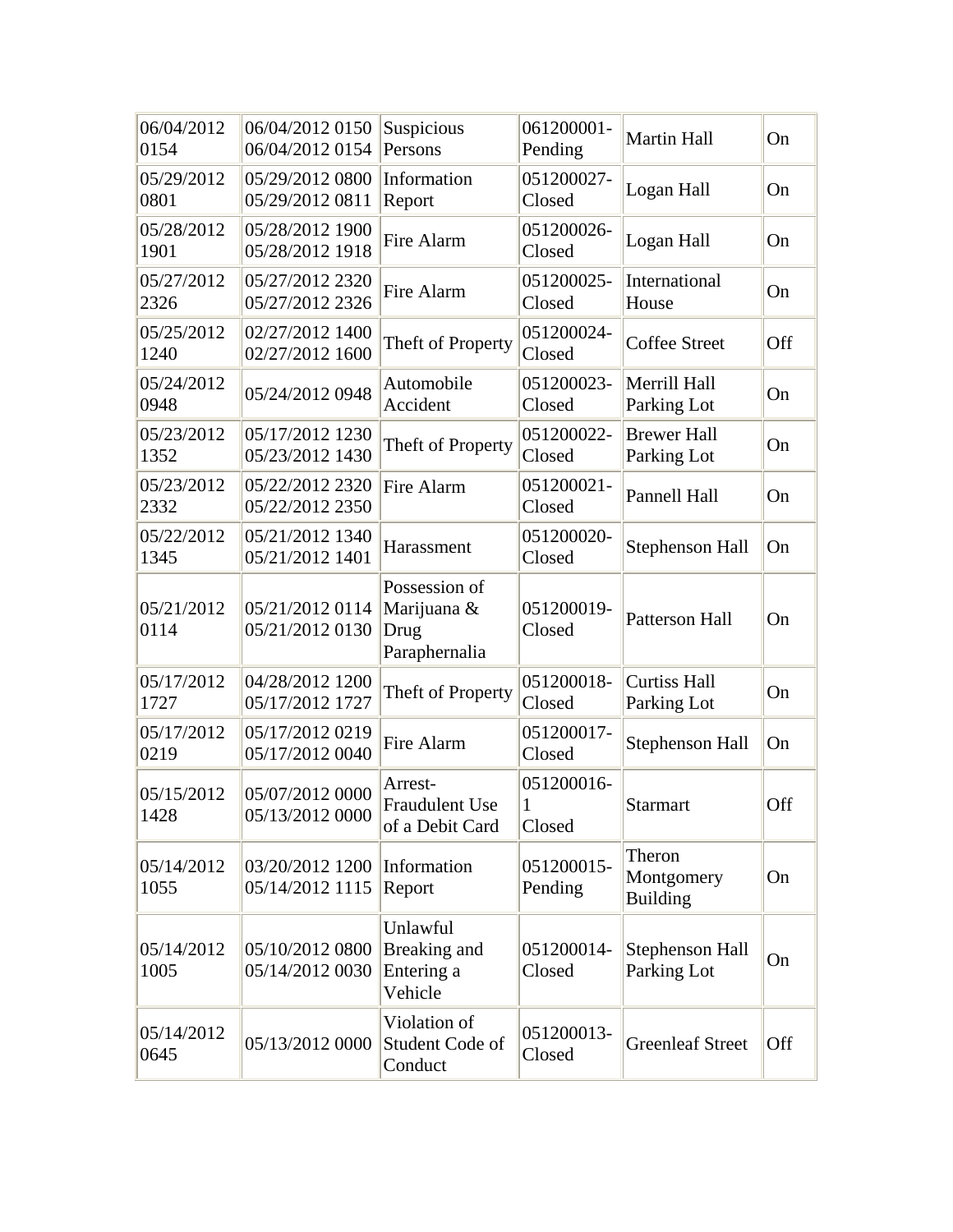| 05/09/2012<br>1010 | 05/09/2012 0847<br>05/09/2012 1002 | <b>Assist Other Law</b><br>Enforcement<br>Agency                                  | 051200012-<br>Closed                                  | Mimosa Mobile<br><b>Home Park</b>           | Off |
|--------------------|------------------------------------|-----------------------------------------------------------------------------------|-------------------------------------------------------|---------------------------------------------|-----|
| 05/07/2012<br>1630 | 05/05/2012 1230<br>05/05/2012 1600 | Theft of Lost<br>Property &<br><b>Fraudulent Use</b><br>of a Debit Card           | 051200011-<br>Closed                                  | <b>Rudy Abbott</b><br><b>Baseball Field</b> | On  |
| 05/07/2012<br>0857 | 05/07/2012 0857                    | Automobile<br>Accident                                                            | 051200010-<br>Closed                                  | Pete Mathews<br>Coliseum                    | On  |
| 05/04/2012<br>2012 | 05/04/2012 2012<br>05/04/2012 2015 | <b>Criminal Litter</b><br>& Discharging<br>Fireworks in the<br><b>City Limits</b> | 051200009-<br>Pending                                 | <b>JSU Stadium</b>                          | On  |
| 05/04/2012<br>1200 | 05/04/2012 0115<br>05/04/2012 0130 | <b>Arrest-Burglary</b>                                                            | 051200008-<br>051200008-<br>051200008-<br>3<br>Closed | <b>Jack Hopper</b><br>Dining Hall           | On  |
| 05/04/2012<br>1054 | 05/01/2012 1630                    | Threat<br>Assessment                                                              | 051200007-<br>Pending                                 | <b>Brewer Hall</b>                          | On  |
| 05/09/2012<br>0900 | 04/10/2012 0000                    | Violation of<br>Student Code of<br>Conduct                                        | 051200006-<br>Closed                                  | Jacksonville<br>Police<br>Department        | Off |
| 05/04/2012<br>0515 | 04/18/2012 0000                    | Violation of<br>Student Code of<br>Conduct                                        | 051200005-<br>Closed                                  | Pelham Road<br>South                        | Off |
| 05/03/2012<br>1200 | 05/03/2012 0000                    | Violation of<br>Student Code of<br>Conduct                                        | 051200004-<br>Closed                                  | Park Place<br>Apartments                    | Off |
| 05/03/2012<br>1100 | 05/03/2012 1100                    | <b>Assist Other Law</b><br>Enforcement<br>Agency                                  | 051200003-<br>Closed                                  | Salls Hall                                  | On  |
| 05/02/2012<br>1257 | 05/02/2012 1257<br>05/02/2012 1355 | <b>Assist Other Law</b><br>Enforcement<br>Agency                                  | 051200002-<br>Closed                                  | <b>Mountain Street</b>                      | Off |
| 05/01/2012<br>0740 | 04/30/2012 1615<br>05/01/2012 0740 | Harassing<br>Communications                                                       | 051200001-<br>Closed                                  | Paul Carpenter<br>Village                   | On  |
| 04/29/2012<br>2304 | 04/29/2012 2304                    | Arrest- Criminal<br>Trespassing                                                   | 041200080-<br>Closed                                  | College<br>Apartments                       | On  |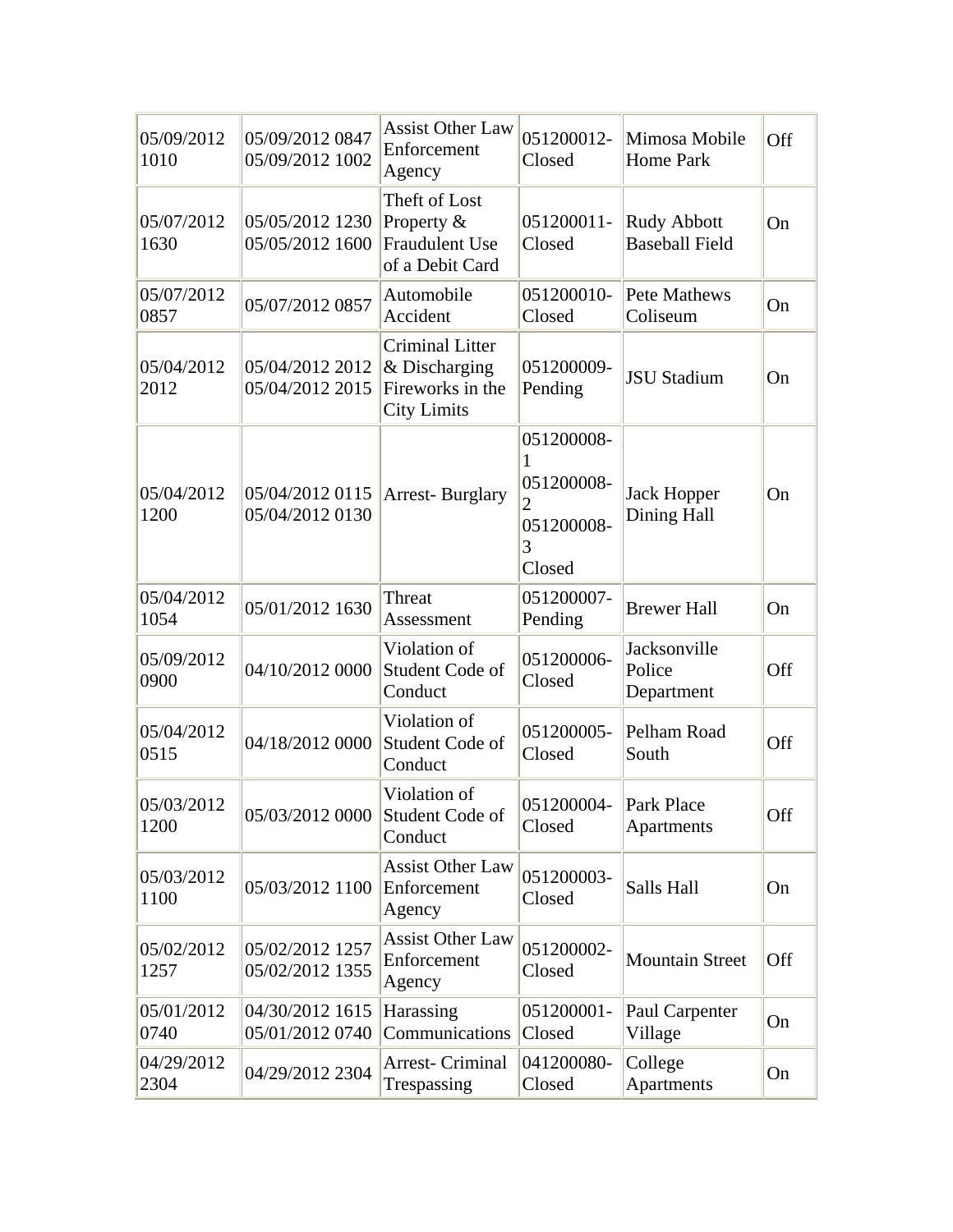|                    |                                    |                                                           |                           | Parking Lot                                   |     |
|--------------------|------------------------------------|-----------------------------------------------------------|---------------------------|-----------------------------------------------|-----|
| 04/30/2012<br>1149 | 04/30/2012 1149<br>04/30/2012 1159 | Information<br>Report                                     | 041200079-<br>Closed      | <b>StadiumTower</b>                           | On  |
| 04/29/2012<br>0011 | 04/28/2012 0000<br>04/29/2012 0010 | Criminal<br>Mischief                                      | 041200078-<br>Pending     | <b>Crow Hall</b>                              | On  |
| 04/28/2012<br>1020 | 04/28/2012 0845<br>04/28/2012 1020 | <b>Burglary</b>                                           | 041200077-<br>Pending     | <b>Colonial Arms</b><br>Apartments            | On  |
| 04/27/2012<br>1400 | 04/26/2012 1400<br>04/27/2012 1345 | Criminal<br>Mischief                                      | 041200076-<br>Closed      | <b>Pannell Hall</b><br>Parking Lot            | On  |
| 04/27/2012<br>1115 | 04/27/2012 1115                    | Carrying a Pistol<br>Without a Permit                     | 041200075-<br>Closed      | Sparkman Hall                                 | On  |
| 04/27/2012<br>1026 | 04/26/2012 2330<br>04/27/2012 1030 | Unlawful<br>Breaking and<br>Entering a<br>Vehicle         | 041200074-<br>Pending     | <b>Crow Hall</b><br>Parking Lot               | On  |
| 04/27/2012<br>0555 | 04/24/2012 0000                    | Violation of<br>Student Code of<br>Conduct                | 041200073-<br>Closed      | <b>Wyly Avenue</b>                            | Off |
| 04/27/2012<br>0545 | 04/26/2012 0000                    | Violation of<br>Student Code of<br>Contact                | 041200072-<br>Closed      | Wal-Mart                                      | Off |
| 04/26/2012<br>1530 | 04/20/2012 1230<br>04/20/2012 1500 | Unlawful<br>Breaking and<br>Entering a<br>Vehicle         | 041200071-<br>Closed      | <b>Houston Cole</b><br>Library<br>Parking Lot | On  |
| 04/25/2012<br>1559 | 04/25/2012 1545<br>04/25/2012 1628 | <b>Assist Other Law</b><br>Enforcement<br>Agency          | 041200070-<br>Closed      | Trac II<br>Apartments                         | On  |
| 04/25/2012<br>1408 | 04/12/2012 1200                    | Theft of Property                                         | 041200069-<br>Closed      | Dixon Hall                                    | On  |
| 04/24/2012<br>1936 | 04/24/2012 1935<br>04/24/2012 1953 | Medical<br>Emergency                                      | 041200068-<br>Closed      | <b>Houston Cole</b><br>Library                | On  |
| 04/24/2012<br>1640 | 04/19/2012 1415<br>04/19/2012 1515 | Theft of Property                                         | 041200067-<br>Pending     | <b>Fitzpatrick Hall</b>                       | On  |
| 04/24/2012<br>1440 | 04/01/2008 0000<br>04/24/2012 1440 | Harassment                                                | 041200066-<br>Pending     | <b>Ayers Hall</b>                             | On  |
| 04/24/2012<br>0620 | 04/24/2012 0650<br>04/24/2012 0705 | Arrest-<br>Possession of<br>Marijuana and<br>Alcohol by a | 041200065-<br>1<br>Closed | <b>Crow Hall</b>                              | On  |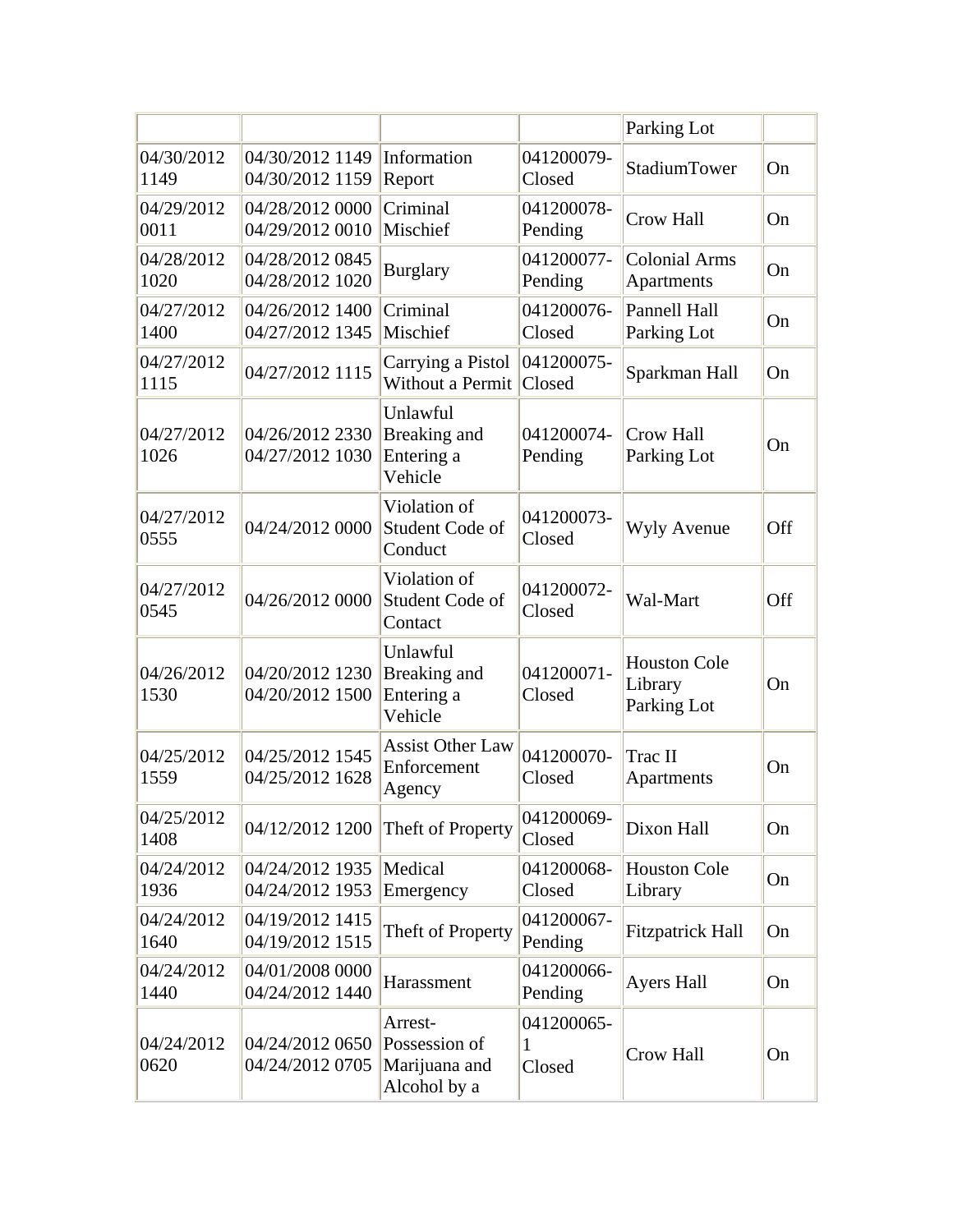|                    |                                    | Minor                                                                                                                            |                           |                                   |    |
|--------------------|------------------------------------|----------------------------------------------------------------------------------------------------------------------------------|---------------------------|-----------------------------------|----|
| 04/24/2012<br>0219 | 04/24/2012 0218<br>04/24/2012 0242 | <b>Rendering False</b><br>Alarm                                                                                                  | 041200064-<br>Pending     | Dixon Hall                        | On |
| 04/24/2012<br>0140 | 04/24/2012 0140<br>04/24/2012 0143 | <b>Rendering False</b><br>Alarm &<br>Criminal<br>Mischief                                                                        | 041200063-<br>Pending     | <b>Crow Hall</b>                  | On |
| 04/23/2012<br>1723 | 04/23/2012 1200<br>04/23/2012 1230 | Theft of Property                                                                                                                | 041200062-<br>Pending     | <b>Jack Hopper</b><br>Dining Hall | On |
| 04/23/2012<br>1610 | 04/12/2012 1800<br>04/13/2012 1200 | Unlawful<br>Breaking and<br>Entering a<br>Vehicle                                                                                | 041200061-<br>Pending     | Dixon Hall<br>Parking Lot         | On |
| 04/24/2012<br>0805 | 04/24/2012 0805<br>04/24/2012 0824 | Medical<br>Emergency                                                                                                             | 041200060-<br>Closed      | <b>Martin Hall</b>                | On |
| 04/23/2012<br>1150 | 04/22/2012 2330<br>04/23/2012 0900 | Theft of Property                                                                                                                | 041200059-<br>Pending     | <b>Stadium Tower</b>              | On |
| 04/23/2012<br>0007 | 04/23/2012 0000<br>04/23/2012 0051 | Criminal<br>Mischief                                                                                                             | 041200058-<br>Pending     | Crow Hall                         | On |
| 04/22/2012<br>2200 | 04/22/2012 2150<br>04/22/2012 2200 | Criminal<br>Mischief &<br>Rendering a<br><b>False Alarm</b>                                                                      | 041200057-<br>Pending     | <b>Ayers Hall</b>                 | On |
| 04/22/2012<br>1915 | 03/16/2012 1200<br>04/22/2012 1900 | Criminal<br>Mischief                                                                                                             | 041200056-<br>Closed      | Paul Carpenter<br>Village         | On |
| 04/22/2012<br>1611 | 04/22/2012 1630<br>04/22/2012 1635 | Theft of Property                                                                                                                | 041200055-<br>Pending     | <b>Jack Hopper</b><br>Dining Hall | On |
| 04/20/2012<br>0313 | 04/20/2012 0313<br>04/20/2012 0333 | Theft of Property                                                                                                                | 041200054-<br>Closed      | <b>Trustee Circle</b>             | On |
| 04/18/2012<br>2005 | 04/18/2012 2005                    | Automobile<br>Accident                                                                                                           | 041200053-<br>Closed      | <b>Brewer Hall</b><br>Parking Lot | On |
| 04/19/2012<br>2137 | 04/19/2012 2137                    | Arrest-<br>Obstruction of<br>Governmental<br>Operations,<br>Public<br>Intoxication, &<br>Consumption of<br>Alcohol by a<br>Minor | 041200052-<br>1<br>Closed | Crow Hall<br>Parking Lot          | On |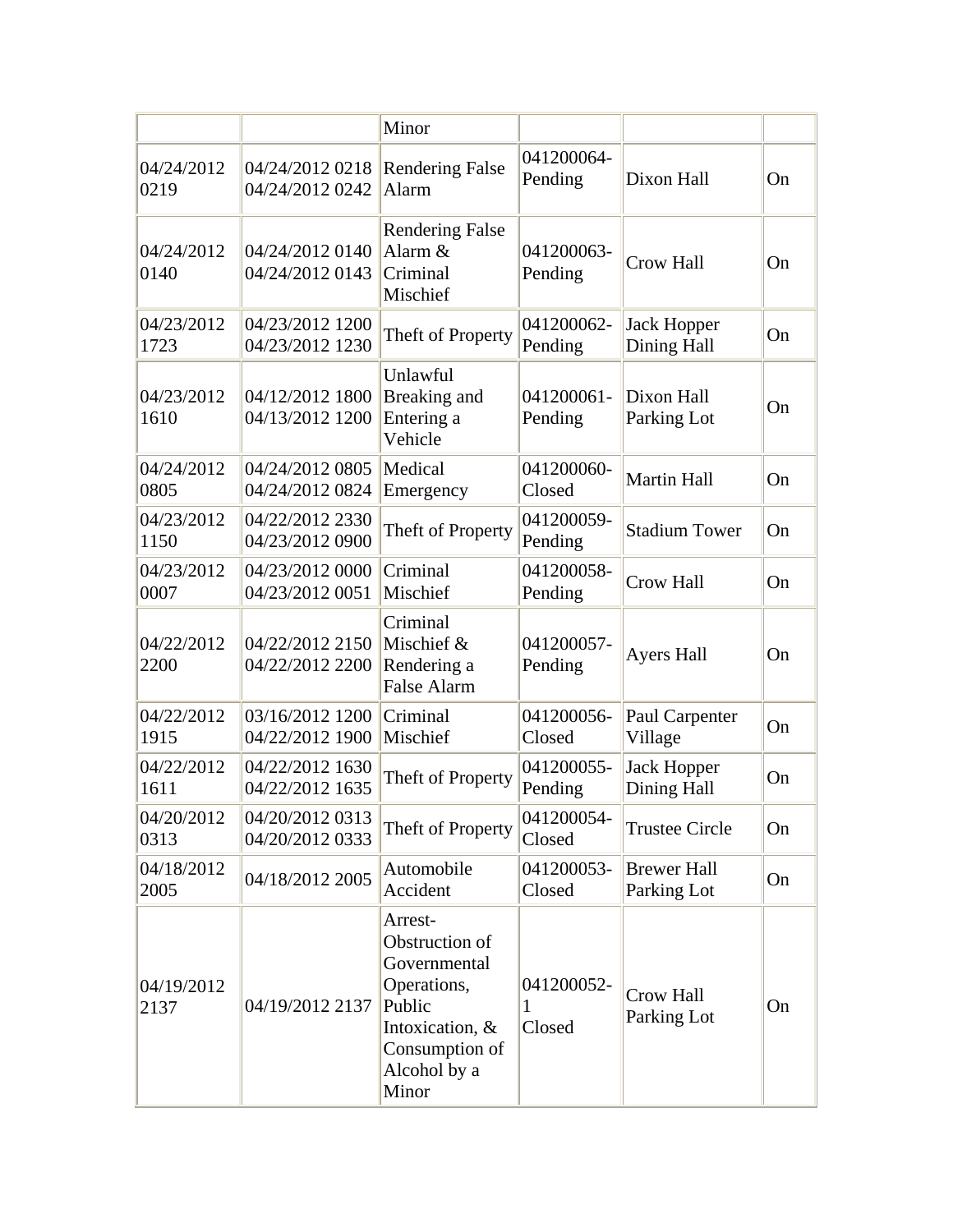| 04/09/2012<br>0000 | 04/09/2012 0000<br>04/19/2012                  | Arrest-Theft of<br>Deception                                       | 041200051-<br>Closed | <b>Field House</b><br>Parking Lot             | On  |
|--------------------|------------------------------------------------|--------------------------------------------------------------------|----------------------|-----------------------------------------------|-----|
| 04/19/2012<br>1218 | 07/30/2011 1200<br>04/19/2012 1230             | Information<br>Report                                              | 041200050-<br>Closed | <b>Jax Apartments</b>                         | On  |
| 04/17/2012<br>1820 | 08/31/2011 1200                                | <b>Lost Decal</b>                                                  | 041200049-<br>Closed | Off Campus                                    | Off |
| 04/17/2012<br>1700 | 04/14/2012 1200<br>04/17/2012 1230             | Theft of Property                                                  | 041200048-<br>Closed | <b>TMB</b> Lawn                               | On  |
| 04/17/2012<br>1505 | 04/17/2012 1500                                | Medical<br>Emergency<br>Violation of<br>Student Code of<br>Conduct | 041200047-<br>Closed | Stephenson Hall                               | On  |
| 04/17/2012<br>0000 | 04/15/2012 0000                                | Violation of<br>Student Code of<br>Conduct                         | 041200046-<br>Closed | Paul Carpenter<br>Village                     | On  |
| 04/16/2012<br>0715 | 04/13/2012 0000                                | Violation of<br>Student Code of<br>Conduct                         | 041200045-<br>Closed | Park Place<br>Apartments                      | Off |
| 04/15/2012<br>2203 | 04/15/2012 2203                                | Arrest-<br>Possession of<br>Marijuana                              | 041200044-<br>Closed | <b>Houston Cole</b><br>Library<br>Parking Lot | On  |
| 04/15/2012<br>2051 | 04/15/2012 2050<br>04/15/2012 2051             | Information<br>Report                                              | 041200043-<br>Closed | College<br>Apartments                         | On  |
| 04/15/2012<br>1838 | 04/15/2012 1837<br>04/15/2012 1838             | Noise Ordinance                                                    | 041200042-<br>Closed | Crow Hall<br>Parking Lot                      | On  |
| 04/15/2012<br>1614 | 04/15/2012 1605<br>04/15/2012 1614 Enforcement | <b>Assisting Other</b><br>Law<br>Agency                            | Closed               | 041200041- The Reserve<br>Apartments          | Off |
| 04/15/2012<br>1427 | 04/12/2012 1500<br>04/14/2012 0000             | Unlawful<br>Breaking and<br>Entering a<br>Vehicle                  | 041200040-<br>Closed | Crow Hall<br>Parking Lot                      | On  |
| 04/15/2012<br>1346 | 04/14/2012 1145                                | Criminal<br>Mischief                                               | 041200039-<br>Closed | Alumni House<br>Parking Lot                   | On  |
| 04/14/2012<br>0438 | 04/14/2012 0430<br>04/14/2012 0650             | Information<br>Report                                              | 041200038-<br>Closed | Sparkman Hall                                 | On  |
| 04/14/2012<br>0249 | 04/14/2012 0240<br>04/14/2012 0305             | Medical<br>Emergency                                               | 041200037-<br>Closed | Paul Carpenter<br>Village                     | On  |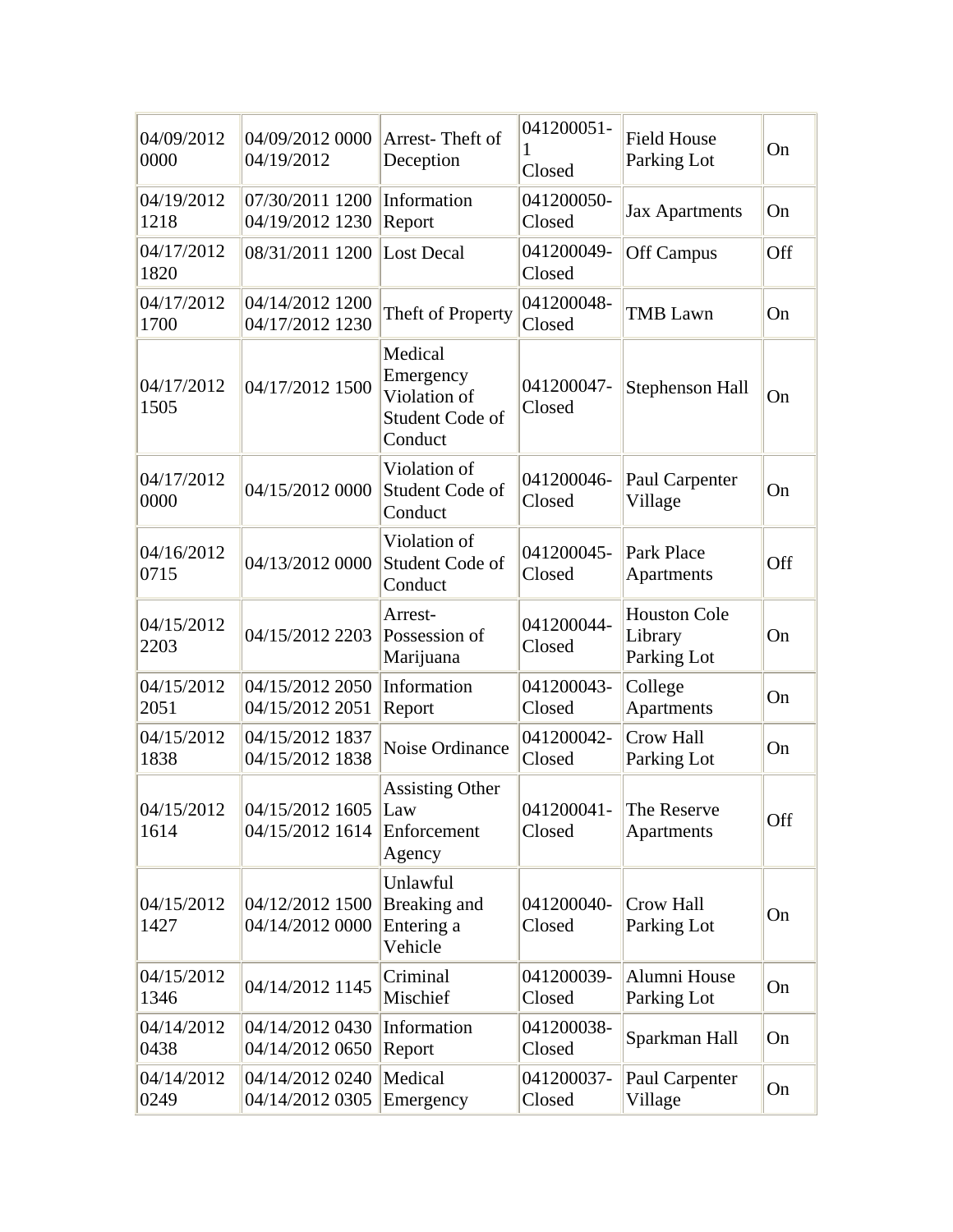| 04/13/2012<br>1305 | 04/13/2012 1245<br>04/13/2012 1305 | Information<br>Report                                            | 041200036-<br>Closed                   | The Grove<br>Apartments            | On |
|--------------------|------------------------------------|------------------------------------------------------------------|----------------------------------------|------------------------------------|----|
| 04/13/2012<br>1200 | 04/13/2012 1200                    | Arrest-<br><b>Receiving Stolen</b><br>Property                   | 041200035-<br>1<br>Closed              | Dixon Hall                         | On |
| 04/12/2012<br>2215 | 04/12/2012 1830<br>04/12/2012 2015 | <b>Burglary</b>                                                  | 041200034-<br>Closed                   | Dixon Hall                         | On |
| 04/12/2012<br>2014 | 04/12/2012 2010<br>04/12/2012 2028 | Discharging<br>Firework in the<br><b>City Limits</b>             | 041200033-<br>Closed                   | <b>Stone Center</b><br>Parking Lot | On |
| 04/12/2012<br>1705 | 04/12/2012 1705                    | <b>Arrest-Stalking</b>                                           | 041200032-<br>1<br>Closed              | <b>Brewer Hall</b><br>Parking Lot  | On |
| 04/12/2012<br>2322 | 04/11/2012 2320<br>04/12/2012 0030 | Fire Alarm                                                       | 041200031-<br>Closed                   | <b>Stadium Tower</b>               | On |
| 04/11/2012<br>1930 | 04/11/2012 1100                    | Theft of Property                                                | 041200030-<br>Closed                   | <b>Stone Center</b>                | On |
| 04/11/2012<br>1800 | 04/11/2012 1520<br>04/11/2012 1615 | Theft of Property                                                | 041200029-<br>Pending                  | <b>Stone Center</b>                | On |
| 04/11/2012<br>1803 | 04/11/2012 1802                    | Noise Ordinance                                                  | 041200028-<br>Closed                   | Crow Hall<br>Parking Lot           | On |
| 04/11/2012<br>1551 | 04/11/2012 1549<br>04/11/2012 1609 | Theft of Property                                                | 041200027-<br>Closed                   | <b>Fitzpatrick Hall</b>            | On |
| 04/11/2012<br>1551 | 04/11/2012 1549<br>04/11/2012 1609 | Arrest-<br><b>Receiving Stolen</b><br>Property                   | 041200026-<br>1<br>Closed              | Self Hall                          | On |
| 04/11/2012<br>1215 | 04/11/2012 1030<br>04/11/2012 1100 | Information<br>Report                                            | 041200025-<br>Closed                   | Salls Hall                         | On |
| 04/11/2012<br>0830 | 04/10/2012 1630<br>04/11/2012 0515 | Information<br>Report                                            | 041200024-<br>Closed                   | Kennamer Hall<br>Parking Lot       | On |
| 04/11/2012<br>0815 | 04/11/2012 0815                    | Arrest-<br>Possession of<br>Marijuana &<br>Drug<br>Paraphernalia | 041200023-<br>1<br>Closed              | Dixon Hall                         | On |
| 04/11/2012<br>2326 | 04/10/2012 2245<br>04/10/2012 2300 | Possession of<br>Marijuana                                       | 041200022-<br>Pending                  | <b>Patterson Hall</b>              | On |
| 04/10/2012<br>2329 | 04/10/2012 2329                    | Arrest-<br>Possession of<br>Marijuana                            | 041200021-<br>$\overline{2}$<br>Closed | <b>Stone Center</b><br>Parking Lot | On |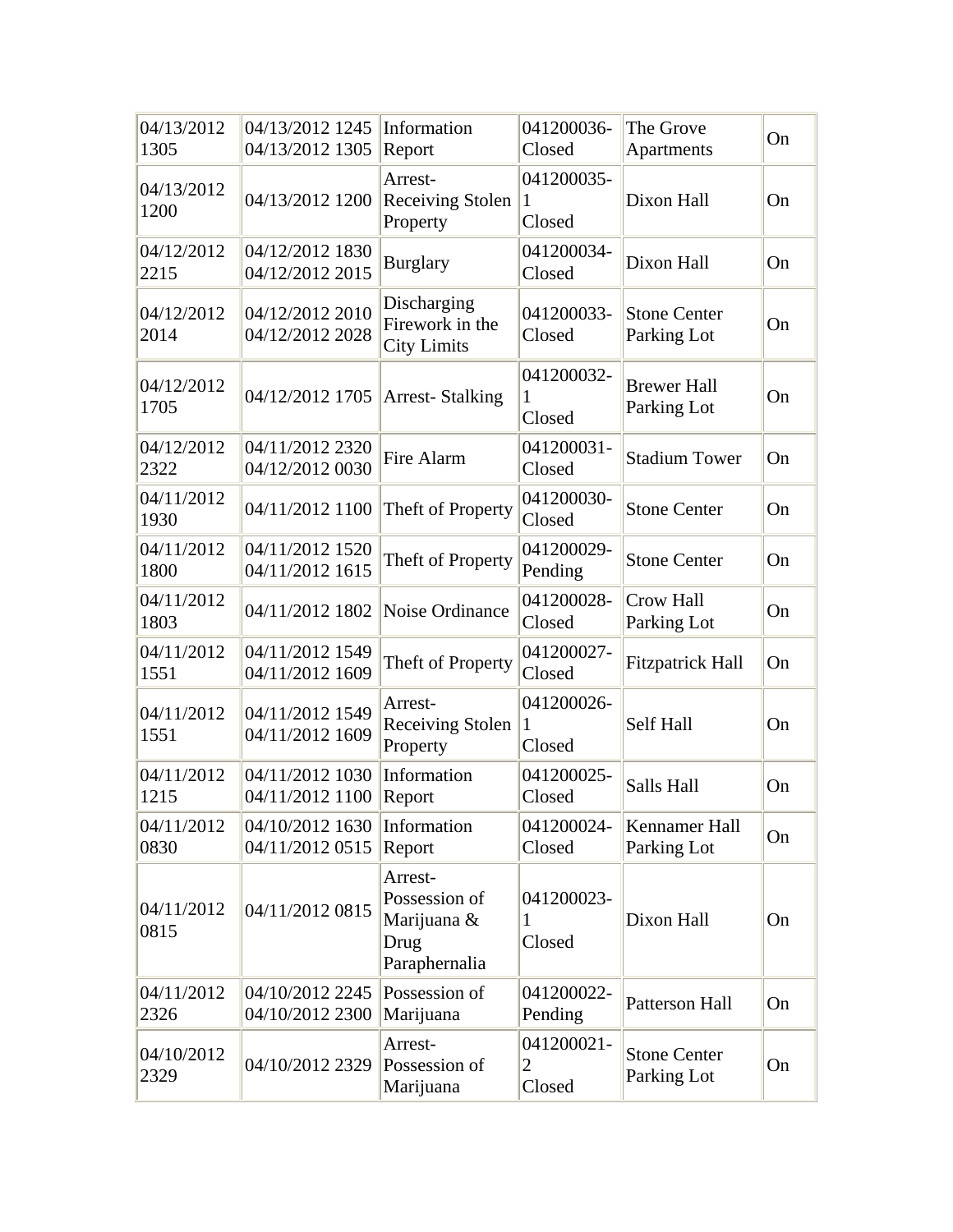| 04/10/2012<br>2322 | 04/10/2012 2322                    | Arrest-<br>Possession of<br>Marijuana                                    | 041200021-<br>1<br>Closed | <b>Stone Center</b><br>Parking Lot             | On  |
|--------------------|------------------------------------|--------------------------------------------------------------------------|---------------------------|------------------------------------------------|-----|
| 04/10/2012<br>1704 | 04/10/2012 1700<br>04/10/2012 1705 | Violation of<br>Student Code of<br>Conduct $&$<br><b>Trespass Issued</b> | 041200020-<br>Closed      | <b>Crow Hall</b>                               | On  |
| 04/10/2012<br>1610 | 08/22/2012 0000<br>04/10/2012 1622 | <b>Lost Decal</b>                                                        | 041200019-<br>Closed      | Off Campus                                     | Off |
| 04/10/2012<br>1441 | 04/09/2012 2200<br>04/10/2012 0200 | Theft of Property                                                        | 041200018-<br>Inactive    | Alumni House<br>Parking Lot                    | On  |
| 04/10/2012<br>1421 | 04/10/2012 1421<br>04/10/2012 1433 | <b>Assist Other Law</b><br>Enforcement<br>Agency                         | 041200017-<br>Closed      | Daugette Hall                                  | On  |
| 04/10/2012<br>0957 | 04/06/2012 0930<br>04/09/2012 0730 | <b>Receiving Stolen</b><br>Property                                      | 041200016-<br>Closed      | <b>Houston Cole</b><br>Library                 | On  |
| 04/10/2012<br>0023 | 04/09/2012 2300<br>04/10/2012 0023 | Information<br>Report                                                    | 041200015-<br>Closed      | <b>Curtiss Hall</b>                            | On  |
| 04/09/2012<br>2252 | 04/09/2012 2250<br>04/09/2012 2252 | Arrest-<br>Harassment                                                    | 041200014-<br>1<br>Closed | <b>Crow Hall</b>                               | On  |
| 04/09/2012<br>1707 | 04/09/2012 1625                    | <b>Booted Vehicle</b><br>& Assist<br>Other Law<br>Enforcement<br>Agency  | 041200013-<br>Closed      | <b>Jack Hopper</b><br>Cafeteria<br>Parking Lot | On  |
| 04/09/2012<br>1235 | 04/07/2012 1515<br>04/09/2012 1130 | Arrest-Theft of<br>Property                                              | 041200012-<br>Closed      | <b>Pannell Hall</b>                            | On  |
| 04/09/2012<br>1045 | 04/09/2012 0010                    | Violation of<br>Student Code of<br>Conduct                               | 041200011-<br>Closed      | Oak Avenue                                     | Off |
| 04/08/2012<br>0136 | 04/08/2012 0031<br>04/08/2012 0042 | Duty Upon<br>Striking an<br>Unattended<br>Vehicle                        | 041200010-<br>Pending     | <b>Stadium Tower</b>                           | On  |
| 04/06/2012<br>1000 | 04/06/2012 1000                    | Criminal<br>Mischief                                                     | 041200009-<br>Closed      | Crow Hall                                      | On  |
| 04/05/2012<br>1130 | 01/21/2012 1400<br>01/21/2012 1600 | Rape                                                                     | 041200008-<br>Pending     | <b>Fitzpatrick Hall</b>                        | On  |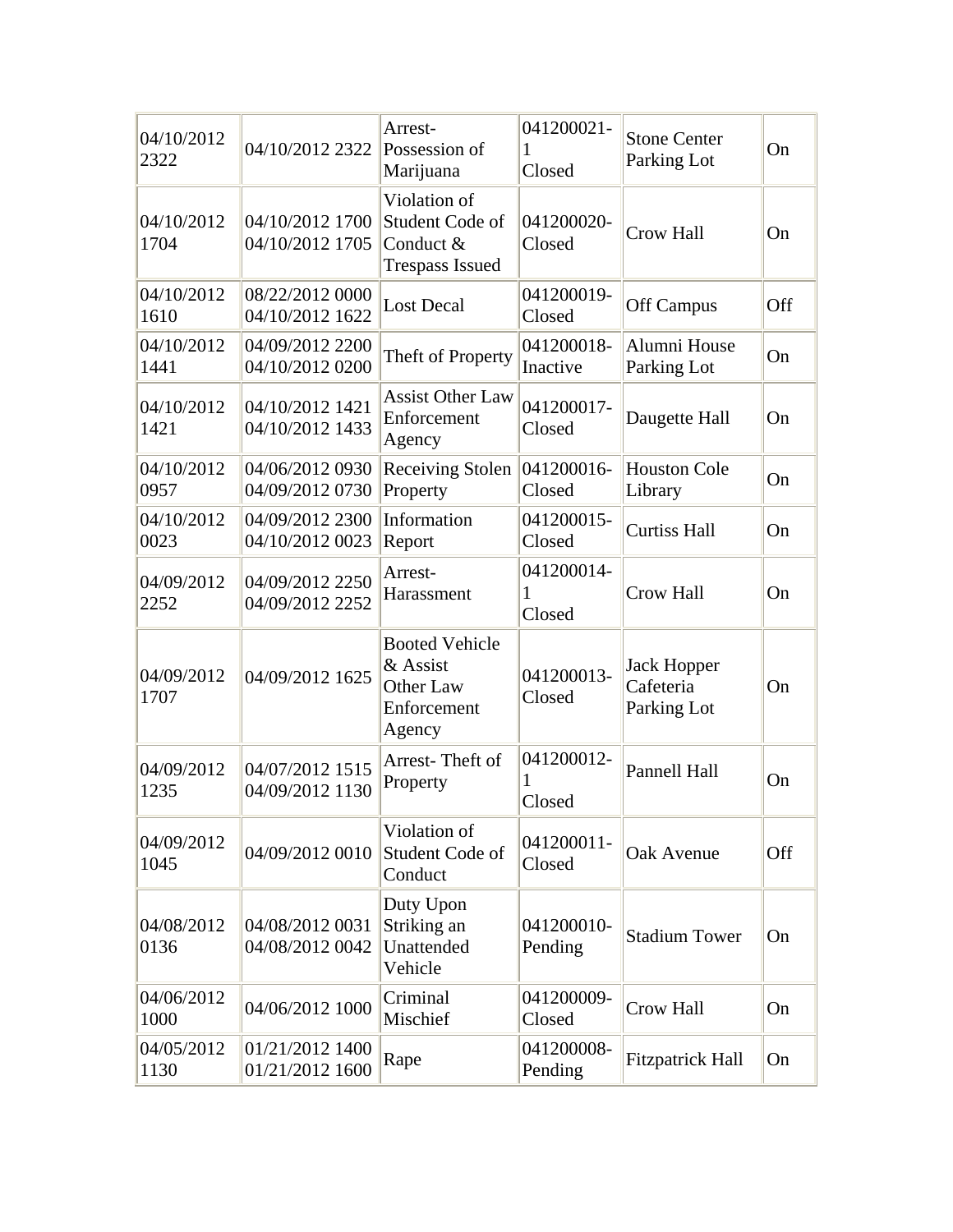| 04/04/2012<br>1619 | 04/04/2012 1619                    | <b>Arrest-Driving</b><br>Under the<br>Influence | 041200007-<br>1<br>Closed | Mason &<br>Patterson Hall | On  |
|--------------------|------------------------------------|-------------------------------------------------|---------------------------|---------------------------|-----|
| 04/04/2012<br>1057 | 04/03/2012 0900<br>04/04/2012 0900 | Information<br>Report                           | 041200006-<br>Closed      | Salls Hall                | On  |
| 04/03/2012<br>2021 | 04/03/2012 2015<br>04/03/2012 2022 | Disorderly<br>Conduct                           | 041200005-<br>Closed      | <b>Stadium Tower</b>      | On  |
| 04/02/2012<br>1509 | 04/02/2012 1415<br>04/02/2012 1540 | Information<br>Report                           | 041200004-<br>Closed      | <b>Curtiss Hall</b>       | On  |
| 04/02/2012<br>1330 | 03/23/2012 1600<br>03/31/2012 1500 | <b>Burglary</b>                                 | 041200003-<br>Closed      | <b>Stadium Tower</b>      | On  |
| 04/02/2012<br>0945 | 03/24/2012 0000                    | Information<br>Report                           | 041200002-<br>Closed      | 9th Avenue NE             | Off |
| 04/01/2012<br>2040 | 03/23/2012 1200<br>04/01/2012 1640 | Theft of Property                               | 041200001-<br>Pending     | <b>Stadium Tower</b>      | On  |
| 03/29/2012<br>1425 | 03/27/2012 0000                    | Information<br>Report                           | 031200066-<br>Closed      | <b>Off Campus</b>         | Off |
| 03/29/2012<br>1425 | 03/29/2012 1400<br>03/29/2012 1429 | Suspicious<br>Person                            | 031200065-<br>Closed      | Martin Hall               | On  |
| 03/29/2012<br>1358 | 01/01/2012 0000<br>03/29/2012 0000 | Information<br>Report                           | 031200064-<br>Closed      | <b>JSU</b> Campus         | On  |
| 03/23/2012<br>1311 | 03/19/2012 1500<br>03/21/2012 1600 | Theft of Property                               | 031200063-<br>Closed      | Dixon Hall                | On  |
| 03/22/2012<br>2258 | 03/22/2012 2250<br>03/22/2012 2342 | Arson                                           | 031200062-<br>Pending     | Paul Carpenter<br>Village | On  |
| 03/22/2012<br>2010 | 03/22/2012 2010                    | Violation of<br>Student Code of<br>Conduct      | 031200061-<br>Closed      | Alumni House              | On  |
| 03/22/2012<br>1814 | 03/22/2012 1418<br>03/22/2012 1544 | Medical<br>Emergency                            | 031200060-<br>Closed      | <b>Mason Hall</b>         | On  |
| 03/22/2012<br>1418 | 03/22/2012 1418<br>03/22/2012 1544 | <b>Gas Leak</b>                                 | 031200059-<br>Closed      | Sparkman Hall             | On  |
| 03/22/2012         | 03/21/2012 1207                    | Information                                     | 031200058-                | Salls Hall                | On  |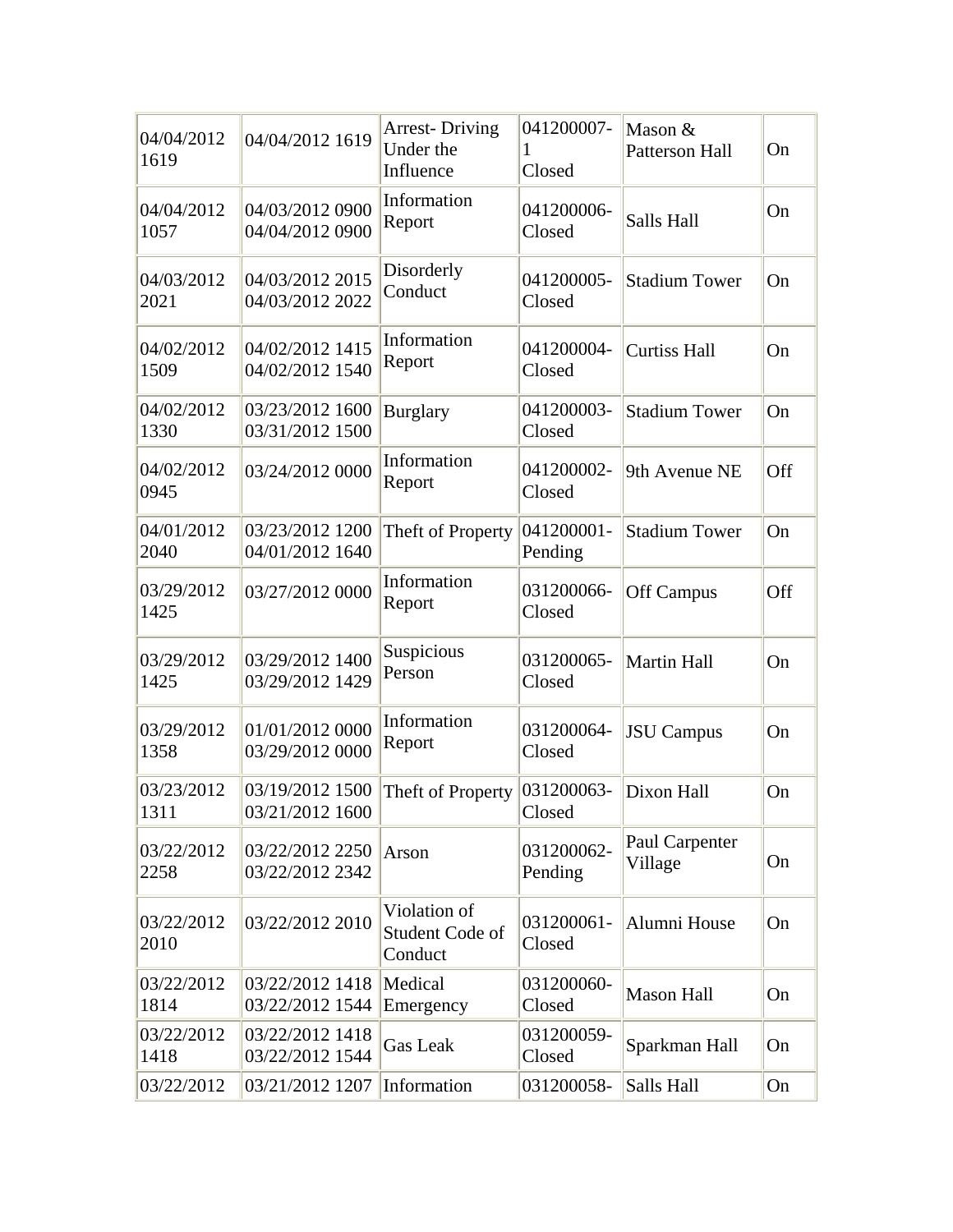| 1348               |                                    | Report                                                           | Pending                   |                                     |    |
|--------------------|------------------------------------|------------------------------------------------------------------|---------------------------|-------------------------------------|----|
| 03/21/2012<br>1550 | 03/21/2012 1550                    | Automobile<br>Accident                                           | 031200057-<br>Closed      | Carlisle Building                   | On |
| 03/21/2012<br>1500 | 03/21/2012 0100<br>03/21/2012 1400 | Theft of Property                                                | 031200056-<br>Inactive    | <b>Crow Hall</b>                    | On |
| 03/21/2012<br>1057 | 03/20/2012 0000<br>03/20/2012 1528 | Parking In<br>Handicap                                           | 031200055-<br>Closed      | <b>Stadium Tower</b><br>Parking Lot | On |
| 03/22/2012<br>0325 | 03/22/2012 0310<br>03/22/2012 0325 | Criminal<br>Mischief                                             | 031200054-<br>Pending     | Paul Carpenter<br>Village           | On |
| 03/21/2012<br>0259 | 03/21/2012 0245<br>03/21/2012 0259 | Criminal<br>Mischief                                             | 031200053-<br>Pending     | Paul Carpenter<br>Village           | On |
| 03/21/2012<br>2230 | 03/20/2012 2225<br>03/20/2012 2228 | <b>Rendering False</b><br>Alarm<br>$\&$ Criminal<br>Mischief     | 031200052-<br>Inactive    | Dixon Hall                          | On |
| 03/20/2012<br>1626 | 03/20/2012 1620<br>03/20/2012 1640 | Domestic<br>Dispute                                              | 031200051-<br>Closed      | Logan Hall<br>Parking Lot           | On |
| 03/19/2012<br>2043 | 03/19/2012 2035<br>03/19/2012 2210 | Violation of<br>Student Code of<br>Conduct                       | 031200050-<br>Closed      | Dixon Hall                          | On |
| 03/19/2012<br>2200 | 03/19/2012 2150<br>03/19/2012 2200 | Possession of<br>Marijuana &<br>Drug<br>Paraphernalia            | 031200049-<br>Inactive    | <b>Round House</b>                  | On |
| 03/19/2012<br>1630 | 03/19/2012 1635                    | Arrest-<br>Consumption of<br>Alcohol by a<br>Minor               | 031200048-<br>1<br>Closed | <b>Jack Hopper</b><br>Cafeteria     | On |
| 03/19/2012<br>1415 | 04/19/2012 1422                    | Arrest-<br>Possession of<br>Marijuana &<br>Drug<br>Paraphernalia | 031200047-<br>1<br>Closed | Crow Hall                           | On |
| 03/18/2012<br>2145 | 03/18/2012 2140<br>03/18/2012 2150 | Carrying Brass<br>Knuckles                                       | 031200046-<br>Closed      | <b>McArthur Street</b>              | On |
| 03/18/2012<br>1618 | 03/18/2012 1615<br>03/18/2012 1638 | Minor in<br>Possession of                                        | 031200045-<br>Closed      | <b>Stadium Tower</b>                | On |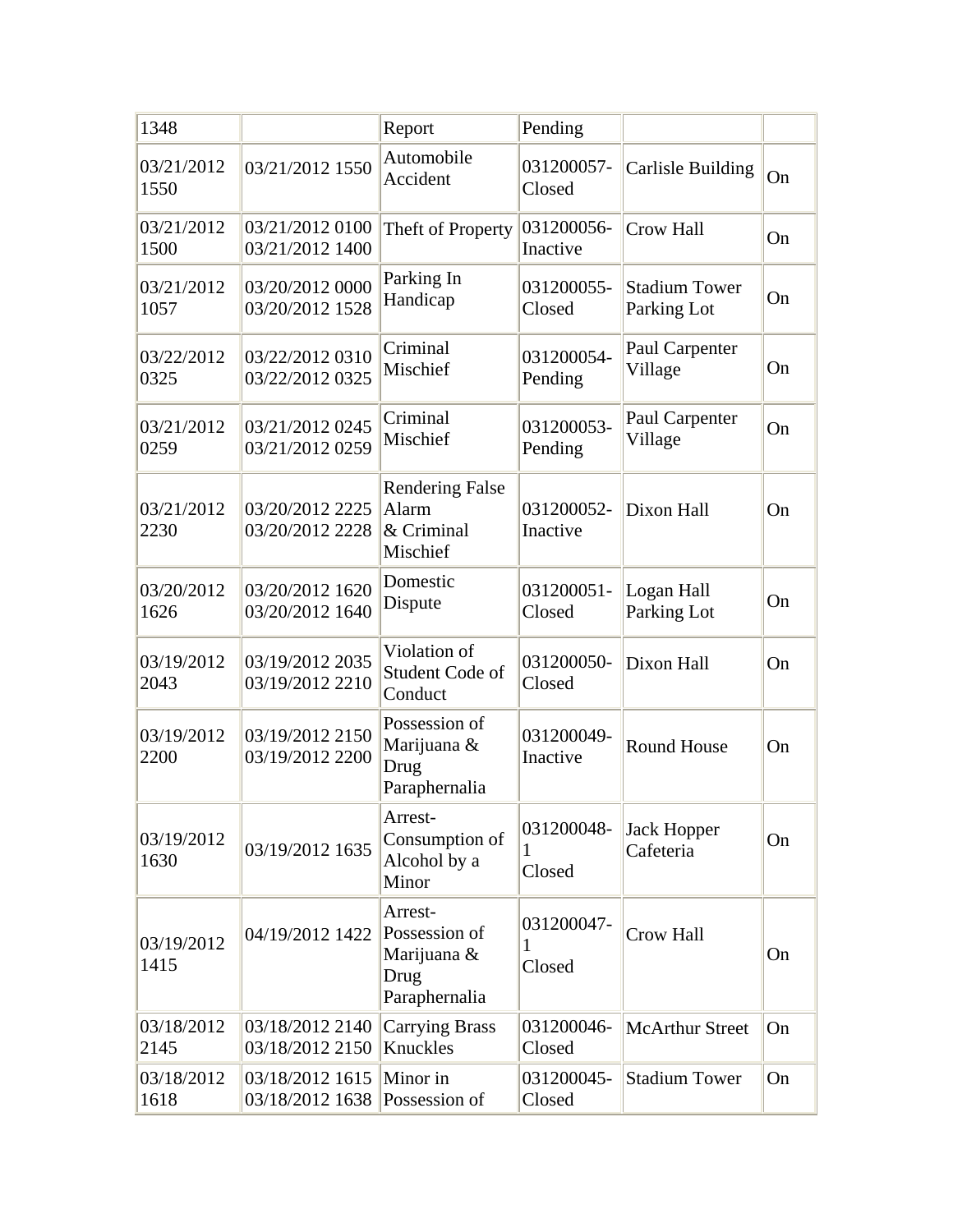|                    |                                    | Alcohol &<br>Violation of<br>Student Code of<br>Conduct                        |                       |                                     |     |
|--------------------|------------------------------------|--------------------------------------------------------------------------------|-----------------------|-------------------------------------|-----|
| 03/16/2012<br>2032 | 03/16/2012 1850<br>03/16/2012 1950 | Theft of Property<br>Criminal<br>Mischief                                      | 031200044-<br>Closed  | Dixon Hall<br>Parking Lot           | On  |
| 03/16/2012<br>1620 | 03/16/2012 1620                    | Automobile<br>Accident                                                         | 031200043-<br>Closed  | <b>Wallace Hall</b><br>Parking Lot  | On  |
| 03/16/2012<br>1839 | 03/16/2012 1605                    | Accident with<br>Damage                                                        | 031200042-<br>Closed  | <b>Stadium Tower</b><br>Parking Lot | On  |
| 03/16/2012<br>1602 | 03/16/2012 1602<br>03/16/2012 1619 | <b>Brush Fire</b>                                                              | 031200041-<br>Closed  | <b>JSU Dump Site</b>                | On  |
| 03/16/2012<br>1414 | 03/16/2012 0350<br>03/16/2012 0352 | Disorderly<br>Conduct                                                          | 031200040-<br>Closed  | <b>Curtiss Hall</b>                 | On  |
| 03/15/2012<br>1440 | 03/10/2012 1440<br>03/10/2012 1500 | <b>Assist Other Law</b><br>Enforcement<br>Agency                               | 031200039-<br>Closed  | Campus Inn<br>Parking Lot           | On  |
| 03/15/2012<br>1420 | 03/15/2012 1415<br>03/15/2012 1440 | Violation of<br>Student Code of<br>Conduct                                     | 031200038-<br>Closed  | Dixon Hall                          | On  |
| 03/15/2012<br>1355 | 03/15/2012 1007<br>03/15/2012 1032 | Duty Upon<br>Striking an<br>Unattended<br>Vehicle                              | 031200037-<br>Pending | <b>Bibb Graves</b><br>Parking Lot   | On  |
| 03/15/2012<br>1314 | 03/15/2012 1145                    | <b>Assist Other Law</b><br>Enforcement<br>Agency & Threat Closed<br>Assessment | 031200036-            | World Wide Web Off                  |     |
| 03/15/2012<br>0203 | 03/15/2012 0103<br>03/15/2012 0221 | Information<br>Report                                                          | 031200035-<br>Pending | Dixon and Crow<br>Hall              | On  |
| 03/14/2012<br>2038 | 03/14/2012 2040<br>03/14/2012 2100 | Violation of<br>Student Code of<br>Conduct                                     | 031200034-<br>Closed  | <b>Steed Circle</b>                 | On  |
| 03/14/2012<br>1928 | 03/14/2012 1900<br>03/14/2012 1918 | Information<br>Report                                                          | 031200033-<br>Closed  | Pelham Road<br>North                | Off |
| 03/14/2012<br>1717 | 03/14/2012 1714<br>03/14/2012 1727 | <b>Assist Other Law</b><br>Enforcement<br>Agency                               | 031200032-<br>Closed  | <b>Bonny Brook</b>                  | Off |
| 03/14/2012         | 03/14/2012 1440                    | <b>Assist Other Law</b>                                                        | 031200031-            | Crow Hall                           | On  |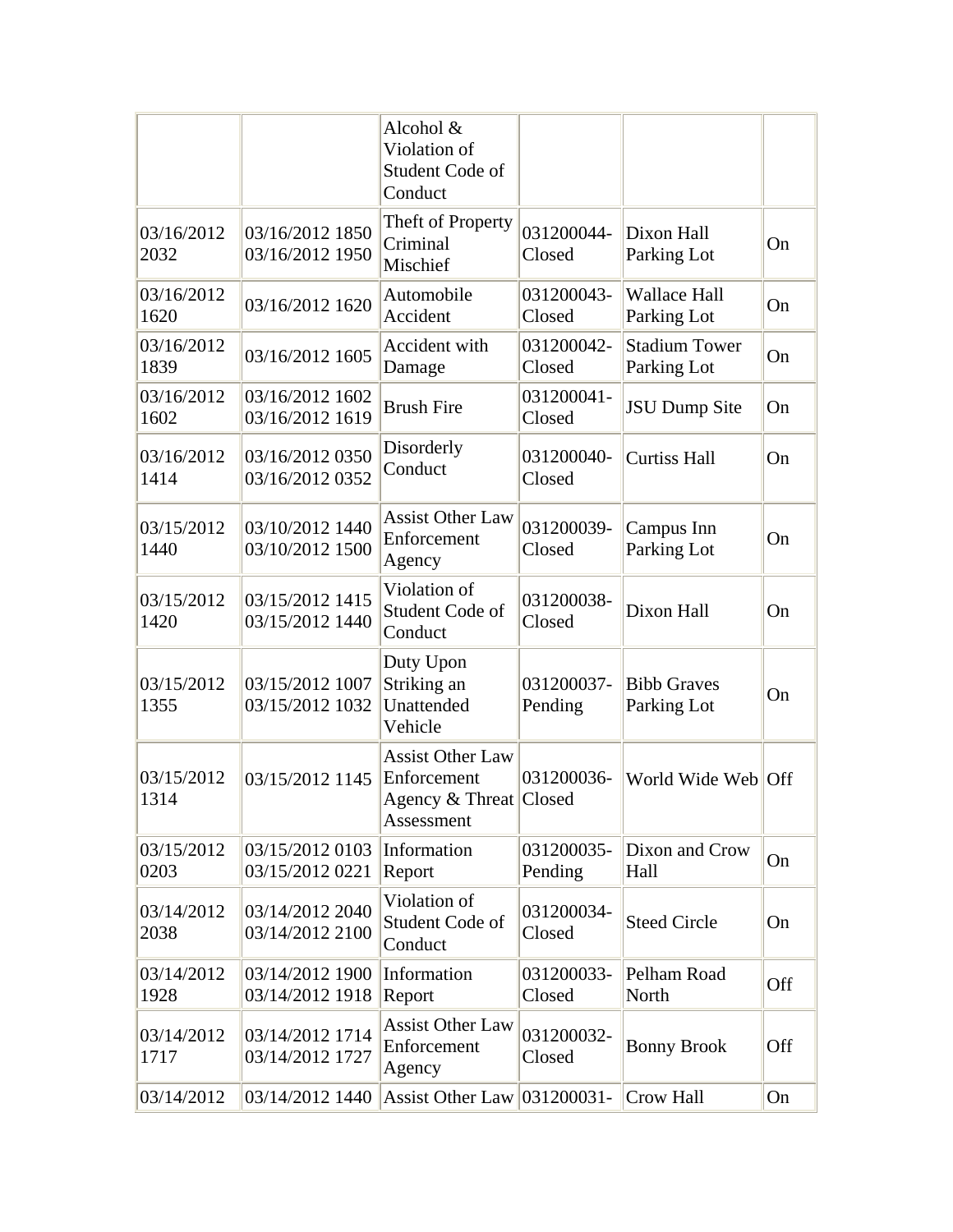| 1444               | 03/14/2012 1450                    | Enforcement<br>Agency                                                                   | Closed                    |                                               |     |
|--------------------|------------------------------------|-----------------------------------------------------------------------------------------|---------------------------|-----------------------------------------------|-----|
| 03/14/2012<br>0329 | 03/14/2012 0329<br>03/14/2012 0347 | Medical<br>Emergency                                                                    | 031200030-<br>Closed      | <b>Stadium Tower</b>                          | On  |
| 03/13/2012<br>1458 | 03/13/2012 1458                    | Automobile<br>Accident                                                                  | 031200029-<br>Closed      | <b>Houston Cole</b><br>Library<br>Parking Lot | On  |
| 03/13/2012<br>0930 | 03/13/2012 0750<br>03/13/2012 0845 | <b>Lost Property</b>                                                                    | 031200028-<br>Closed      | <b>Off Campus</b>                             | Off |
| 03/13/2012<br>0930 | 03/13/2012 0928<br>03/13/2012 0947 | <b>Towed Vehicle</b>                                                                    | 031200027-<br>Closed      | <b>Martin Hall</b>                            | On  |
| 03/13/2012<br>0254 | 03/12/2012 1100<br>03/12/2012 1200 | Theft of Lost<br>Property                                                               | 031200026-<br>Closed      | <b>Ayers Hall</b><br>Parking Lot              | On  |
| 03/12/2012<br>1915 | 03/12/2012 1910<br>03/12/2012 1925 | Medical<br>Emergency                                                                    | 031200025-<br>Closed      | <b>Fitzpatrick Hall</b>                       | On  |
| 03/12/2012<br>1738 | 03/04/2012 0300<br>03/12/2012 1700 | Arson                                                                                   | 031200024-<br>Pending     | Crow Hall                                     | On  |
| 03/12/2012<br>1350 | 03/06/2012 1645<br>03/12/2012 1352 | Harassment                                                                              | 031200023-<br>Closed      | Stephenson Hall                               | On  |
| 03/12/2012<br>1219 | 03/12/2012 1219                    | Automobile<br>Accident                                                                  | 031200022-<br>Closed      | Stephenson Hall<br>Parking Lot                | On  |
| 03/12/2012<br>1100 | 03/12/2012 1100                    | Automobile<br>Accident                                                                  | 031200021-<br>Closed      | <b>Stone Center</b><br>Parking Lot            | On  |
| 03/09/2012<br>2350 | 03/09/2012 2350                    | Arrest-<br>Possession of<br>Marijuana                                                   | 031200020-<br>1<br>Closed | <b>Colonial Arms</b><br>Apartments            | On  |
| 03/09/2012<br>0148 | 03/09/20120145<br>03/09/2012 0148  | Information<br>Report                                                                   | 031200019-<br>Closed      | Crow Hall                                     | On  |
| 03/08/2012<br>1522 | 03/08/2012 1522                    | Arrest-<br>Obstruction of<br>Governmental<br>Operations &<br>Possession of<br>Marijuana | 031200018-<br>1<br>Closed | Kennamer Hall<br>Parking Lot                  | On  |
| 03/08/2012<br>0939 | 03/07/2012 1544                    | Information<br>Report                                                                   | 031200017-<br>Closed      | <b>Bibb Graves</b>                            | On  |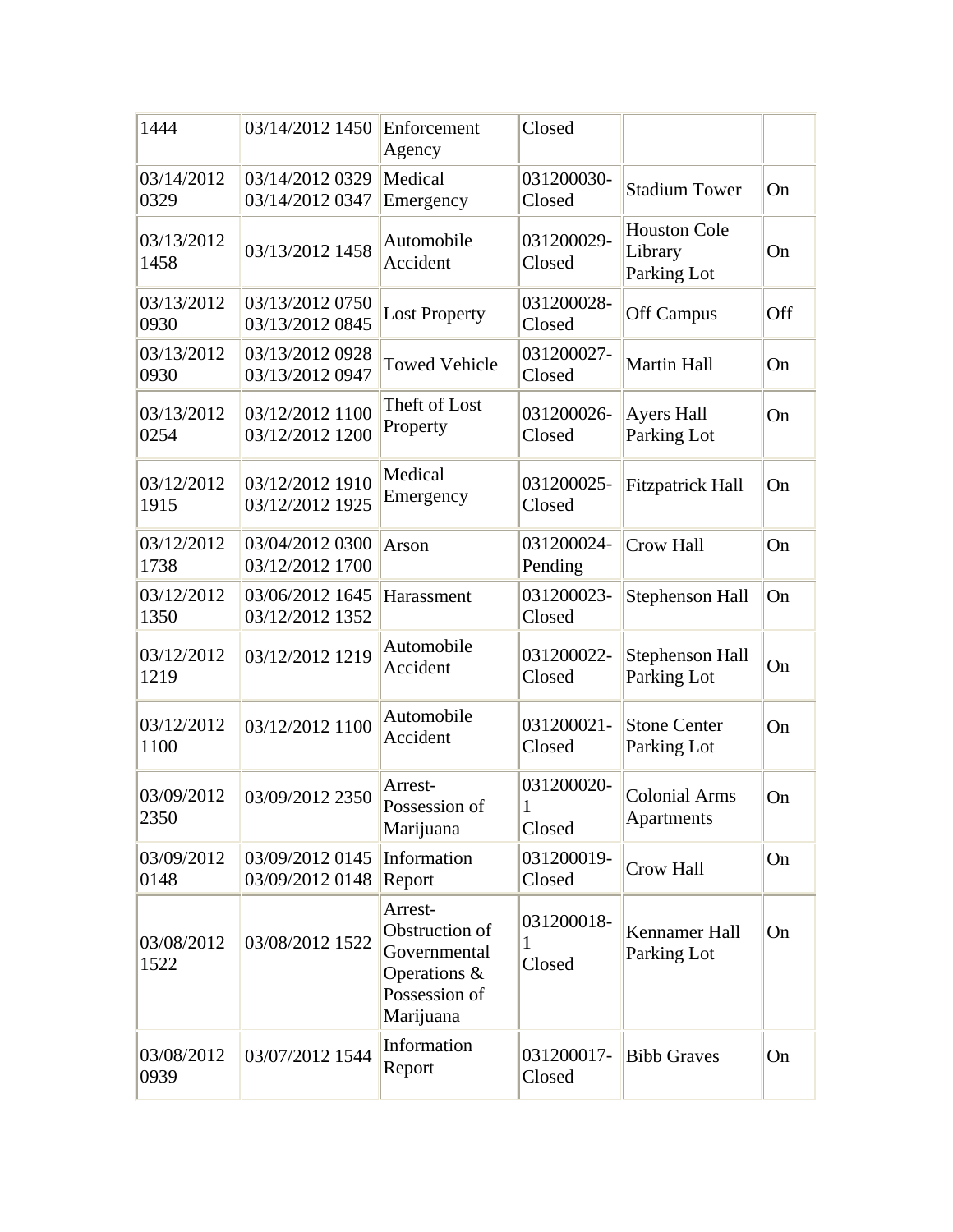| 03/07/2012<br>1529 | 03/01/2012 1700<br>03/07/2012 1215 | Arrest-Theft of<br>Property                | 031200016-<br>Closed      | <b>Curtiss Hall</b>                 | On  |
|--------------------|------------------------------------|--------------------------------------------|---------------------------|-------------------------------------|-----|
| 03/07/2012<br>1343 | 03/07/2012 1343                    | Automobile<br>Accident                     | 031200015-<br>Closed      | Merrill Hall                        | On  |
| 03/07/2012<br>1218 | 03/07/2012 1218<br>03/07/2012 1231 | Medical<br>Emergency                       | 031200014-<br>Closed      | Pannell Hall                        | On  |
| 03/07/2012<br>1032 | 02/07/2012 0900<br>03/07/2012 1032 | <b>Lost Decal</b>                          | 031200013-<br>Closed      | <b>TMB</b><br>Parking Lot           | On  |
| 03/06/2012<br>1145 | 03/06/2012 1145<br>03/06/2012 1206 | Arrest-<br>Possession of<br>Marijuana      | 031200012-<br>1<br>Closed | <b>Stadium Tower</b>                | On  |
| 03/06/2012<br>1230 | 03/05/2012 1200<br>03/05/2012 1220 | Assault                                    | 031200011-<br>Pending     | <b>Jack Hopper</b><br>Cafeteria     | On  |
| 03/05/2012<br>2229 | 03/02/2012 1500<br>03/05/2012 1500 | Information<br>Report                      | 031200010-<br>Closed      | <b>Fitzpatrick Hall</b>             | On  |
| 03/06/2012<br>0038 | 03/06/2012 0015<br>03/06/2012 0038 | Information<br>Report                      | 031200009-<br>Closed      | <b>Ayers Hall</b>                   | On  |
| 03/05/2012<br>1440 | 03/02/2012 1000<br>03/05/2012 1210 | <b>Missing Property</b>                    | 031200008-<br>Pending     | <b>Stone Center</b>                 | On  |
| 03/05/2012<br>1440 | 02/27/2012 0017                    | Information<br>Report                      | 031200007-<br>Closed      | Salls Hall                          | On  |
| 03/05/2012<br>1155 | 02/27/2012 1043<br>03/05/2012 1155 | <b>Lost Decal</b>                          | 031200006-<br>Closed      | Ramona Wood<br>Parking Lot          | On  |
| 03/05/2012<br>0620 | 03/04/2012 0000                    | Violation of<br>Student Code of<br>Conduct | 031200005-<br>Closed      | Wal-Mart                            | Off |
| 03/05/2012<br>0000 | 03/04/2012 0000                    | Violation of<br>Student<br>Code of Conduct | 031200004-<br>Closed      | <b>Fourth Avenue</b>                | Off |
| 03/03/2012<br>1732 | 03/02/2012 1800<br>03/03/2012 1730 | <b>Vehicle Damage</b>                      | 031200003-<br>Closed      | <b>Stadium Tower</b><br>Parking Lot | On  |
| 03/01/2012<br>1704 | 03/01/2012 1625<br>03/01/2012 1627 | Information<br>Report                      | 031200002-<br>Closed      | Highway 204                         | Off |
| 03/01/2012<br>1520 | 03/01/2012 1200<br>03/01/2012 1528 | Information<br>Report                      | 031200001-<br>Closed      | <b>JSU</b> Campus                   | On  |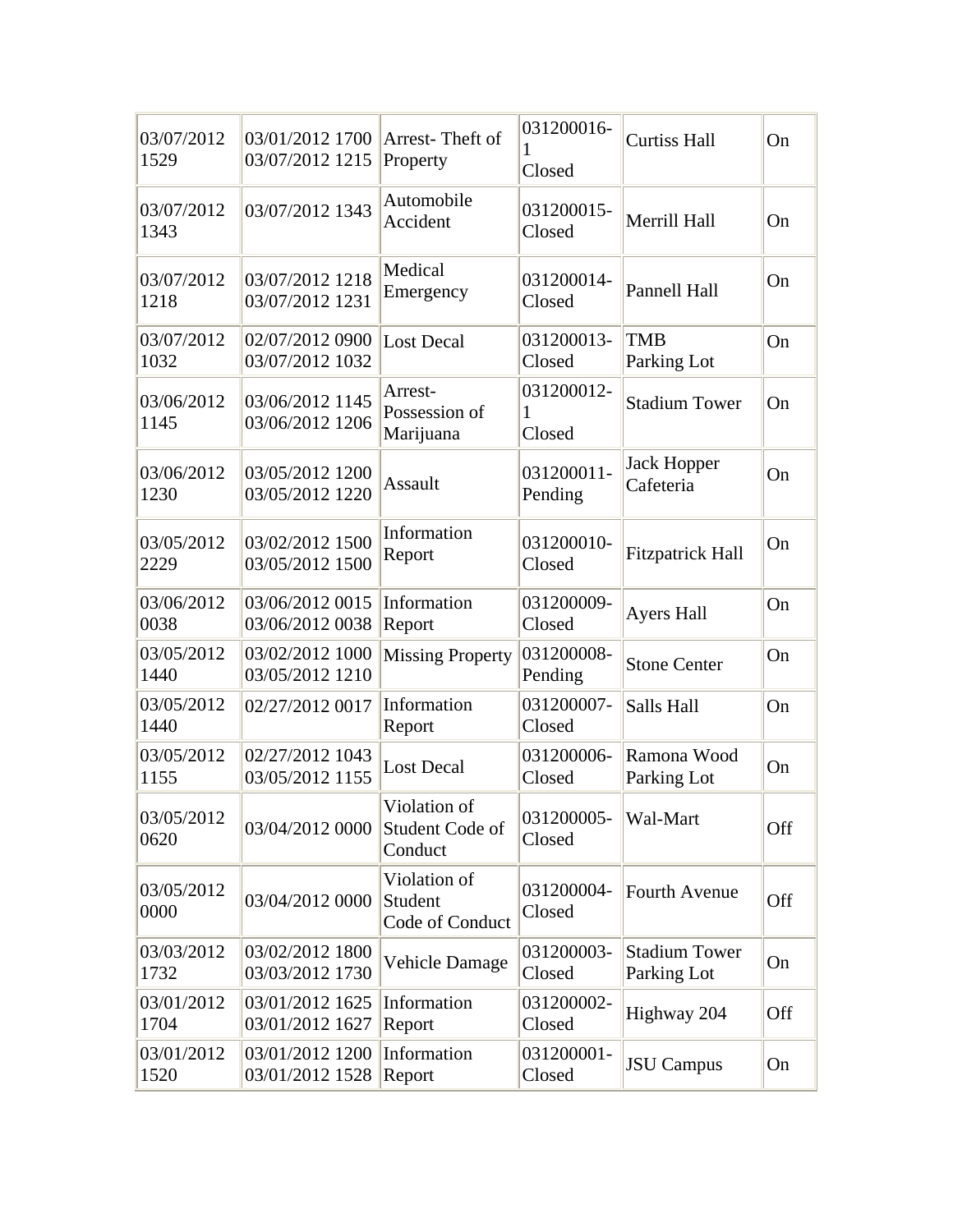| 02/29/2012<br>1832 | 02/29/2012 1200<br>02/29/2012 1815         | Theft of Property                                                                           | 021200082-<br>Closed      | <b>Curtiss Hall</b>                  | On  |
|--------------------|--------------------------------------------|---------------------------------------------------------------------------------------------|---------------------------|--------------------------------------|-----|
| 02/29/2012<br>1715 | 02/29/2012 1700<br>02/29/2012 1714         | Information<br>Report                                                                       | 021200081-<br>Closed      | <b>Ayers Hall</b>                    | On  |
| 02/29/2012<br>1624 | 02/29/2012 1345<br>02/29/2012 1515         | Unlawful<br>Breaking $\&$<br>Entering a<br>Vehicle                                          | 021200080-<br>Closed      | <b>Stone Center</b><br>Parking Lot   | On  |
| 02/29/2012<br>1417 | 02/28/2012 1345<br>02/29/2012 1120         | Theft of Property                                                                           | 021200079-<br>Pending     | Dixon Hall                           | On  |
| 02/29/2012<br>1114 | 02/29/2012 1105<br>02/29/2012 1130         | Medical<br>Emergency                                                                        | 021200078-<br>Closed      | Pannell Hall                         | On  |
| 02/29/2012<br>1035 | 02/28/2012 2030<br>02/29/2012 1037         | Theft of Property                                                                           | 021200077-<br>Closed      | <b>Stephenson Hall</b>               | On  |
| 02/28/2012<br>1620 | 02/28/2012 1620<br>02/28/2012 1644         | Information<br>Report                                                                       | 021200076-<br>Closed      | <b>Stadium Tower</b><br>Parking Lot  | On  |
| 02/28/2012<br>1152 | 02/28/2012 1152<br>02/28/2012 1225         | Information<br>Report                                                                       | 021200075-<br>Closed      | Dixon Hall                           | On  |
| 02/27/2012<br>1911 | 02/27/2012 1500<br>02/27/2012 1900         | <b>Lost Property</b>                                                                        | 021200074-<br>Closed      | Crow Hall                            | On  |
| 02/26/2012<br>1153 | 02/26/2012 1153<br>02/26/2012 1217         | Violation of<br>Student Code of<br>Conduct                                                  | 021200073-<br>Closed      | <b>Curtiss Hall</b>                  | On  |
| 02/25/2012<br>1841 | 02/25/2012 1841                            | Automobile<br>Accident                                                                      | 021200072-<br>Closed      | Pete Mathews<br>Coliseum             | On  |
| 02/24/2012<br>1725 | 02/24/2012 1710<br>02/24/2012 1720         | Domestic<br>Violence                                                                        | 021200071-<br>Pending     | Pete Mathews<br>Coliseum             | On  |
| 02/24/2012<br>1345 | 02/24/2012 1340<br>02/24/2012 1350 Conduct | Disorderly                                                                                  | 021200070-<br>Pending     | Crow Hall<br>Parking Lot             | On  |
| 02/24/2012<br>1341 | 02/24/2012 1341                            | <b>Arrest- Criminal</b><br>Trespassing,<br>Possession of<br>Marijuana, and<br>Paraphernalia | 021200069-<br>1<br>Closed | <b>Stadium Tower</b><br>Parking Lot  | On  |
| 02/24/2012<br>0855 | 02/24/2012 0855<br>02/24/2012<br>0915      | Violation of<br>Student Code of<br>Conduct                                                  | 021200068-<br>Closed      | <b>Ayers Hall</b><br>Parking Lot     | On  |
| 02/24/2012<br>0710 | 02/23/2012 0000                            | Violation of<br>Student Code of<br>Conduct                                                  | 021200067-<br>Closed      | Jacksonville<br>Police<br>Department | Off |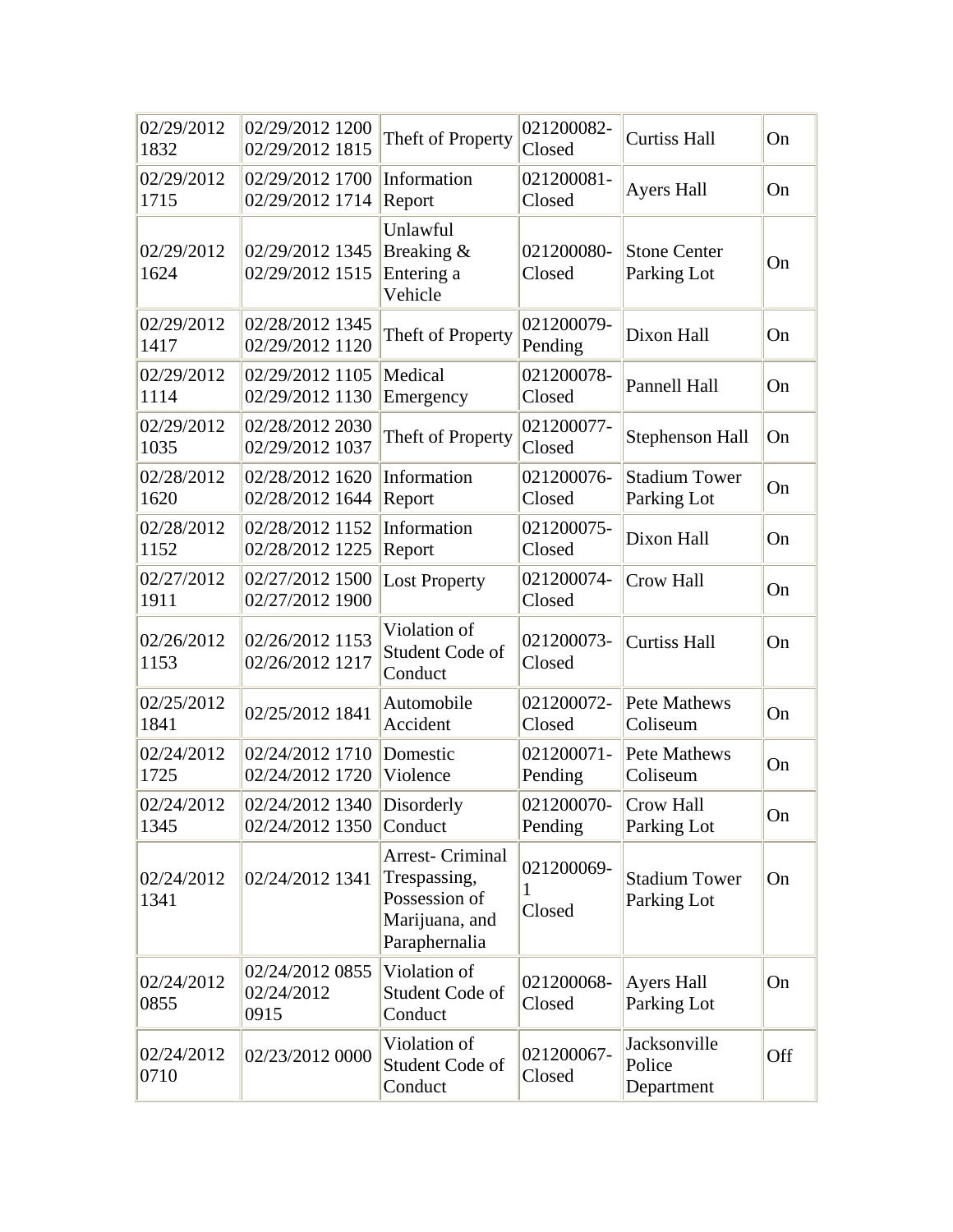| 02/24/2012<br>0145 | 02/24/2012 0145                                       | Arrest-<br>Consumption of<br>Alcohol by a<br>Minor                                                                                         | 021200066-<br>2<br>Closed | Duncan<br>Maintenance<br>Shop                  | On  |
|--------------------|-------------------------------------------------------|--------------------------------------------------------------------------------------------------------------------------------------------|---------------------------|------------------------------------------------|-----|
| 02/24/2012<br>0145 | 02/24/2012 0145                                       | Arrest-<br>Consumption of<br>Alcohol by a<br>Minor                                                                                         | 021200066-<br>1<br>Closed | Duncan<br>Maintenance<br>Shop                  | On  |
| 02/23/2012<br>1731 | 02/23/2012 1725<br>02/23/2012 1730                    | Fire                                                                                                                                       | 021200065-<br>Closed      | Paul Carpenter<br>Village                      | On  |
| 02/23/2012<br>1535 | 02/23/2012 1535                                       | Arrest- Criminal<br>Littering                                                                                                              | 021200064-<br>Closed      | Crow Hall<br>Parking Lot                       | On  |
| 02/22/2012<br>1716 | 02/22/2012 1716<br>02/22/2012 1732                    | Medical<br>Emergency                                                                                                                       | 021200063-<br>Closed      | <b>Pete Mathews</b><br>Coliseum                | On  |
| 02/22/2012<br>1622 | 02/21/2012 0000                                       | Threat<br>Assessment                                                                                                                       | 021200062-<br>Pending     | Daugette Hall                                  | On  |
| 02/22/2012<br>0753 | 02/22/2012 0014<br>02/22/2012 0634                    | Harassing<br>Communications                                                                                                                | 021200061-<br>Closed      | <b>Off Campus</b>                              | Off |
| 02/21/2012<br>1953 | $02/21/2012$ 1600<br>02/21/2012 1940                  | Information<br>Report                                                                                                                      | 021200060-<br>Closed      | <b>Stone Center</b><br>Parking Lot             | On  |
| 02/21/2012<br>1320 | 02/21/2012 1055                                       | Improper<br>Parking                                                                                                                        | 021200059-<br>Pending     | Salls Hall                                     | On  |
| 02/21/2012<br>1344 | 02/17/2012 0000                                       | Violation of<br>Student Code of<br>Conduct                                                                                                 | 021200058-<br>Closed      | <b>Etowah County</b>                           | Off |
| 02/21/2012<br>1310 | 02/21/2012 1310 Information<br>02/21/2012 1313 Report |                                                                                                                                            | Closed                    | 021200057- Pete Mathews<br>Coliseum            | On  |
| 02/20/2012<br>1730 | 02/20/2012 1730                                       | <b>City Ordinance</b><br>Violation                                                                                                         | 021200056-<br>Closed      | Crow Hall                                      | On  |
| 02/20/2012<br>1625 | 02/20/2012 1625                                       | Arrest-<br>Possession of<br>Marijuana &<br>Drug<br>Paraphernalia,<br>Resisting Arrest,<br>and Obstruction<br>of Governmental<br>Operations | 021200055-<br>1<br>Closed | <b>Student Health</b><br>Center<br>Parking Lot | On  |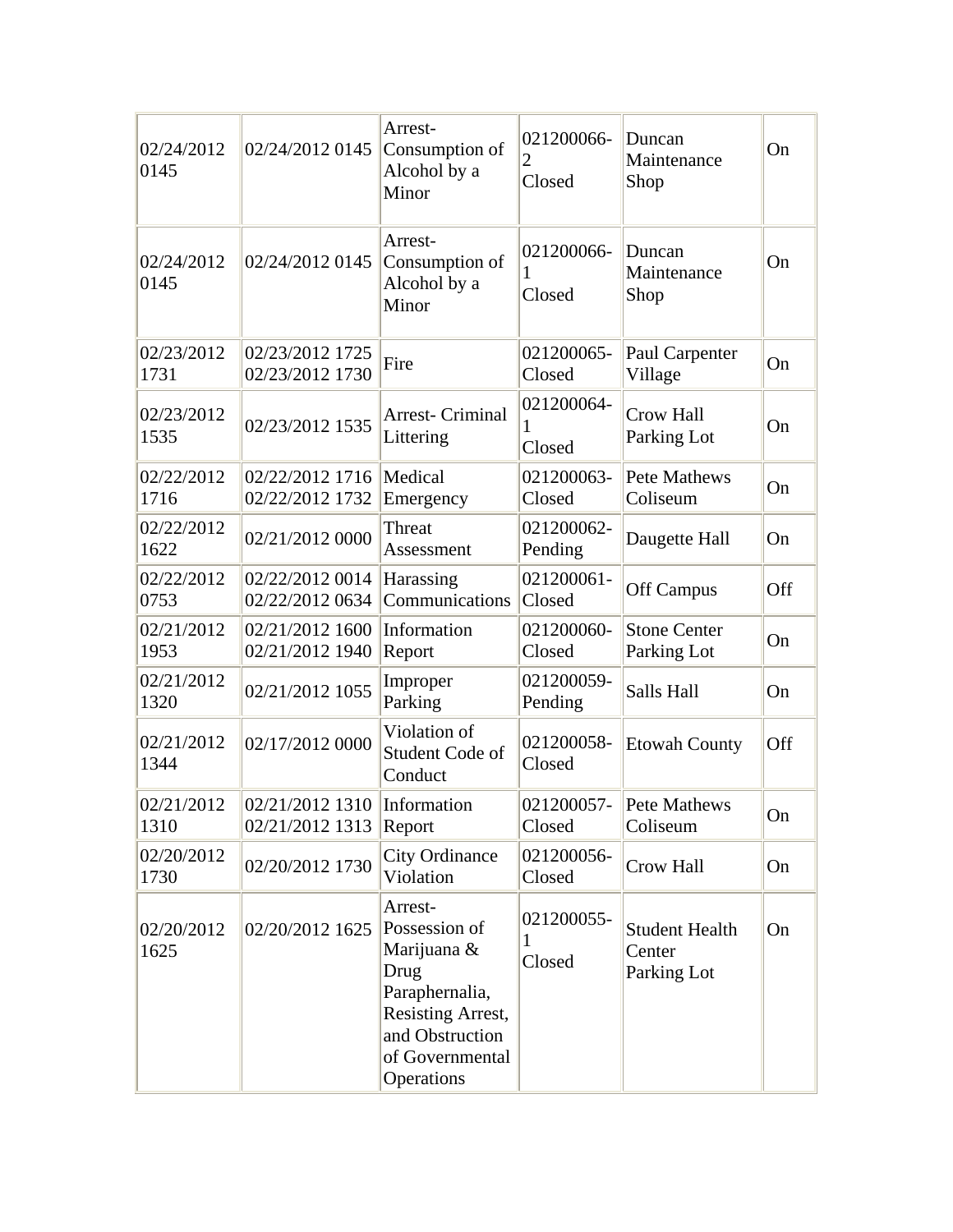| 02/20/2012<br>1300 | 02/19/2012 1500<br>02/19/2012 1800 | <b>Fraudulent Use</b><br>of a Debit Card<br>& Theft of Lost<br>Property                                         | 021200054-<br>Closed                   | Crow Hall and<br><b>Businesses Off</b><br>Campus | <b>Both</b> |
|--------------------|------------------------------------|-----------------------------------------------------------------------------------------------------------------|----------------------------------------|--------------------------------------------------|-------------|
| 02/20/2012<br>1252 | 02/20/2012 1252<br>02/20/2012 1310 | Medical<br>Emergency                                                                                            | 021200053-<br>Closed                   | <b>Carlisle Building</b>                         | On          |
| 02/20/2012<br>1020 | 02/20/2012 1020<br>02/20/2012 1030 | <b>Assist Other Law</b><br>Enforcement<br>Agency                                                                | 021200052-<br>Closed                   | Merrill Hall                                     | On          |
| 02/18/2012<br>2313 | 02/17/2012 2300<br>02/17/2012 2313 | Violation of<br>Student Code of<br>Conduct                                                                      | 021200051-<br>Closed                   | Sparkman Hall                                    | On          |
| 02/19/2012<br>1520 | 02/18/2012 1930<br>02/19/2012 1500 | Criminal<br>Mischief                                                                                            | 021200050-<br>Closed                   | Coffee Circle                                    | On          |
| 02/17/2012<br>1220 | 02/17/2012 1220                    | Automobile<br>Accident                                                                                          | 021200049-<br>Closed                   | Pelham Road<br>South                             | Off         |
| 02/17/2012<br>1200 | 02/17/2012 1200<br>02/17/2012 1230 | <b>Assist Other Law</b><br>Enforcement<br>Agency                                                                | 021200048-<br>Closed                   | Wal-Mart                                         | Off         |
| 02/17/2012<br>2310 | 02/16/2012 2300<br>02/16/2012 2329 | <b>Rendering False</b><br>Alarm                                                                                 | 021200047-<br>Pending                  | Dixon Hall                                       | On          |
| 02/16/2012<br>1533 | 02/16/2012 1533                    | Cruelty to<br>Animals                                                                                           | 021200046-<br>Closed                   | <b>Jax Apartments</b>                            | On          |
| 02/15/2012<br>1425 | 02/15/2012 1425                    | <b>Arrest- Criminal</b><br>Littering                                                                            | 021200045-<br>$\overline{2}$<br>Closed | <b>Millican Street</b>                           | On          |
| 02/15/2012<br>1425 | 02/15/2012 1425                    | Arrest-<br>Disorderly<br>Conduct,<br>Obstruction of<br>Governmental<br>Operations, &<br><b>Resisting Arrest</b> | 021200045-<br>1<br>Closed              | <b>Millican Street</b>                           | On          |
| 02/14/2012<br>1203 | 02/14/2012 2300<br>02/15/2012 0930 | Unauthorized<br>Use of Vehicle                                                                                  | 021200044-<br>Closed                   | Dixon Hall<br>Parking Lot                        | On          |
| 02/14/2012<br>1612 | 02/14/2012 1600<br>02/14/2012 1645 | Information<br>Report<br><b>Trespass Issued</b>                                                                 | 021200043-<br>Closed                   | Salls Hall                                       | On          |
| 02/14/2012<br>1452 | 02/14/2012 1452<br>02/14/2012 1455 | Violation of<br>Student Code of                                                                                 | 021200042-<br>Closed                   | Ayers Hall<br>Parking Lot                        | On          |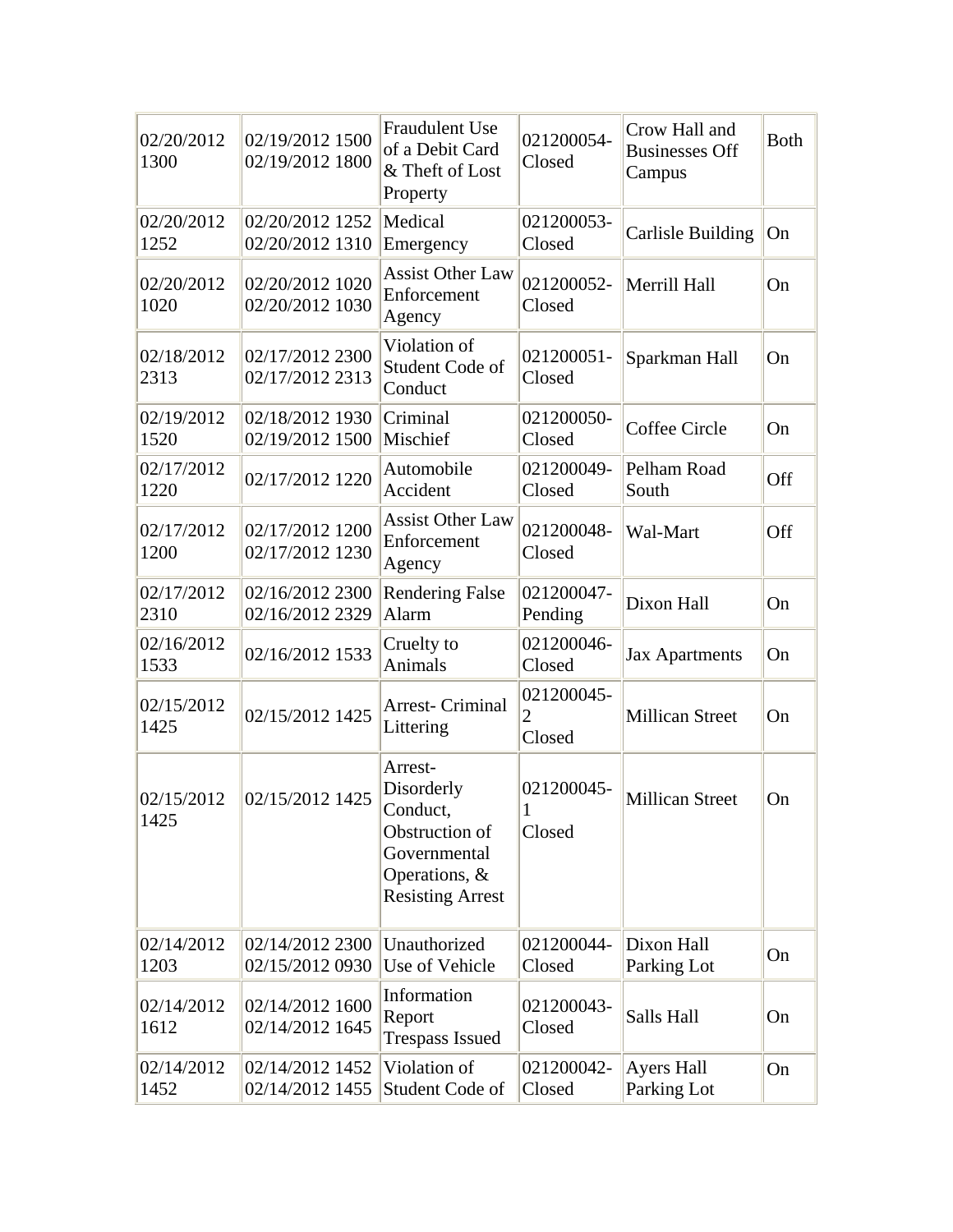|                    |                                    | Conduct                                           |                       |                                         |     |
|--------------------|------------------------------------|---------------------------------------------------|-----------------------|-----------------------------------------|-----|
| 02/14/2012<br>1233 | 02/14/2012 0030<br>02/14/2012 1235 | Harassment                                        | 021200041-<br>Closed  | <b>Crow Hall</b><br>Parking Lot         | On  |
| 02/14/2012<br>0538 | 02/14/2012 0538<br>02/14/2012 0612 | Medical<br>Emergency                              | 021200040-<br>Closed  | <b>Curtiss Hall</b>                     | On  |
| 02/13/2012<br>1437 | 02/13/2012 1408<br>02/13/2012 1420 | Unlawful<br>Breaking &<br>Entering a<br>Vehicle   | 021200039-<br>Closed  | Patterson Hall<br>Parking Lot           | On  |
| 02/13/2012<br>1310 | 02/12/2012 2100<br>02/13/2012 1200 | Duty Upon<br>Striking an<br>Unattended<br>Vehicle | 021200038-<br>Closed  | <b>Stadium Tower</b><br>Parking Lot     | On  |
| 02/13/2012<br>1335 | 02/13/2012 1330                    | Information<br>Report                             | 021200037-<br>Closed  | <b>Patterson Hall</b>                   | On  |
| 02/12/2012<br>1358 | 02/12/2012 0100<br>02/12/2012 0915 | Criminal<br>Mischief<br>Harassment                | 021200036-<br>Pending | Campus Inn<br>Apartments                | On  |
| 02/12/2012<br>0329 | 02/12/2012 0325<br>02/12/2012 0342 | Domestic<br>Dispute                               | 021200035-<br>Closed  | Campus Inn<br>Apartments                | On  |
| 02/12/2012<br>0119 | 02/12/2012 0100<br>02/12/2012 0118 | Arson                                             | 021200034-<br>Closed  | Paul Carpenter<br>Village               | On  |
| 02/10/2012<br>1923 | 02/10/2012 1920<br>02/10/2012 2045 | Suspicious<br>Person                              | 021200033-<br>Closed  | Merrill Hall                            | On  |
| 02/10/2012<br>1400 | 02/09/2012 1600<br>02/10/2012 1000 | Information<br>Report                             | 021200032-<br>Closed  | Theron<br>Montgomery<br><b>Building</b> | On  |
| 02/10/2012<br>1400 | 02/10/2012 1336<br>02/10/2012 1354 | Information<br>Report                             | 021200031-<br>Closed  | Honor's House                           | On  |
| 02/10/2012<br>1135 | 02/10/2012 1100<br>02/10/2012 1130 | Medical<br>Emergency                              | 021200030-<br>Closed  | Merrill Hall                            | On  |
| 02/10/2012<br>1015 | 02/12/2012 1000<br>02/12/2012 1015 | <b>Assist Other Law</b><br>Enforcement<br>Agency  | 021200029-<br>Closed  | Merrill Hall                            | On  |
| 02/10/2012<br>0946 | 02/09/2012 1505                    | Property<br>Damage<br>Speeding                    | 021200028-<br>Pending | Highway 21                              | Off |
| 02/10/2012<br>0530 | 02/10/2012 0340<br>02/10/2012 0415 | Information<br>Report                             | 021200027-<br>Closed  | Highway 21                              | Off |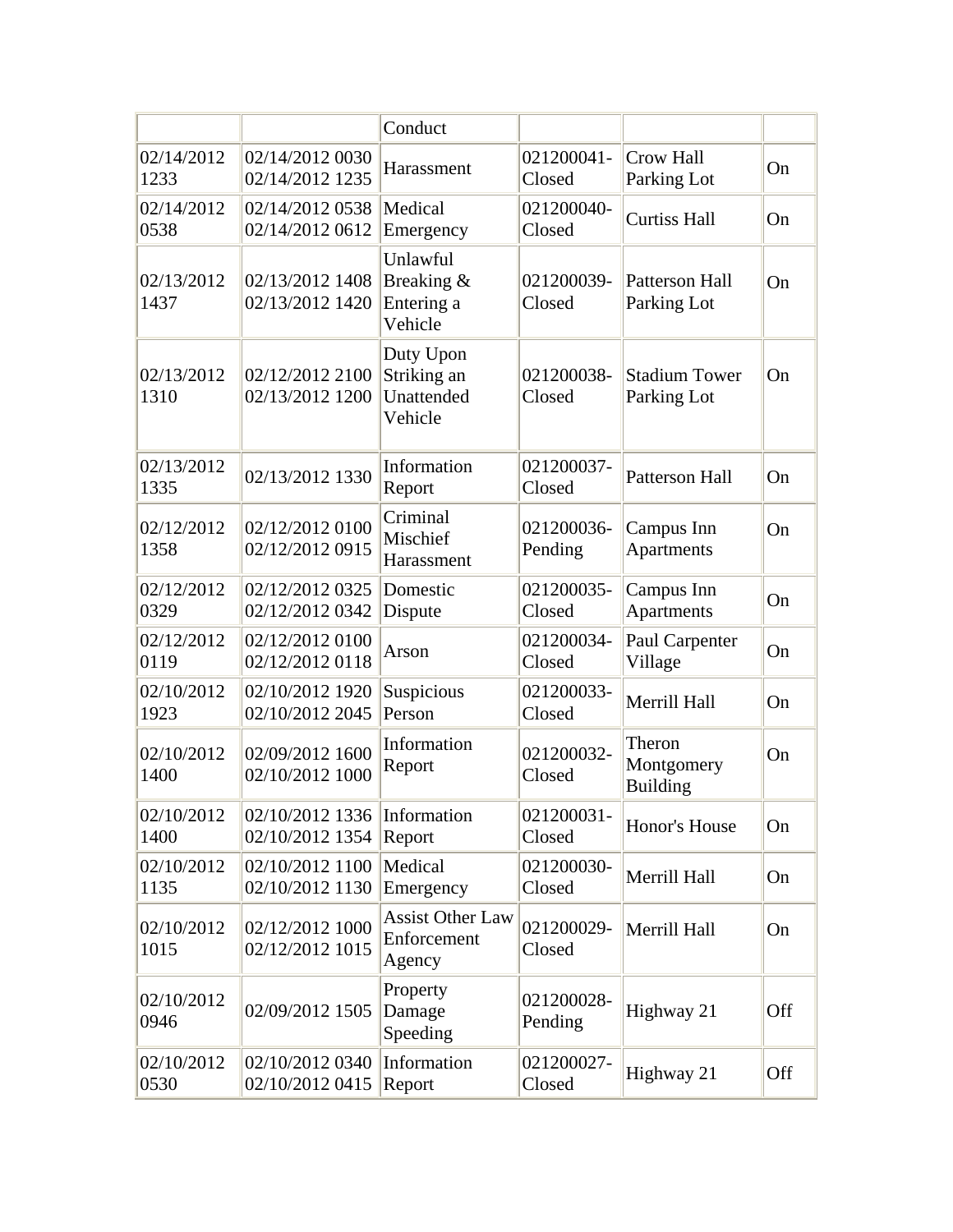| 02/09/2012<br>1551 | 02/09/2012 1603                    | Arrest-<br>Possession of<br>Marijuana &<br>Drug<br>Paraphernalia | 021200026-<br>1<br>Closed | Patterson Hall                     | On |
|--------------------|------------------------------------|------------------------------------------------------------------|---------------------------|------------------------------------|----|
| 02/09/2012<br>1511 | 02/08/2012 1330<br>02/09/2012 1200 | Theft of Property                                                | 021200025-<br>Closed      | <b>Martin Hall</b>                 | On |
| 02/08/2012<br>1551 | 02/08/2012 1551                    | Arrest-<br>Possession of<br>Marijuana                            | 021200024-<br>Closed      | Sparkman Hall                      | On |
| 02/08/2012<br>1510 | 02/08/2012 1510<br>02/08/2012 1524 | Information<br>Report                                            | 021200023-<br>Closed      | <b>Millican Street</b>             | On |
| 02/08/2012<br>1441 | 02/08/2012 1435<br>02/08/2012 1500 | Violation of<br>Student Code of<br>Conduct                       | 021200022-<br>Closed      | <b>Stadium Tower</b>               | On |
| 02/07/2012<br>1902 | 02/03/2012 1300<br>02/07/2012 1925 | Unlawful<br>Breaking $\&$<br>Entering a<br>Vehicle               | 021200021-<br>Inactive    | <b>Stone Center</b><br>Parking Lot | On |
| 02/06/2012<br>2300 | 02/06/2012 2300<br>02/06/2012 2315 | Disorderly<br>Conduct                                            | 021200020-<br>Closed      | Leone Cole<br>Auditorium           | On |
| 02/07/2012<br>1415 | 02/05/2012 1830<br>02/07/2012 1300 | Information<br>Report                                            | 021200019-<br>Closed      | <b>Student Health</b><br>Center    | On |
| 02/07/2012<br>0835 | 02/06/2012 1145<br>02/06/2012 1215 | Theft of Property                                                | 021200018-<br>Pending     | Merrill Hall                       | On |
| 02/06/2012<br>1755 | 02/05/2012 2000<br>02/06/2012 1200 | Criminal<br>Mischief                                             | 021200017-<br>Pending     | <b>Curtiss Hall</b>                | On |
| 02/06/2012<br>1655 | 02/06/2012 1655                    | Automobile<br>Accident                                           | 021200016-<br>Closed      | <b>Nelson Avenue</b>               | On |
| 02/06/2012<br>1345 | 02/05/2012 1700<br>02/06/2012 1345 | Criminal<br><b>Trespass</b>                                      | 021200015-<br>Pending     | Campus Inn                         | On |
| 02/06/2012<br>1345 | 02/06/2012 1230<br>02/06/2012 1243 | Theft of Property                                                | 021200014-<br>Closed      | Daugette Hall                      | On |
| 02/06/2012<br>1119 | 02/05/2012 2130<br>02/06/2012 1119 | Duty Upon<br>Striking an<br>Unattended<br>Vehicle                | 021200013-<br>Closed      | <b>Crow Hall</b>                   | On |
| 02/05/2012         | 02/05/2012 0001                    | Medical                                                          | 021200012-                | <b>Curtiss Hall</b>                | On |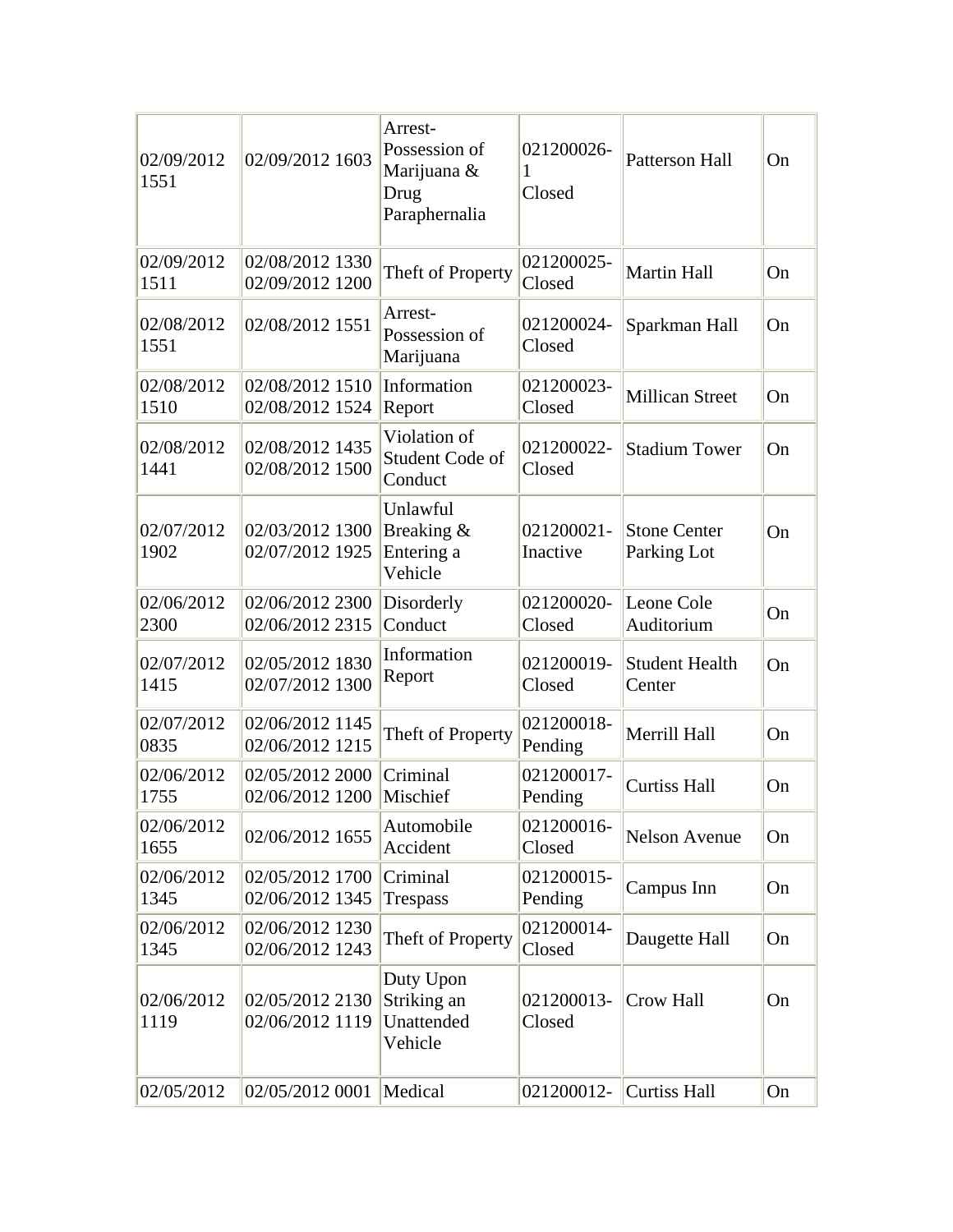| 0343               | 02/05/2012 0343                                                   | Emergency,<br><b>Rendering False</b><br>Alarm, &<br>Consumption of<br>Alcohol by a<br>Minor | Closed                    |                                       |     |
|--------------------|-------------------------------------------------------------------|---------------------------------------------------------------------------------------------|---------------------------|---------------------------------------|-----|
| 02/04/2012<br>1123 | 02/04/2012 1120<br>02/04/2012 1141                                | Medical<br>Emergency                                                                        | 021200011-<br>Closed      | <b>Houston Cole</b><br>Library        | On  |
| 02/03/2012<br>1551 | 02/03/2012 1500 Information<br>02/03/2012 1600                    | Report                                                                                      | 021200010-<br>Closed      | <b>Colonial Arms</b>                  | On  |
| 02/03/2012<br>1235 | 02/03/2012 1100<br>02/03/2012 1215                                | Duty Upon<br>Striking an<br>Unattended<br>Vehicle                                           | 021200009-<br>Closed      | Ayers Hall                            | On  |
| 02/03/2012<br>1107 | 02/02/2012 1530<br>02/03/2012 0630                                | Theft of Property                                                                           | 021200008-<br>Closed      | Stephenson Hall                       | On  |
| 02/03/2012<br>0705 | 02/03/2012 0001<br>02/03/2012 0700                                | <b>Structure Fire</b><br>Criminal<br>Trespass<br>Criminal<br>Mischief                       | 021200007-<br>Closed      | Forney Hall                           | On  |
| 02/02/2012<br>1627 | 02/02/2012 1627<br>02/02/2012 1637                                | Violation of<br>Student Code of<br>Conduct                                                  | 021200006-<br>Closed      | Crow Hall<br>Parking Lot              | On  |
| 02/01/2012<br>1726 | 02/01/2012 1720<br>02/01/2012 1726                                | Suspicious<br>Persons                                                                       | 021200005-<br>Closed      | <b>Houston Cole</b><br>Library        | On  |
| 02/01/2012<br>1604 | 02/01/2012 1604                                                   | <b>Arrest-Carrying</b><br>a Pistol W/O a<br>Permit                                          | 021200004-<br>1<br>Closed | <b>Stephenson Hall</b><br>Parking Lot | On  |
| 02/01/2012<br>1156 | 01/31/2012 1200 Fraudulent Use<br>01/31/2012 1700 of a Debit Card |                                                                                             | 021200003-<br>Closed      | Texas via<br>Internet                 | Off |
| 02/01/2012<br>1034 | 01/31/2012 2030<br>02/01/2012 1034                                | Duty Upon<br>Striking an<br>Unattended<br>Vehicle                                           | 021200002-<br>Closed      | <b>Stadium Tower</b><br>Parking Lot   | On  |
| 02/01/2012<br>0600 | 02/01/2012 0430 Enforcement                                       | 02/01/2012 0340 Assist Other Law 021200001-                                                 | Closed                    | Goodlet Avenue                        | Off |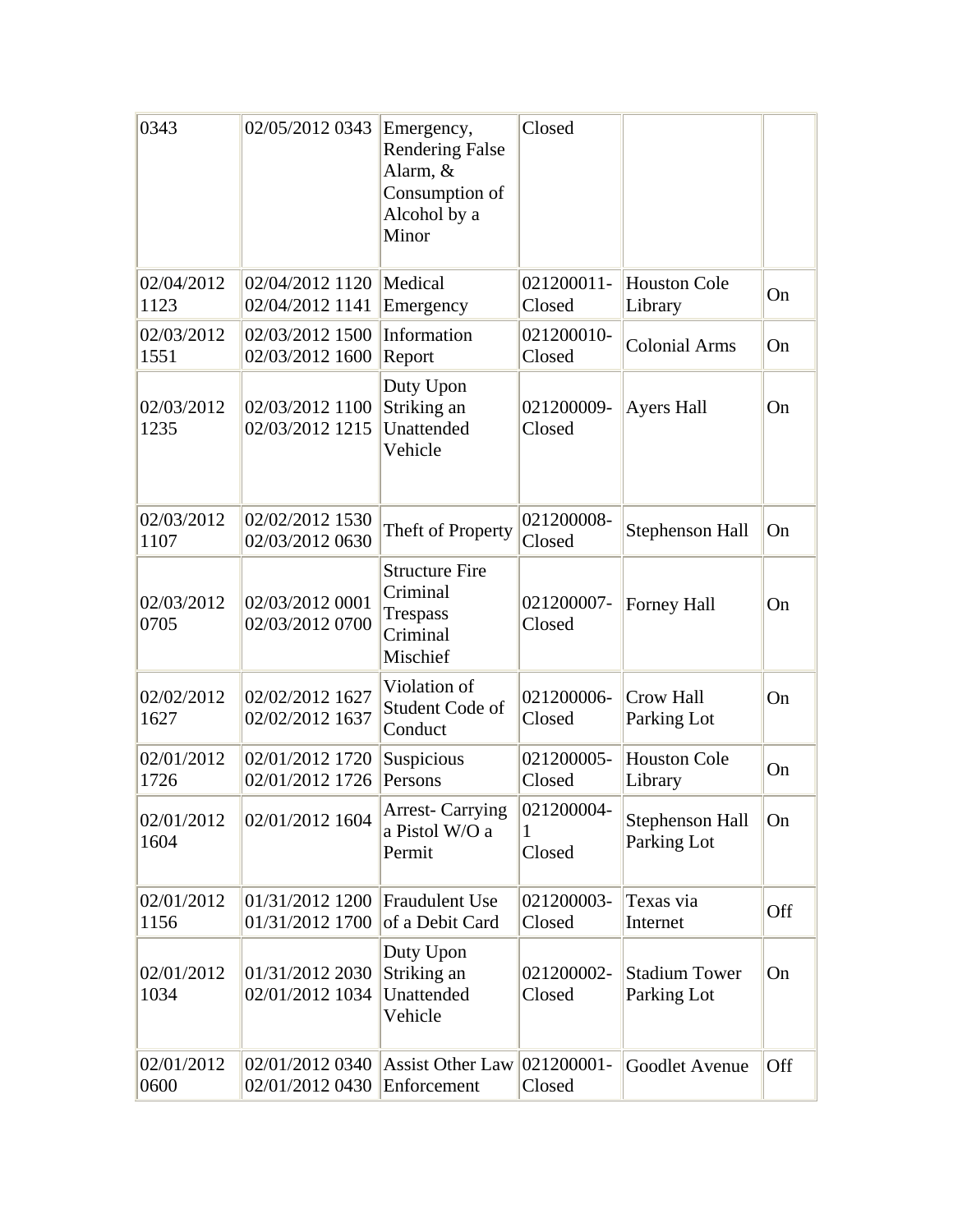|                    |                                    | Agency                                        |                                      |                                      |     |
|--------------------|------------------------------------|-----------------------------------------------|--------------------------------------|--------------------------------------|-----|
| 01/31/2012<br>2030 | 01/31/2012 1630<br>01/31/2012 1945 | Suspicious<br>Vehicle                         | 011200077-<br>Closed                 | <b>Stone Center</b><br>Parking Lot   | On  |
| 01/31/2012<br>1600 | 01/31/2012 1500<br>01/31/2012 1559 | Medical<br>Emergency                          | 011200076-<br>Closed                 | Merrill Hall                         | On  |
| 01/31/2012<br>1252 | 01/31/2012 1252<br>01/31/2012 1306 | Information<br>Report                         | 011200075-<br>Pending                | Patterson Hall                       | On  |
| 01/31/2012<br>1040 | 01/31/2012 1040                    | Arrest-<br>Possession of<br>Marijuana         | 011200074-<br>1<br>Closed            | <b>Bibb Graves</b><br>Parking Lot    | On  |
| 01/31/2012<br>0645 | 01/29/2012 0000                    | Violation of<br>Student Code of<br>Conduct    | 011200073-<br>Closed                 | <b>Forney Avenue</b>                 | Off |
| 01/31/2012<br>0600 | 01/30/2012 0000                    | Violation of<br>Student Code of<br>Conduct    | 011200072-<br>Closed                 | Jacksonville<br>Police<br>Department | Off |
| 01/30/2012<br>1440 | 01/30/2012 1440<br>01/30/2012 1523 | <b>Welfare Check</b>                          | 011200071-<br>Closed                 | The Grove<br>Apartments              | Off |
| 01/28/2012<br>2006 | 01/27/2012 1100<br>01/28/2012 1950 | Theft of Property                             | 011200070-<br>Closed                 | <b>Crow Hall</b>                     | On  |
| 01/28/2012<br>1705 | 01/28/2012 1705                    | <b>Arrest- Criminal</b><br>Trespassing        | 011200069-<br>Closed                 | Dixon Hall                           | On  |
| 01/28/2012<br>1456 | 01/28/2012 1450<br>01/28/2012 1515 | Domestic<br>Dispute<br><b>Trespass Issued</b> | 011200068-<br>Closed                 | <b>Stadium Tower</b>                 | On  |
| 01/28/2012<br>1305 | 01/28/2012 1245                    | Theft of Property                             | 011200067-<br>Pending                | <b>Crow Hall</b>                     | On  |
| 01/29/2012<br>1258 | 01/28/2012 1743<br>01/28/2012 2019 | Arrest-<br>Fraudulent Use<br>of a Debit Card  | 011200066-<br>$\mathbf{1}$<br>Closed | Dixon Hall                           | On  |
| 01/27/2012<br>1444 | 01/27/2012 1440<br>01/27/2012 1508 | Domestic<br>Dispute<br><b>Trespass Issued</b> | 011200065-<br>Closed                 | <b>Jax Apartments</b>                | On  |
| 01/25/2012<br>1030 | 01/25/2012 0000                    | Violation of<br>Student Code of<br>Conduct    | 011200064-<br>Closed                 | Jacksonville<br>Police<br>Department | Off |
| 01/27/2012<br>0700 | 01/26/2012 1630<br>01/26/2012 1745 | Information<br>Report                         | 011200063-<br>Closed                 | <b>JSU</b> Campus                    | On  |
| 01/27/2012         | 01/27/2012 0158                    | Arrest-<br>Consumption of                     | 011200062-<br>8                      | Paul Carpenter                       | On  |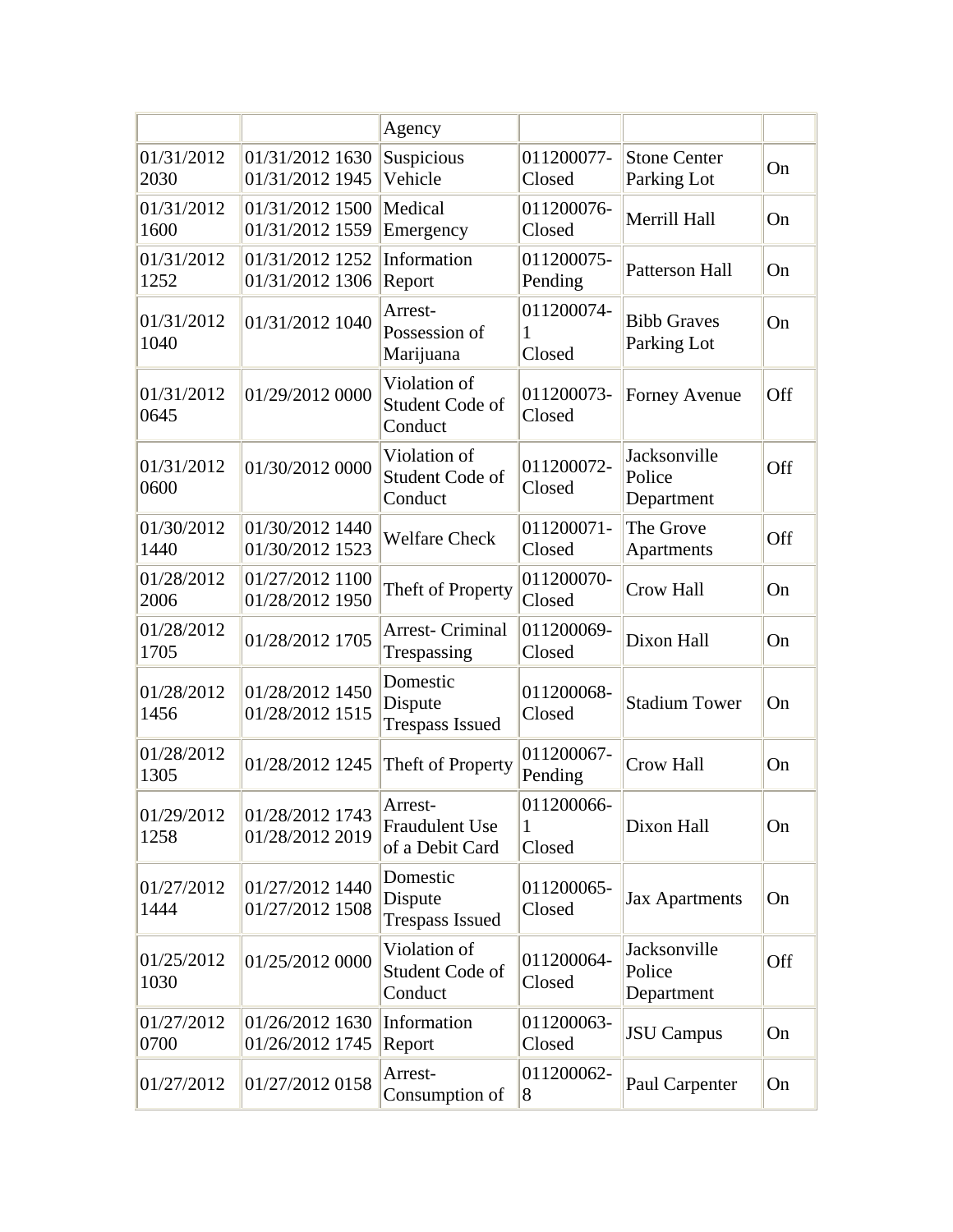| 0158               |                                    | Alcohol by a<br>Minor                              | Closed                    | Village                         |    |
|--------------------|------------------------------------|----------------------------------------------------|---------------------------|---------------------------------|----|
| 01/27/2012<br>0158 | 01/27/2012 0158                    | Arrest-<br>Consumption of<br>Alcohol by a<br>Minor | 011200062-<br>7<br>Closed | Paul Carpenter<br>Village       | On |
| 01/27/2012<br>0158 | 01/27/2012 0158                    | Arrest-<br>Consumption of<br>Alcohol by a<br>Minor | 011200062-<br>6<br>Closed | Paul Carpenter<br>Village       | On |
| 01/27/2012<br>0158 | 01/27/2012 0158                    | Arrest-<br>Consumption of<br>Alcohol by a<br>Minor | 011200062-<br>5<br>Closed | Paul Carpenter<br>Village       | On |
| 01/27/2012<br>0158 | 01/27/2012 0158                    | Arrest-<br>Consumption of<br>Alcohol by a<br>Minor | 011200062-<br>4<br>Closed | Paul Carpenter<br>Village       | On |
| 01/27/2012<br>0158 | 01/27/2012 0158                    | Arrest-<br>Consumption of<br>Alcohol by a<br>Minor | 011200062-<br>3<br>Closed | Paul Carpenter<br>Village       | On |
| 01/27/2012<br>0158 | 01/27/2012 0158                    | Arrest-<br>Consumption of<br>Alcohol by a<br>Minor | 011200062-<br>2<br>Closed | Paul Carpenter<br>Village       | On |
| 01/27/2012<br>0158 | 01/27/2012 0158                    | Arrest-<br>Consumption of<br>Alcohol by a<br>Minor | 011200062-<br>1<br>Closed | Paul Carpenter<br>Village       | On |
| 01/26/2012<br>1225 | 01/25/2012 2000<br>01/25/2012 2030 | <b>Lost Property</b>                               | 011200061-<br>Closed      | <b>Jack Hopper</b><br>Cafeteria | On |
| 01/26/2012<br>0246 | 01/26/2012 0246<br>01/26/2012 0313 | Violation of<br>Student Code of                    | 011200060-<br>Closed      | Crow Hall                       | On |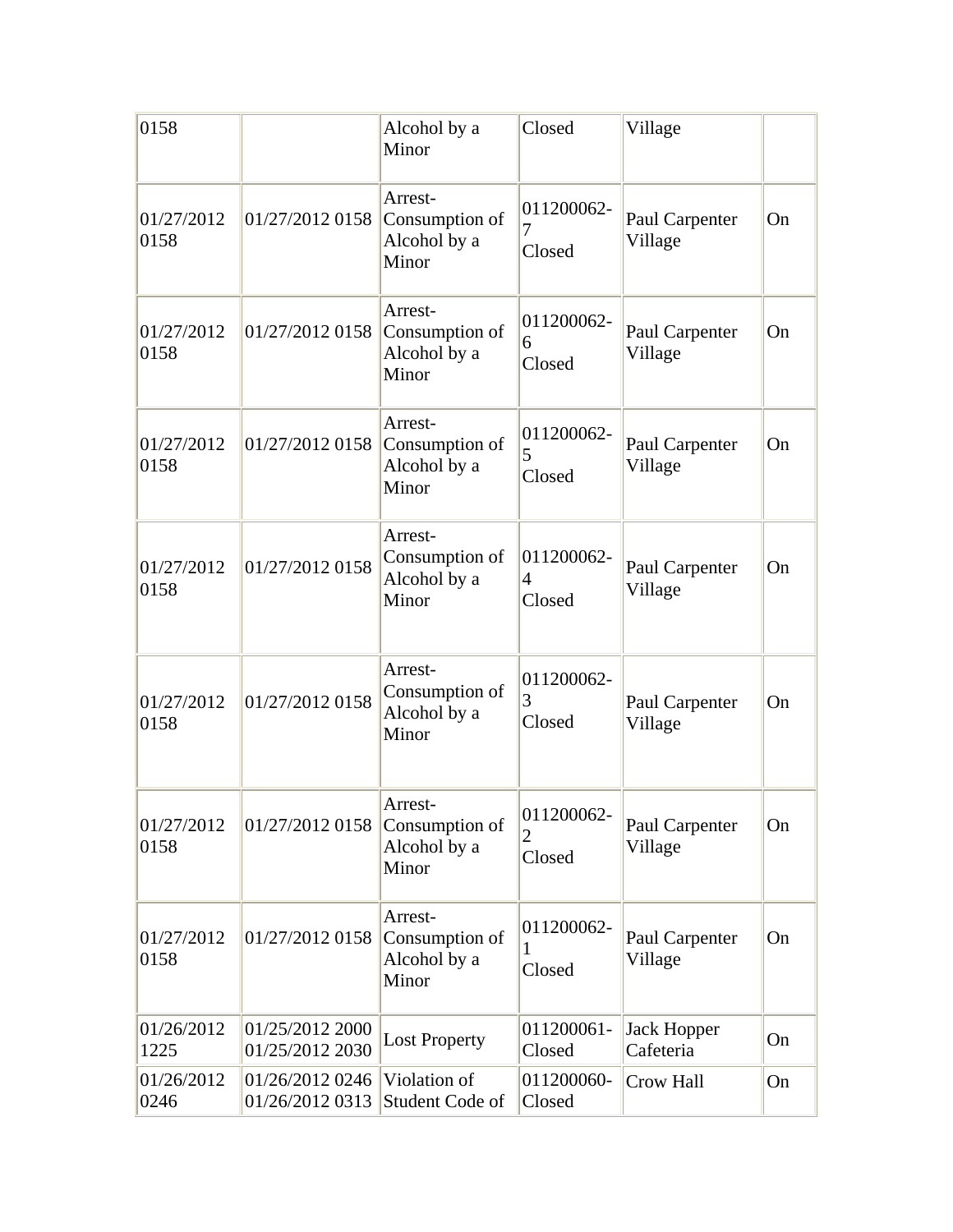|                    |                                    | Conduct                                                         |                           |                                    |    |
|--------------------|------------------------------------|-----------------------------------------------------------------|---------------------------|------------------------------------|----|
| 01/25/2012<br>2356 | 01/25/2012 2356                    | Arrest-<br>Possession of<br>Marijuana                           | 011200059-<br>Closed      | <b>Central Station</b>             | On |
| 01/25/2012<br>1700 | 01/25/2012 1700                    | Automobile<br>Accident                                          | 011200058-<br>Closed      | Martin Hall<br>Parking Lot         | On |
| 01/25/2012<br>1421 | 01/23/2012 1130<br>01/25/2012 1436 | Harassment &<br>Violation of<br>Student Code of<br>Conduct      | 011200057-<br>Closed      | Dixon Hall                         | On |
| 01/25/2012<br>1419 | 01/25/2012 0700<br>01/25/2012 1200 | Arrest- Criminal<br>Mischief                                    | 011200056-<br>1<br>Closed | <b>Curtiss Hall</b>                | On |
| 01/25/2012<br>1242 | 01/25/2012 1045<br>01/25/2012 1300 | Information<br>Report                                           | 011200055-<br>Closed      | <b>Stone Center</b><br>Parking Lot | On |
| 02/07/2012<br>1925 | 01/25/2012 0845<br>01/25/2012 0900 | Arrest-<br>Possession<br>Marijuana and<br>Drug<br>Paraphernalia | 011200054-<br>1<br>Closed | <b>Pannell Hall</b>                | On |
| 01/25/2012<br>1030 | 01/25/2012 1030<br>01/25/2012 1100 | Violation of<br>Student Code of<br>Conduct                      | 011200053-<br>Pending     | <b>Stadium Tower</b>               | On |
| 01/24/2012<br>1530 | 01/24/2012 1530<br>01/24/2012 1950 | Threat<br>Assessment                                            | 011200052-<br>Pending     | Daugette Hall                      | On |
| 01/24/2012<br>1604 | 01/24/2012 1555<br>01/24/2012 1630 | Leaving the<br>Scene of an<br>Accident                          | 011200051-<br>Pending     | <b>Trustee Circle</b>              | On |
| 01/24/2012<br>0825 | 01/24/2012 1209<br>01/24/2012 0100 | <b>Burglary</b>                                                 | 011200050-<br>Pending     | <b>Stadium Tower</b>               | On |
| 01/23/2012<br>1842 | 01/23/2012 1830<br>01/23/2012 1925 | <b>Gas Leak</b>                                                 | 011200049-<br>Closed      | Dixon Hall                         | On |
| 01/23/2012<br>1810 | 01/23/2012 1600<br>01/23/2012 1700 | Theft of Property                                               | 011200048-<br>Closed      | <b>Stadium Tower</b>               | On |
| 01/23/2012<br>0000 | 12/16/2011 0000                    | Violation of<br>Student Code of<br>Conduct                      | 011200047-<br>Closed      | Pelham Road                        | On |
| 01/23/2012<br>0018 | 01/23/2012 0000<br>01/23/2012 0018 | Information<br>Report                                           | 011200046-<br>Closed      | <b>Stadium Tower</b>               | On |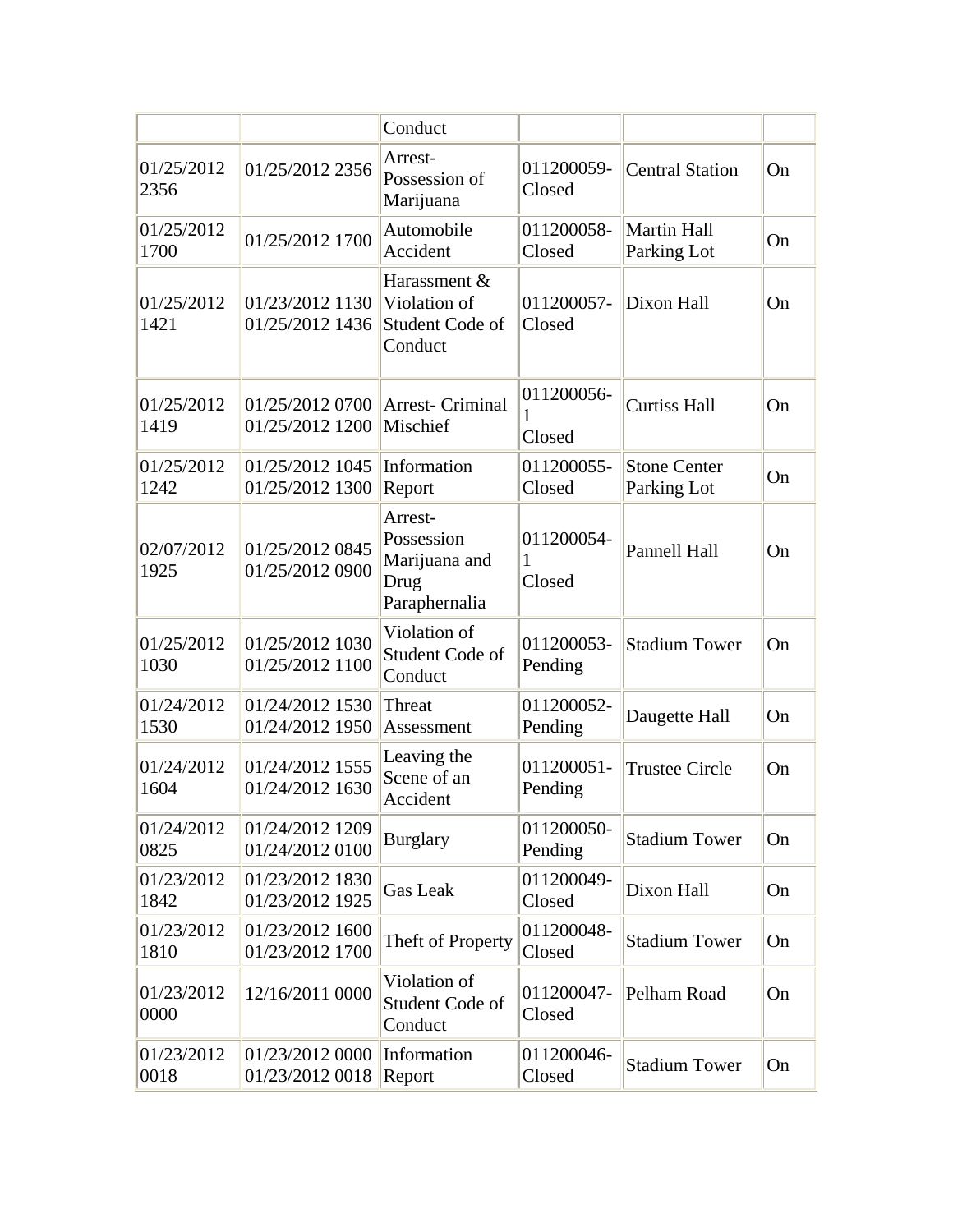| 01/22/2012<br>2002 | 01/22/2012 2000<br>01/22/2012 2030 | Information<br>Report                              | 011200045-<br>Closed      | Sparkman Hall                      | On  |
|--------------------|------------------------------------|----------------------------------------------------|---------------------------|------------------------------------|-----|
| 01/12/2012<br>1512 | 01/21/2012 1900<br>01/21/2012 2000 | Harassment                                         | 011200044-<br>Closed      | <b>Jack Hopper</b><br>Dining Hall  | On  |
| 01/21/2012<br>0615 | 12/09/2011 0000                    | Violation of<br>Student Code Of<br>Conduct         | 011200043-<br>Closed      | Pelham's Bar                       | Off |
| 01/21/2012<br>0600 | 12/11/2011 0000                    | Violation of<br>Student Code of<br>Conduct         | 011200042-<br>Closed      | Pelham Road                        | Off |
| 01/21/2012<br>0530 | 01/04/2012 0000                    | Violation of<br>Student Code of<br>Conduct         | 011200041-<br>Closed      | 8th Avenue                         | Off |
| 01/21/2012<br>0500 | 12/02/2011 0000                    | Violation of<br>Student Code of<br>Conduct         | 011200040-<br>Closed      | Park Avenue                        | Off |
| 01/21/2012<br>0415 | 01/13/2012 0000                    | Violation of<br>Student<br>Code of Conduct         | 011200039-<br>Closed      | <b>Francis Street</b>              | Off |
| 01/21/2012<br>0430 | 11/27/2011 0000                    | Violation of<br>Student Code of<br>Conduct         | 011200038-<br>Closed      | Jacksonville<br><b>High School</b> | Off |
| 01/22/2012<br>2207 | 01/21/2012 2205<br>01/21/2012 2207 | Fire Alarm                                         | 011200037-<br>Closed      | Paul Carpenter<br>Village          | On  |
| 01/21/2012<br>1437 | 01/21/2012 1435<br>01/21/2012 1455 | Violation of<br>Student Code of<br>Conduct         | 011200036-<br>Closed      | Campus Inn<br>Parking Lot          | On  |
| 01/21/2012<br>1145 | 01/21/2012 1145<br>01/21/2012 1215 | Trespass<br>Warning<br>Issued                      | 011200035-<br>Pending     | Jax Apartments                     | On  |
| 01/21/2012<br>2121 | 01/20/2012 2115<br>01/20/2012 2225 | Information<br>Report                              | 011200034-<br>Closed      | <b>Pete Mathews</b><br>Coliseum    | On  |
| 01/20/2012<br>0115 | 01/20/2012 0128                    | Arrest-<br>Consumption of<br>Alcohol by a<br>Minor | 011200033-<br>1<br>Closed | <b>Stadium Tower</b>               | On  |
| 01/19/2012<br>1430 | 01/19/2012 1420<br>01/19/2012 1433 | <b>Assist Other Law</b><br>Enforcement             | 011200032-<br>Closed      | The Grove<br>Apartments            | Off |
| 01/19/2012         | 01/19/2012 0850 Lost Decal         |                                                    | 011200031-                | Salls Hall                         | On  |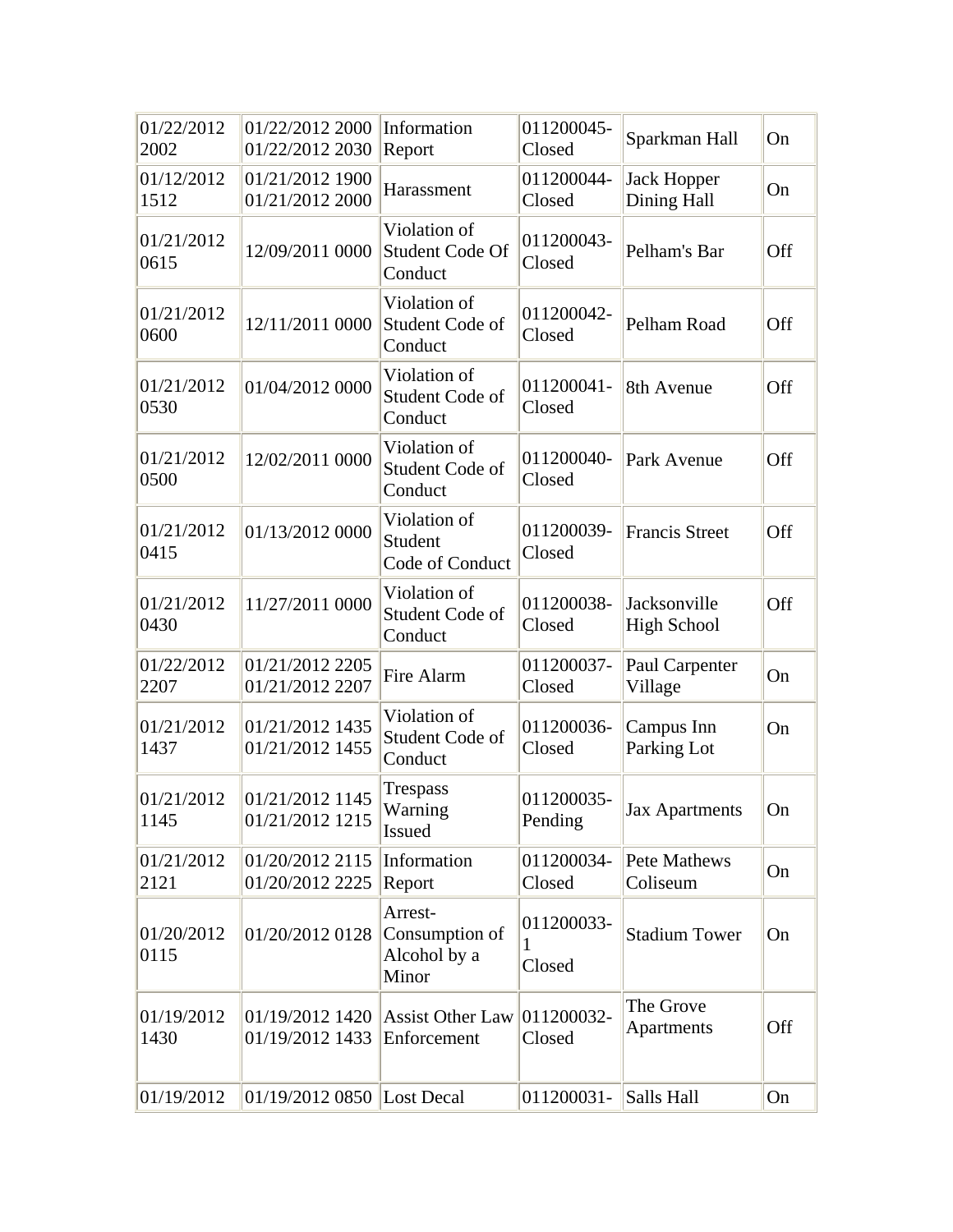| 1109               | 01/19/2012 0900                    |                                                                                                                           | Closed                     |                               |     |
|--------------------|------------------------------------|---------------------------------------------------------------------------------------------------------------------------|----------------------------|-------------------------------|-----|
| 01/19/2012<br>0015 | 01/19/2012 0015                    | <b>Arrest Criminal</b><br>Mischief                                                                                        | 011200030-<br>1<br>Closed  | College<br>Apartments         | On  |
| 01/18/2012<br>1137 | 01/18/2012 1130                    | Property<br>Damage                                                                                                        | 011200029-<br>Closed       | Duncan<br>Maintenance<br>Shop | On  |
| 01/17/2012<br>1812 | 01/17/2012 1800<br>01/17/2012 1844 | Violation of<br>Student Code of<br>Conduct                                                                                | 011200028-<br>Closed       | <b>Stadium Tower</b>          | On  |
| 01/17/2012<br>1547 | 01/17/2012 1545                    | Automobile<br>Accident                                                                                                    | 011200027-<br>Closed       | <b>Beck Circle</b>            | On  |
| 01/17/2012<br>1548 | 01/17/2012 1548                    | Arrest-<br>Possession<br>of Controlled<br>Substance,<br>Marijuana, Drug<br>Paraphernalia, &<br>Carry Pistol w/o<br>Permit | 011200026-<br>1<br>Closed  | TMB<br>Parking                | On  |
| 01/17/2012<br>1245 | 01/17/2012 1245                    | Arrest-<br>Possession of<br>Marijuana                                                                                     | 011200025-<br>01<br>Closed | <b>Cardinal Lane</b>          | Off |
| 01/14/2012<br>1624 | 01/14/2012 1622<br>01/14/2012 1646 | <b>Assist Other Law</b><br>Enforcement<br>Agency                                                                          | 011200024-<br>Closed       | Salls Hall                    | On  |
| 01/14/2012<br>1430 | 01/13/2012 2200<br>01/14/2012 1415 | Theft of Property                                                                                                         | 011200023-<br>Closed       | <b>Crow Hall</b>              | On  |
| 01/14/2012<br>1701 | 01/13/2012 1000<br>01/13/2012 1030 | Theft of Property                                                                                                         | 011200022-<br>Closed       | Crow Hall                     | On  |
| 01/14/2012<br>0232 | 01/13/2012 2000<br>01/13/2012 2100 | Rape                                                                                                                      | 011200021-<br>Closed       | Penn House<br>Apartments      | On  |
| 01/13/2012<br>1608 | 01/13/2012 1600<br>01/13/2012 1623 | Violation of<br>Student Code of<br>Conduct                                                                                | 011200020-<br>Closed       | Dixon Hall                    | On  |
| 01/13/2012<br>1514 | 01/13/2012 1514<br>01/13/2012 1540 | Violation of<br>Student Code of<br>Conduct                                                                                | 011200019-<br>Closed       | <b>Stadium Tower</b>          | On  |
| 01/13/2012<br>1449 | 01/13/2012 0415<br>01/13/2012 0430 | Violation of<br>Student Code of                                                                                           | 011200018-<br>Closed       | Logan Hall                    | On  |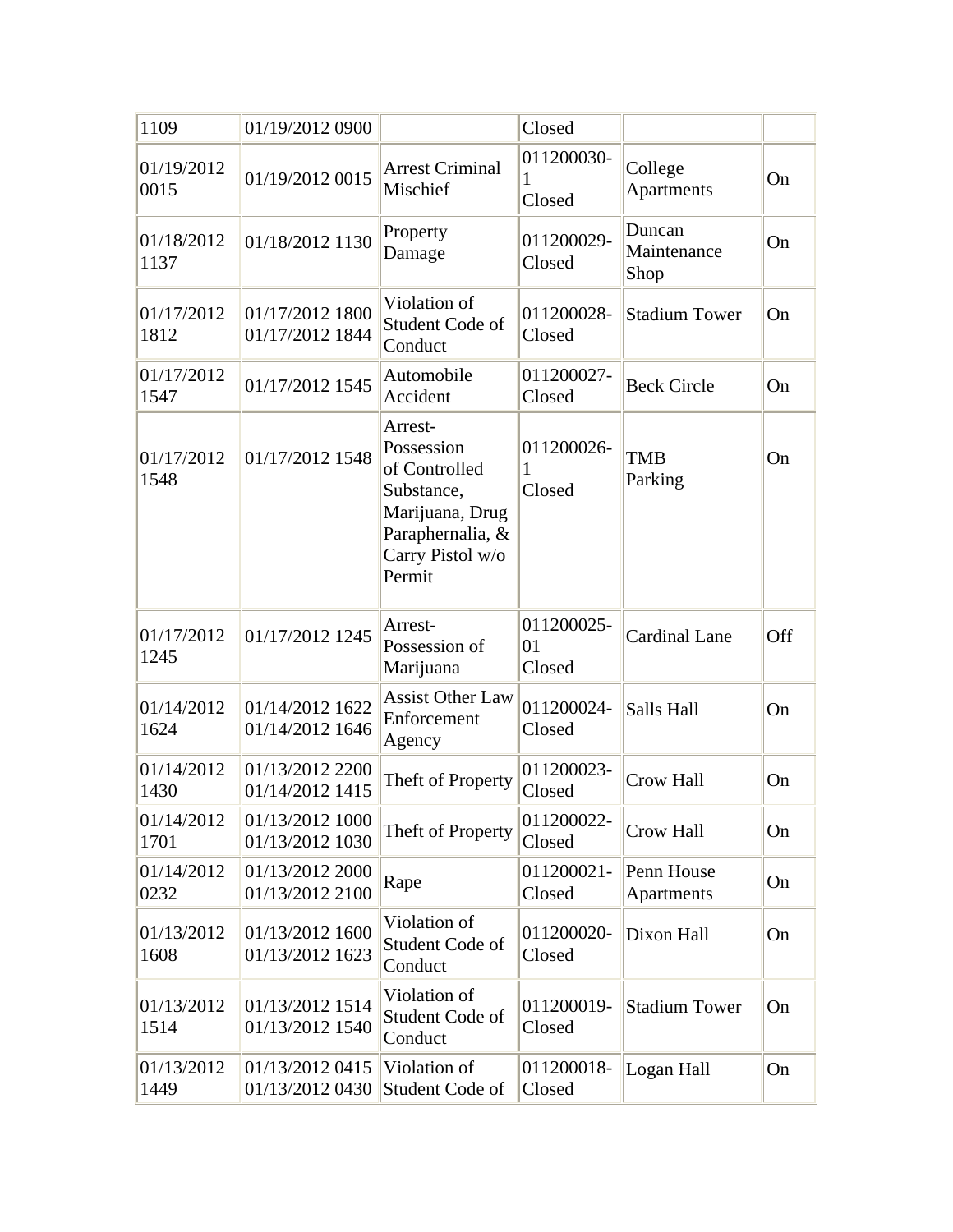|                    |                                    | Conduct                                                                                |                       |                                    |     |
|--------------------|------------------------------------|----------------------------------------------------------------------------------------|-----------------------|------------------------------------|-----|
| 01/13/2012<br>0955 | 01/11/2012 0945<br>01/13/2011 0945 | Theft of Property                                                                      | 011200017-<br>Pending | Merrill Hall                       | On  |
| 01/12/2012<br>2311 | 01/12/2012 2311<br>01/12/2012 2338 | Possession of<br>Marijuana &<br>Alcohol                                                | 011200016-<br>Closed  | <b>Pannell Hall</b><br>Parking Lot | On  |
| 01/12/2012<br>1153 | 01/12/2012 1153<br>01/12/2012 1220 | <b>Assist Other Law</b><br>Enforcement<br>Agency                                       | 011200015-<br>Closed  | <b>Ivan Drive</b>                  | Off |
| 01/11/2012<br>1927 | 01/11/2012 1655<br>01/11/2012 1700 | Information<br>Report                                                                  | 011200014-<br>Closed  | <b>Martin Hall</b>                 | On  |
| 01/11/2012<br>1525 | 01/11/2012 1505                    | Threat<br>Assessment                                                                   | 011200013-<br>Closed  | <b>JSU</b>                         | On  |
| 01/10/2012<br>1229 | 01/16/2012 1215<br>01/11/2012 1245 | Medical<br>Emergency                                                                   | 011200012-<br>Closed  | <b>Houston Cole</b><br>Library     | On  |
| 01/10/2012<br>0839 | 01/10/2012 1630<br>01/11/2012 0839 | Criminal<br>Mischief                                                                   | 011200011-<br>Closed  | Merrill Hall                       | On  |
| 01/10/2012<br>2020 | 01/10/2012 2010<br>01/10/2012 2039 | Medical<br>Emergency                                                                   | 011200010-<br>Closed  | <b>Patterson Hall</b>              | On  |
| 01/10/2012<br>1433 | 01/09/2012 1530                    | Threat<br>Assessment                                                                   | 011200009-<br>Pending | <b>Bibb Graves</b>                 | On  |
| 01/10/2012<br>1315 | 02/15/2011 1200<br>01/08/2011 1200 | <b>Lost Property</b>                                                                   | 011200008-<br>Closed  | Cedartown,<br>Georgia              | Off |
| 01/10/2012<br>1303 | 01/09/2012 1515                    | Threat<br>Assessment                                                                   | 011200007-<br>Pending | <b>Bibb Graves</b>                 | On  |
| 01/10/2012<br>1112 | 01/09/2012 1500                    | Threat<br>Assessment                                                                   | 011200006-<br>Pending | <b>Bibb Graves</b>                 | On  |
| 01/10/2012<br>0154 | 01/10/2012 0154                    | <b>Arrest-Driving</b><br>Under the<br>Influence &<br>Carrying a Pistol<br>w/o a Permit | 011200005-<br>Closed  | Highway 21                         | Off |
| 01/09/2012<br>1353 | 12/16/2011 2200<br>01/09/2011 1200 | Information<br>Report                                                                  | 011200004-<br>Closed  | <b>Colonial Arms</b><br>Apartments | On  |
| 01/06/2012<br>0849 | 01/06/2012 1200<br>01/06/2012 0830 | Criminal<br>Mischief                                                                   | 011200003-<br>Closed  | Paul Carpenter<br>Village          | On  |
| 01/02/2012<br>1840 | 01/02/2012 1744<br>01/02/2012 1840 | Information<br>Report<br><b>Power Outage</b>                                           | 011200002-<br>Closed  | <b>JSU</b> Campus                  | On  |